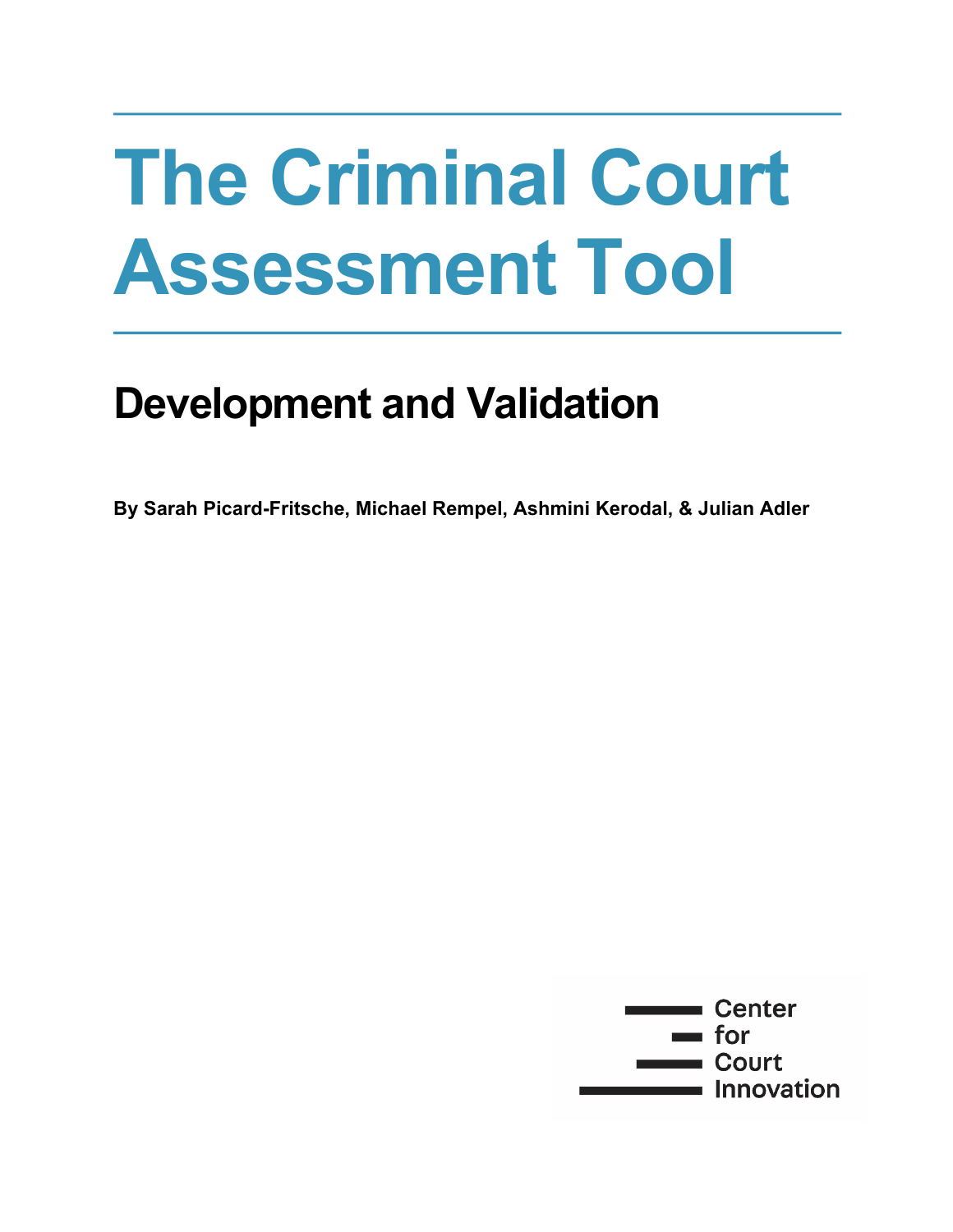The Criminal Court Assessment Tool: Development and Validation

By Sarah Picard-Fritsche, Michael Rempel, Ashmini Kerodal, & Julian Adler ©

January 2018

Center for Court Innovation 520 Eighth Avenue, 18<sup>th</sup> Floor New York, NY 10018 p. 646.386.3100 f. 212.397.0985 www.courtinnovation.org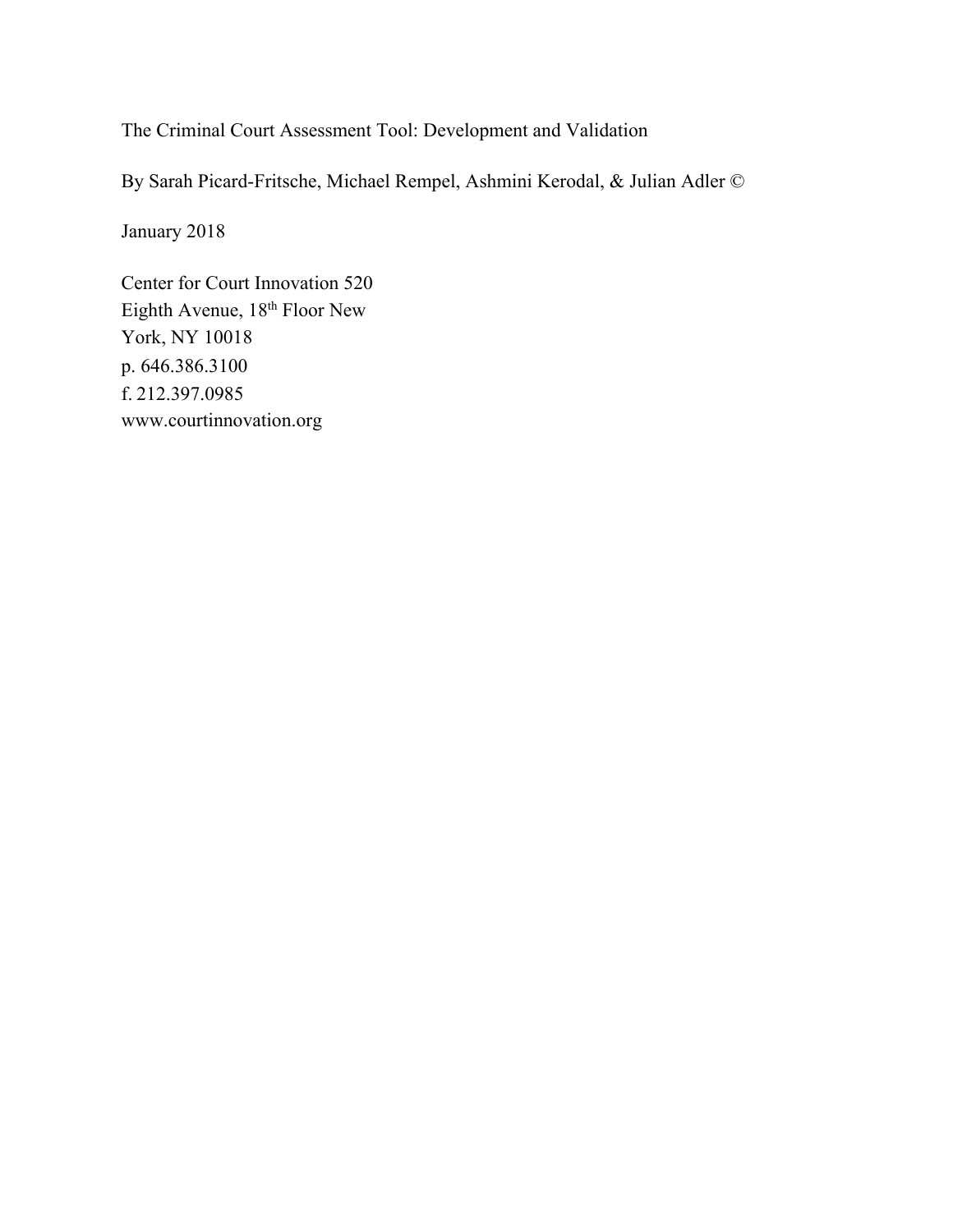# **Acknowledgements**

This study was funded by the Bureau of Justice Assistance (award # 2012-DB-BX-K003). The opinions, findings, conclusions, and recommendations expressed in this report are those of the authors and do not necessarily reflect the positions or policies of the Bureau of Justice Assistance.

We are indebted to many external partners for the success of this project. Specifically, we thank Dr. Edward Latessa of the University of Cincinnati for his invaluable insight into the development and validation of the tool. We are also grateful to Jerry McElroy, Peter Kiers, Richard R. Peterson and Catherine Alexander at the New York City Criminal Justice Agency, and Justin Barry, Chief Clerk of the New York City Criminal Court, without whom the research would not have been practically possible. Finally, for conducting the field research in both the development and validation phases, we thank Suvi Hynynen Lambson and Joseph Spadafore from the research department at the Center for Court Innovation, and the following research assistants: Bettina Muenster, Sara DeConde, Cara Camacho, Kim Dalve, Glenda Folsom, Alison Lazaro, Julia Shuliko, Samantha Duter, Kirby Fowler, Laura Pelcher, Ishara Ruffins, Julia Campregher and Tanya Santiago.

We thank Greg Berman, Director of the Center for Court Innovation, for his comments on an earlier version of the report.

Data related to criminal history and recidivism was provided by the New York State Division of Criminal Justice Services (DCJS). The opinions, findings, and conclusions expressed in this publication are those of the authors and not those of DCJS. Neither New York State nor DCJS assumes liability for its contents or use thereof.

For correspondence, please contact: Sarah Picard-Fritsche at fritsches@courtinnovation.org.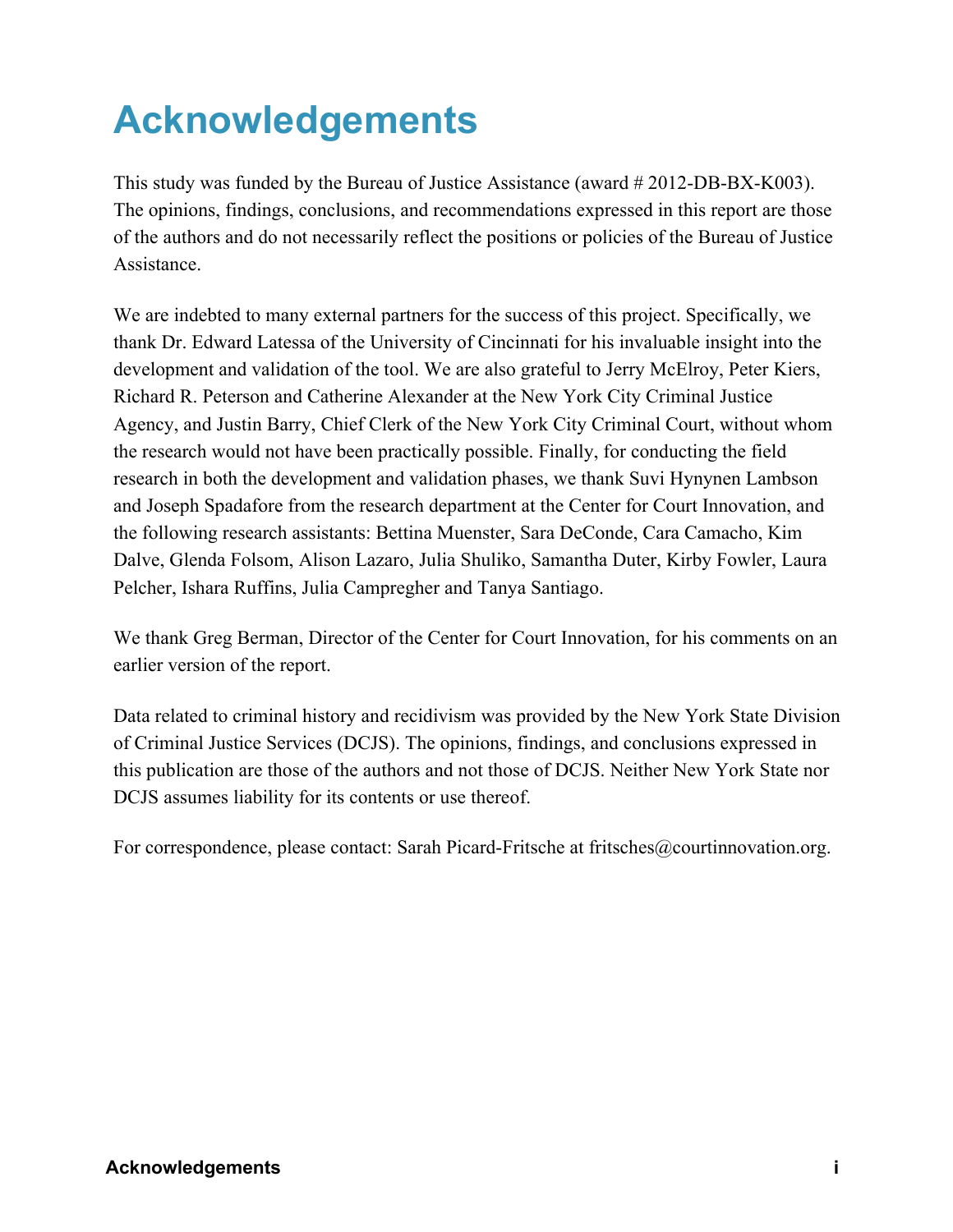# **Table of Contents**

| Acknowledgements<br><b>Executive Summary</b>     | $\mathbf{i}$<br>iii |
|--------------------------------------------------|---------------------|
| <b>Chapter 1.</b>                                |                     |
| <b>Introduction</b>                              | 1                   |
| The Criminal Court Assessment Tool (C-CAT)       | $\overline{2}$      |
| <b>Field Testing</b>                             | 6                   |
| The Present Study                                | 8                   |
| <b>Chapter 2.</b>                                |                     |
| <b>Methods</b>                                   | 9                   |
| Data Collection                                  | 9                   |
| Analysis                                         | 10                  |
| <b>Chapter 3.</b>                                |                     |
| <b>Findings</b>                                  | $12 \,$             |
| <b>Re-Arrest Rates</b>                           | 12                  |
| Validation                                       | 14                  |
| <b>Risk Profile</b>                              | 17                  |
| Needs Profile                                    | 19                  |
| <b>Chapter 4.</b>                                |                     |
| <b>Conclusion</b>                                | 20                  |
| Implications                                     | 20                  |
| Limitations                                      | 21                  |
| <b>References</b>                                | 22                  |
| <b>Appendices</b>                                |                     |
| Appendix A. Overview of Comprehensive Assessment | 24                  |
| Appendix B. C-CAT (Original)                     | 25                  |
| Appendix C. Split Sample Comparison              | 35                  |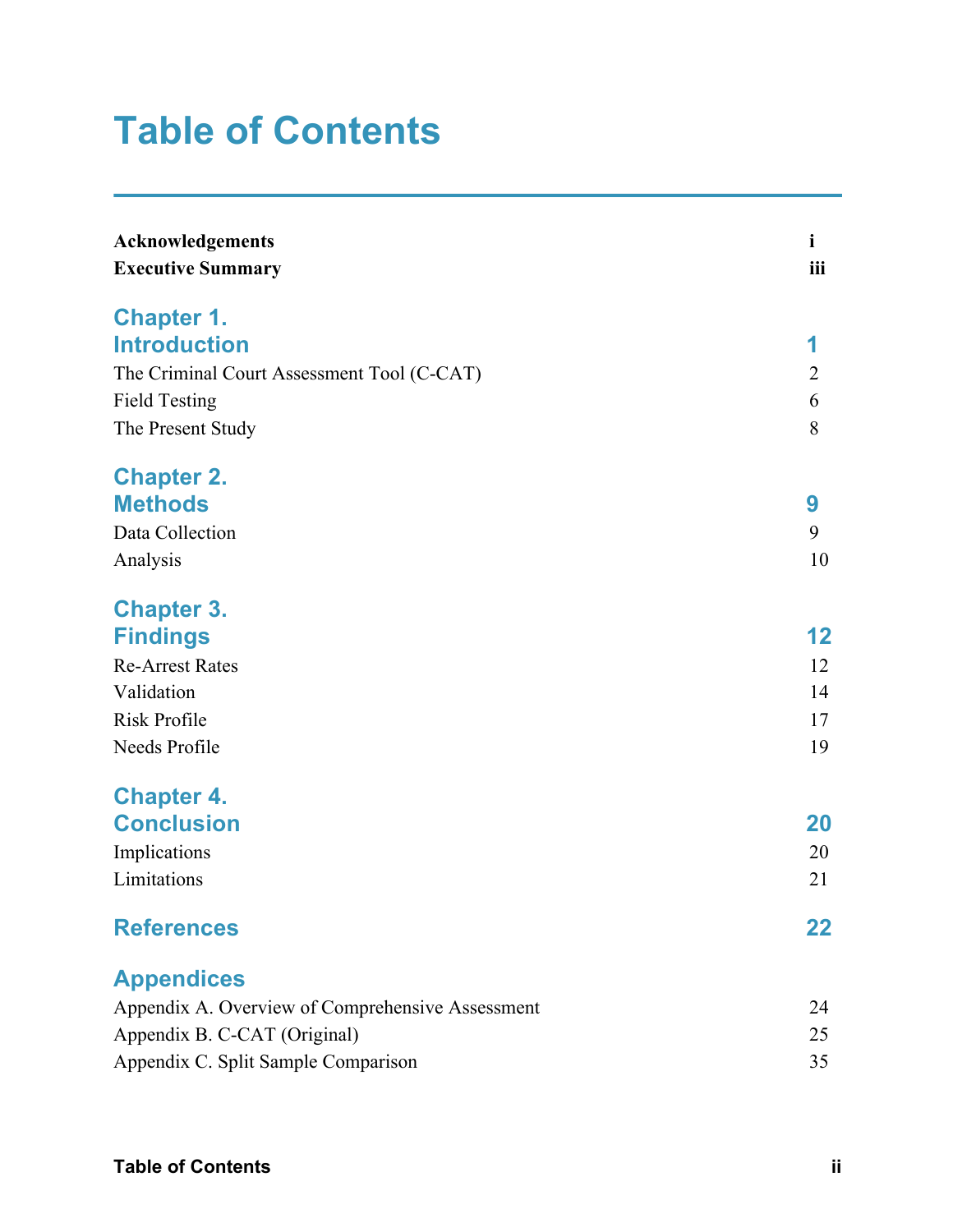# **Executive Summary**

Data-driven risk assessment tools play an increasingly important role in the criminal justice system, influencing decisions as diverse as pretrial release and the conditions of communitybased supervision. In addition to providing evidence-based classifications of defendant risk (e.g., low, moderate, or high risk), many tools include needs assessments, which identify underlying problems that may be addressed through therapeutic or social service interventions. Despite their advantages, many risk-need assessment tools require clinical expertise and substantial time with each defendant to effectively administer, making them unrealistic in many criminal justice contexts. To date, there remains a shortage of risk-need assessment tools that cover important needs fueling a defendant's criminal behavior, yet can be efficiently administered in high-volume settings and inform referral to effective intervention. With funding from the Bureau of Justice Assistance, the Center for Court Innovation developed the Criminal Court Assessment Tool (C-CAT) in order to fill this gap. This report summarizes both the development of the C-CAT and the results of a validation study with a sample of defendants drawn from the Brooklyn Criminal Court in New York City.

#### **Development and Structure of the C-CAT Initial Development**

Drawing on Risk-Need-Responsivity theory and input from a panel of external experts, a comprehensive 183-item assessment tool covering 18 risk and need domains was developed. Beginning in February 2013, the comprehensive assessment was pilot-tested with 964 defendants appearing in three misdemeanor diversion programs in New York City.

Ultimately, the tool was reduced to those items statistically associated with recidivism or considered key "responsivity" factors (trauma and mental health). This 30-item risk-need assessment became the first iteration of the Criminal Court Assessment Tool (C-CAT).

#### **Field Testing and Validation**

A second sample of 928 defendants awaiting arraignment in Brooklyn, New York were reassessed using the original C-CAT tool. This second sample, because it consisted of a representative array of felony, misdemeanor, and violation level defendants awaiting arraignment in the Brooklyn Criminal Court, was more generalizable to a general criminal court population. Results with the second, Brooklyn-based sample were analyzed with the primary purpose of confirming the tool's predictive accuracy and refining the tool based on new data.

#### **Executive Summary iii**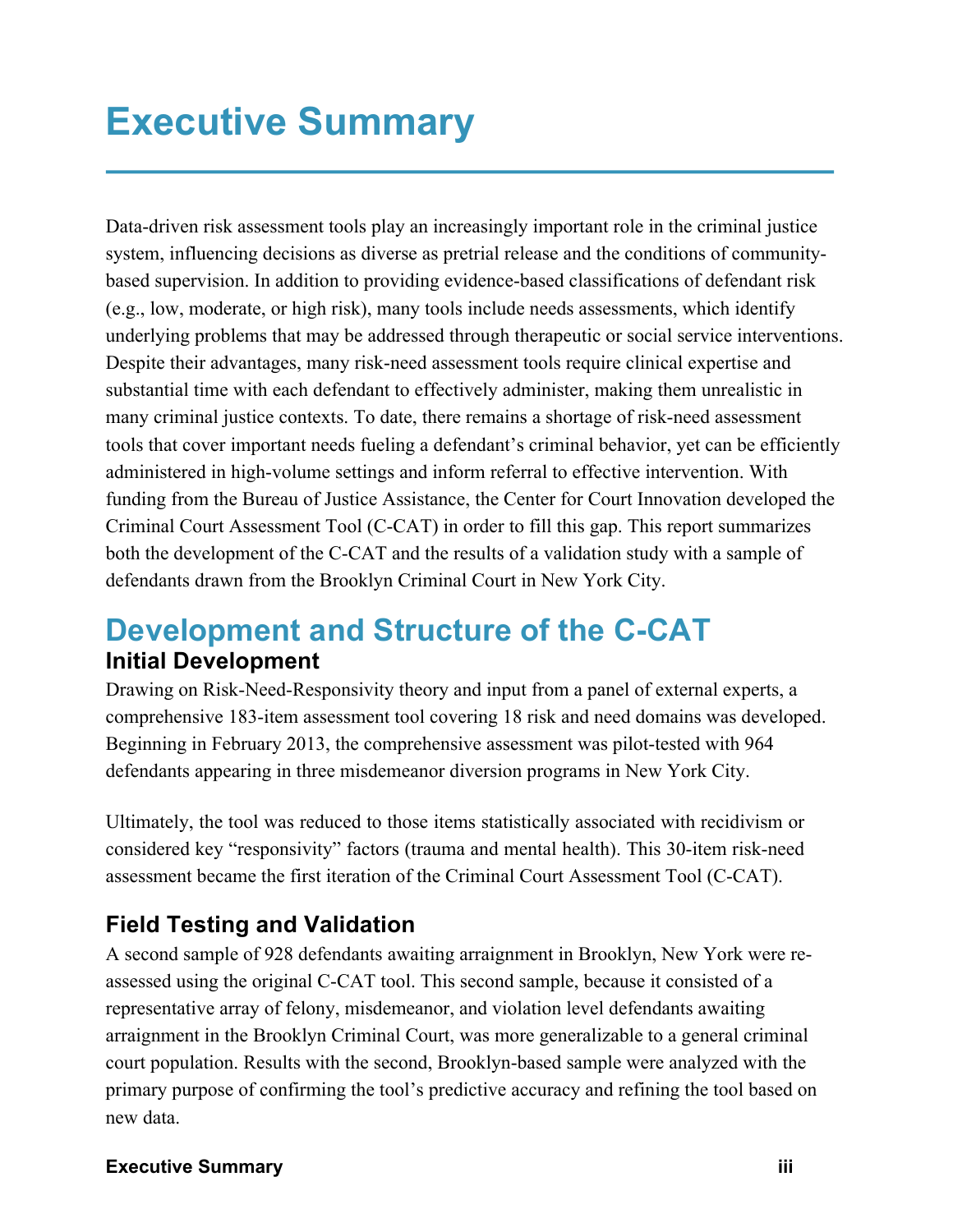Specifically, the Brooklyn-based sample was split into two halves, one used for testing and revision of the original tool ("development sample"), and the other used for validation of any revised algorithms that might be produced ("validation sample"). Drawing on the development sample, bivariate and multivariate regression techniques were used to revise algorithms for classifying risk in a general criminal court population. Stated simply, analysis demonstrated that the original C-CAT tool could and should be improved to fit a more diverse defendant population, and the risk algorithm was revised accordingly. Using the validation sample, the revised algorithm was validated, using standard area-under-the-curve (AUC) techniques to assess predictive accuracy.

Revisions to the original tool were also informed by the experience of users, who field-tested the first iteration of the C-CAT in six sites across the country. User feedback has informed both the content and structure of the final tool.

The final C-CAT is intended to support evidence-based decision-making in high-volume criminal justice contexts, such as criminal courts, community courts, and pretrial services agencies. To that end, the content of the tool reflects three primary goals:

- **1. Accuracy:** Design a tool that is a stable predictor of re-arrest in a general criminal court population and that reliably classifies defendants into risk categories with meaningfully different re-arrest rates.
- **2. Efficiency:** Design a tool that can be administered and scored in 20 minutes or less without requiring extensive training or clinical expertise.
- **3. Responsivity:** Design a tool to support practitioners in identifying treatable needs that are either directly linked to recidivism or relevant for correctional intervention.

In terms of structure, the final C-CAT is separated into four distinct sections: Administrative; Criminal Records Review; Defendant Interview; and Scoring Risk and Need. The number of risk points associated with each item in the tool, and the algorithms for calculating risk categories and needs flags, are clearly displayed in the tool. The transparent structure of the tool and its algorithms are intended to facilitate effective administration and to support local research—including local validation studies—for those jurisdictions that are interested.

### **Findings from the Validation Study**

This report is primarily concerned with research findings from the Brooklyn-based validation study and revisions to the final C-CAT that resulted from these findings. Research participants in the Brooklyn sample had an average age of 32, and were largely male (83%) and black (68%) or Hispanic (24%). While the majority of the sample had at least one prior arrest (79%) and nearly half had a prior conviction (43%), few had a prior conviction for a

**Executive Summary iv**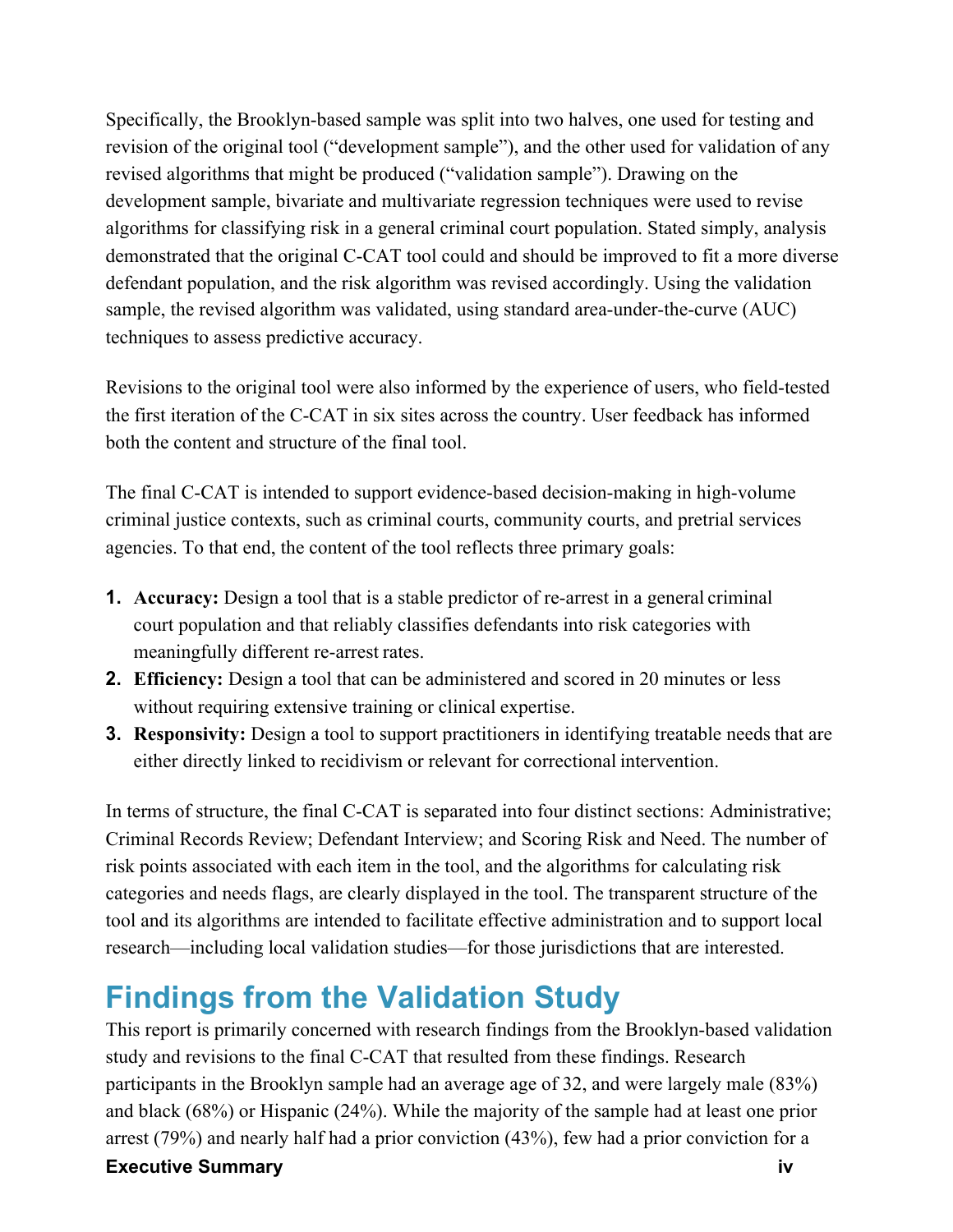violent felony offense (13%). Concerning the current charge, 37% were arrested on a felony, and 63% were arrested on a misdemeanor.

- **Re-Arrest Rates:** Almost half of the Brooklyn sample (48%) were re-arrested over the one-year study tracking period, with 26% arrested on a felony, but only 9% arrested on a violent felony charge.
- **Validation of the Original C-CAT Tool:** There was a substantial loss of predictive accuracy when the original C-CAT algorithm was translated from the misdemeanor diversion program sample used in the first phase of research to the general criminal court sample. Specifically, the AUC statistic for the raw risk score dropped from .795 to .705.
- **Revised C-CAT Algorithm:** Using only the "development sample" (i.e., a random selection of half of the cases in the full sample,  $n = 464$ ), a revised risk algorithm was created to improve the performance of the tool for a general criminal court population. With the exception of a revision to the current charge item, all of the existing criminal history factors were retained in the revised tool, although weights were adjusted. In addition, several need factors were no longer important to risk classification and were removed from the revised tool.
- **Revalidation:** Using only the "validation sample" (i.e., the other randomly selected half of the full sample,  $n = 464$ ), the revised algorithm was validated and shown to achieve strong predictive accuracy. Specifically, the revised raw risk score produced an AUC statistic of .758. After consolidating the risk score into four categories—low risk, moderate risk, moderate-high risk, and high risk—the AUC was reduced to .748.
- **Risk Distribution:** Just under one-fifth of the full sample fell into the low risk category (18%), approximately two-thirds (66%) fell into the two moderate risk categories (moderate and moderate-high), and 16% fell into the high risk category.
- **Risk Category Precision:** The risk categories created for the revised C-CAT perform well in terms of discrimination, as demonstrated by a substantial increase in average rates of re-arrest at each category. For the full sample over the one-year tracking period, the average re-arrest rates were 17% for the low risk category, 38% for moderate risk, 61% for moderate-high risk, and 76% for high risk.

### **Needs Profile**

• **Criminogenic Needs:** Over half of the Brooklyn sample reported current drug use (52%), 48% percent were unemployed at the time of arrest, and 12% reported living on

#### **Executive Summary v**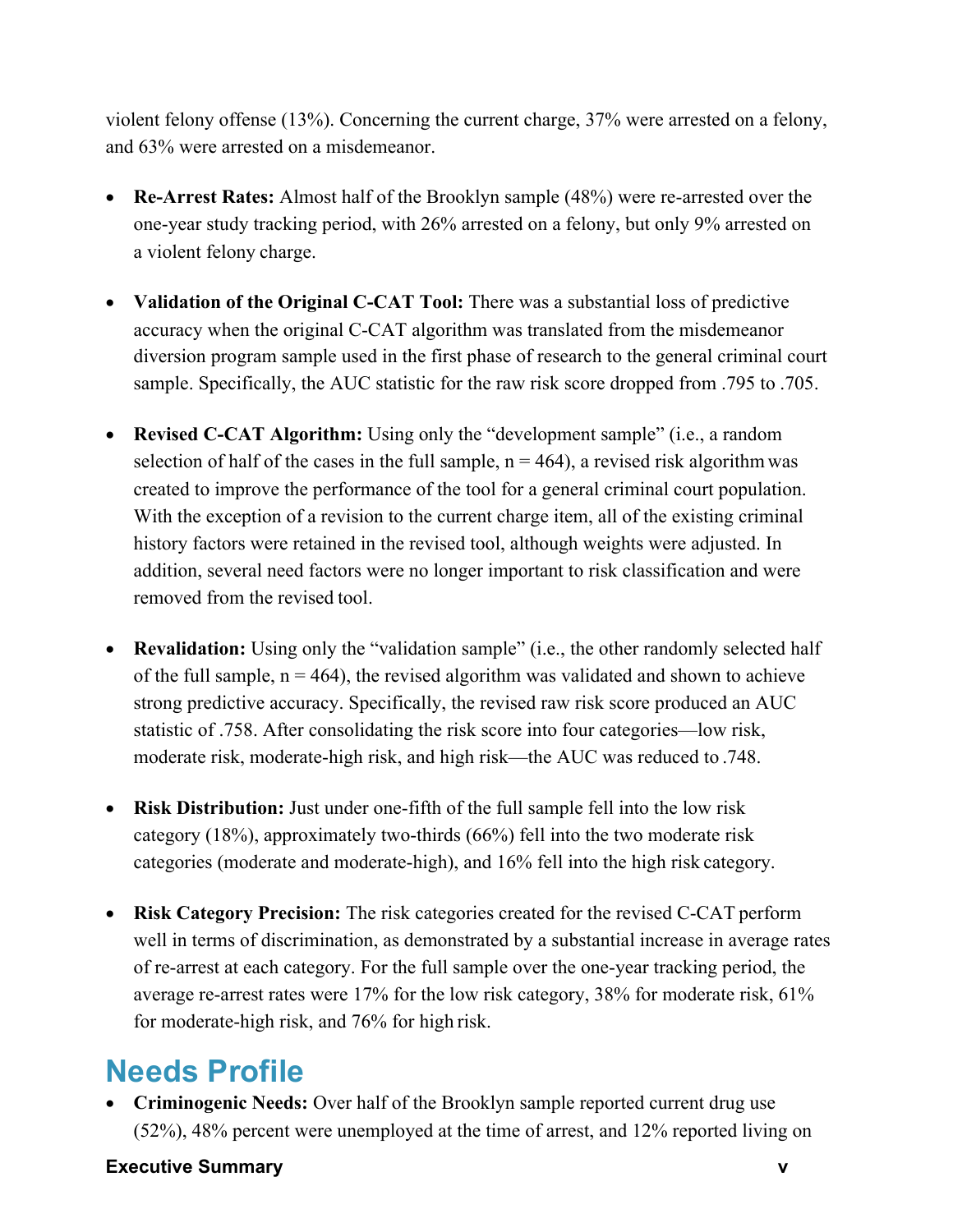the streets or in short-term shelters.

- **Responsivity Factors:** In keeping with prior validation research, we found that selfreported symptoms of trauma and mental illness were not directly predictive of rearrest. Nonetheless, these factors have important implications for correctional treatment and were prevalent in the current sample. Specifically, 46% of the sample flagged on a two-item PTSD screener and 39% reported current symptoms or a history of mental illness.
- **Needs Flags:** Needs flags appearing in the C-CAT are intended to alert practitioners using the tool of *potential* need areas and are not diagnostic. Based on feedback from practitioners piloting the original C-CAT in the field, flags for criminal thinking and youth services were removed from the revised tool while the flag for mental illness was revised to be more specific (flag fewer individuals as potentially needing mental health services).

### **Conclusion and Implications**

Our findings largely support the use of Risk-Need-Responsivity as a theoretical framework for the development of risk-need assessment tools. Ultimately, the goal of the project was to create an accurate and efficient risk *and needs* assessment tool for high-volume environments such as general criminal courts, community courts, or pretrial services agencies. The final structure and content of the tool are influenced both by our quantitative findings and feedback from practitioners field-testing the original C-CAT in Chicago, Los Angeles, Washington state, Oregon, and New York City.

A key finding from the project is the extent to which the best model for classifying risk changed noticeably with the shift from a purely misdemeanor sample participating in diversion programs to a general criminal court sample that was more diverse in terms of current charge severity and criminal history. This finding adds to a growing consensus in the field in favor of the use of locally validated risk assessment tools. In short, jurisdictions considering adoption of the C-CAT—or similarly developed tools—should be cognizant of the need to re-validate the tool and potentially adjust item weights and risk categories to better fit the specific court or program population.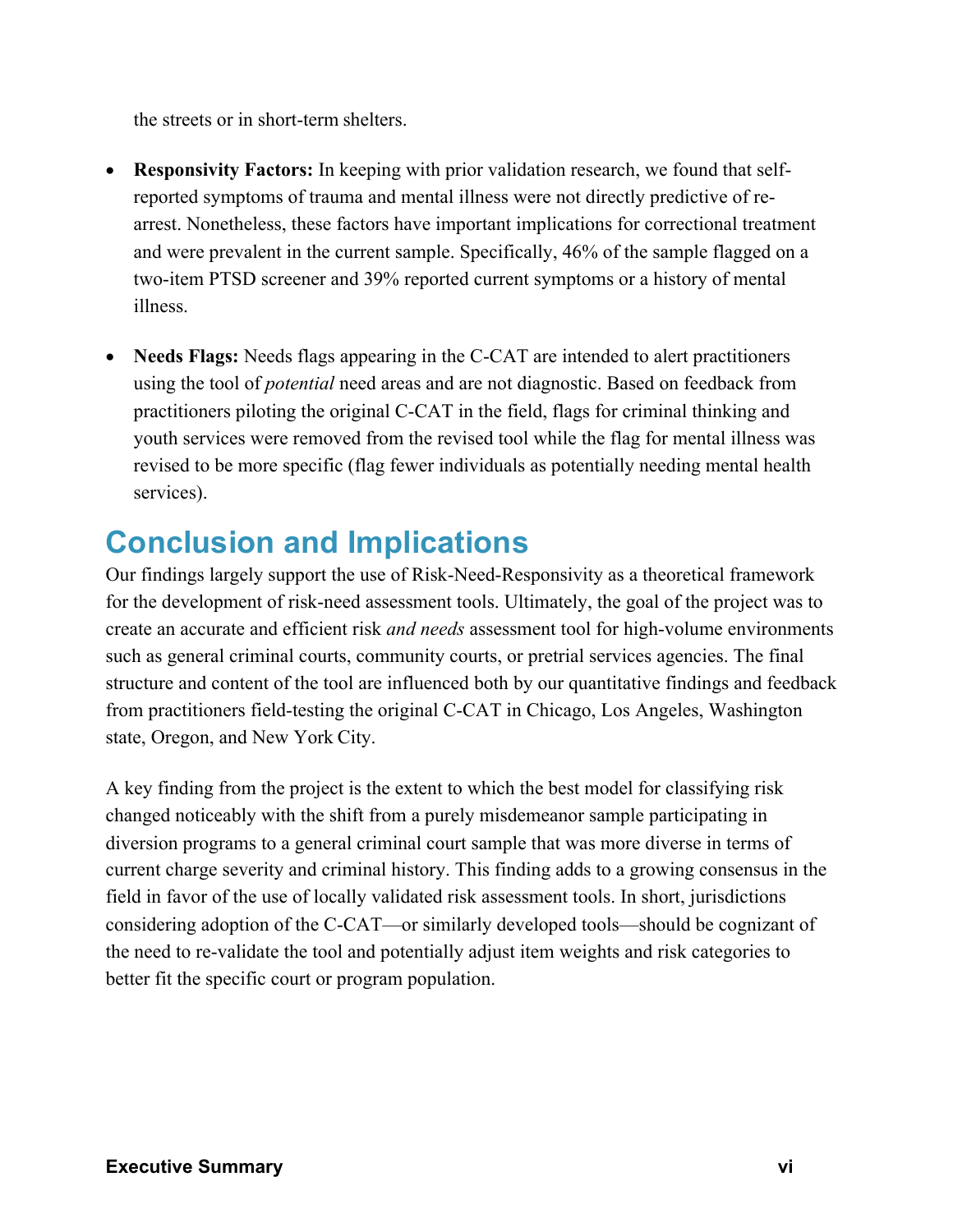### **Chapter 1** Introduction

Actuarial risk assessment tools play an increasingly important role in the criminal justice system, influencing decisions as diverse as pretrial release and the conditions of communitybased supervision. In contrast to traditional risk assessment, which relies largely on the professional discretion of judges, correctional officers, or other practitioners, actuarial tools draw on large datasets and use statistical prediction methods to classify individuals according to their probability for a new arrest. A growing body of research suggests that high-quality risk assessment tools outperform professional judgment alone in predicting recidivism (Gendreau, Little, and Goggin 1996; Hanson and Morton-Bourgon 2009; Picard-Fritsche et al. 2016; Mori et al. 2017).

A 2013 overview of 19 risk assessment tools reveals significant diversity in form, content and predictive accuracy (Desmarais and Singh 2013). The simplest tools rely exclusively on criminal records, while others add a short defendant interview and produce a single risk score or classification (e.g., low, moderate, or high risk). Still other tools constitute more comprehensive risk and need assessments that require a long interview. Beyond risk classification, these longer tools offer the benefit of identifying treatable needs that are often linked to criminal behavior ("criminogenic needs") and supporting the targeted use of therapeutic or social service interventions for reducing recidivism.

Many risk-need assessment tools also offer the advantage of being grounded in Risk-Need-Responsivity theory, a rehabilitative model of crime prevention supported by more than three decades of research (e.g., see Andrews and Bonta 2010; Andrews et al. 1990; Latessa, Cullen, and Gendreau 2002; Gutierrez 2009; Looman and Abracen 2013). At its core, this theory holds that correctional and clinical resources should focus on higher-risk groups and that intervention should focus on those needs most associated with risk for recidivism, laying out eight "central" factors that increase risk:

- **1.** Criminal History
- **2.** Antisocial Temperament/Impulsivity
- **3.** Criminal Thinking/Antisocial Beliefs
- **4.** Criminal Peer Networks
- **5.** Education/Employment Deficits

#### **Chapter 1. Introduction Page 1**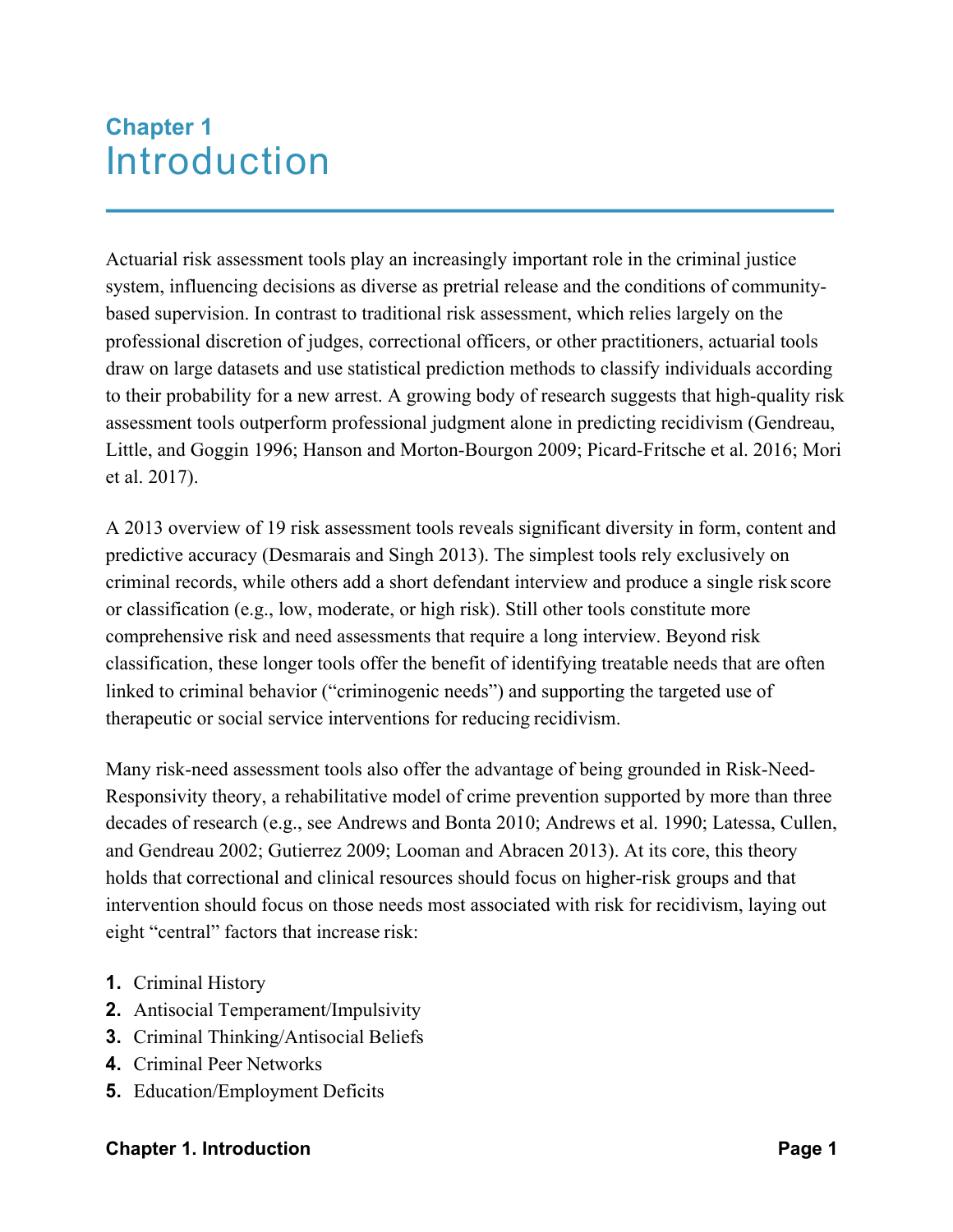- **6.** Family/Relationship Problems
- **7.** Substance Abuse
- **8.** Lack of Prosocial Leisure Activities

Finally, the developers of Risk-Need-Responsivity theory emphasize the importance of linking individuals to correctional treatment that is responsive to their individual need profiles, including factors not directly predictive of recidivism, such as trauma and mental illness. Some risk-need assessment tools, such as the original Level of Services Inventory (LSI), include assessments of mental health or other responsivity factors (Andrews and Bonta 1995; Taxman 2014).

Despite their advantages, comprehensive risk-need assessment tools may require clinical expertise and substantial time with each defendant to effectively administer, making them unrealistic in many criminal justice contexts, such as high volume courts or community supervision agencies. While short, static risk tools—i.e., tools that do not require a defendant interview and are largely based on criminal history factors—have been developed for pretrial settings, these are also insufficient to the larger goals of many decision-makers who are interested in reducing risk through diversion or targeted interventions that address underlying needs. To date, there remains a shortage of risk-need assessment tools that cover important needs, yet can be realistically administered in high-volume settings and inform referral to effective intervention.

The Criminal Court Assessment Tool (C-CAT) is designed to fill this gap and to be validated for general criminal court populations—i.e., populations that are diverse in terms of demographics, charge type, and charge severity. This report provides an overview of the development of the C-CAT and its validity for classifying recidivism risk.

#### **The Criminal Court Assessment Tool (C-CAT) Development**

Originally developed on a sample of misdemeanor defendants appearing in three misdemeanor diversion programs in New York City, $<sup>1</sup>$  the C-CAT is a 25-item risk-need</sup>

#### **Chapter 1. Introduction Page 2**

 $<sup>1</sup>$  The initial sample was drawn from three sites: Bronx Community Solutions, the Midtown</sup> Community Court in Manhattan, and the Red Hook Community Justice Center in southwest Brooklyn. These programs serve a diverse population of tens of thousands of misdemeanor defendants annually. Because interviews were primarily conducted post-arraignment with individuals mandated to community service or social service, individuals whose cases ended with other disposition types at arraignment (e.g., jail or straight dismissal) are under-represented.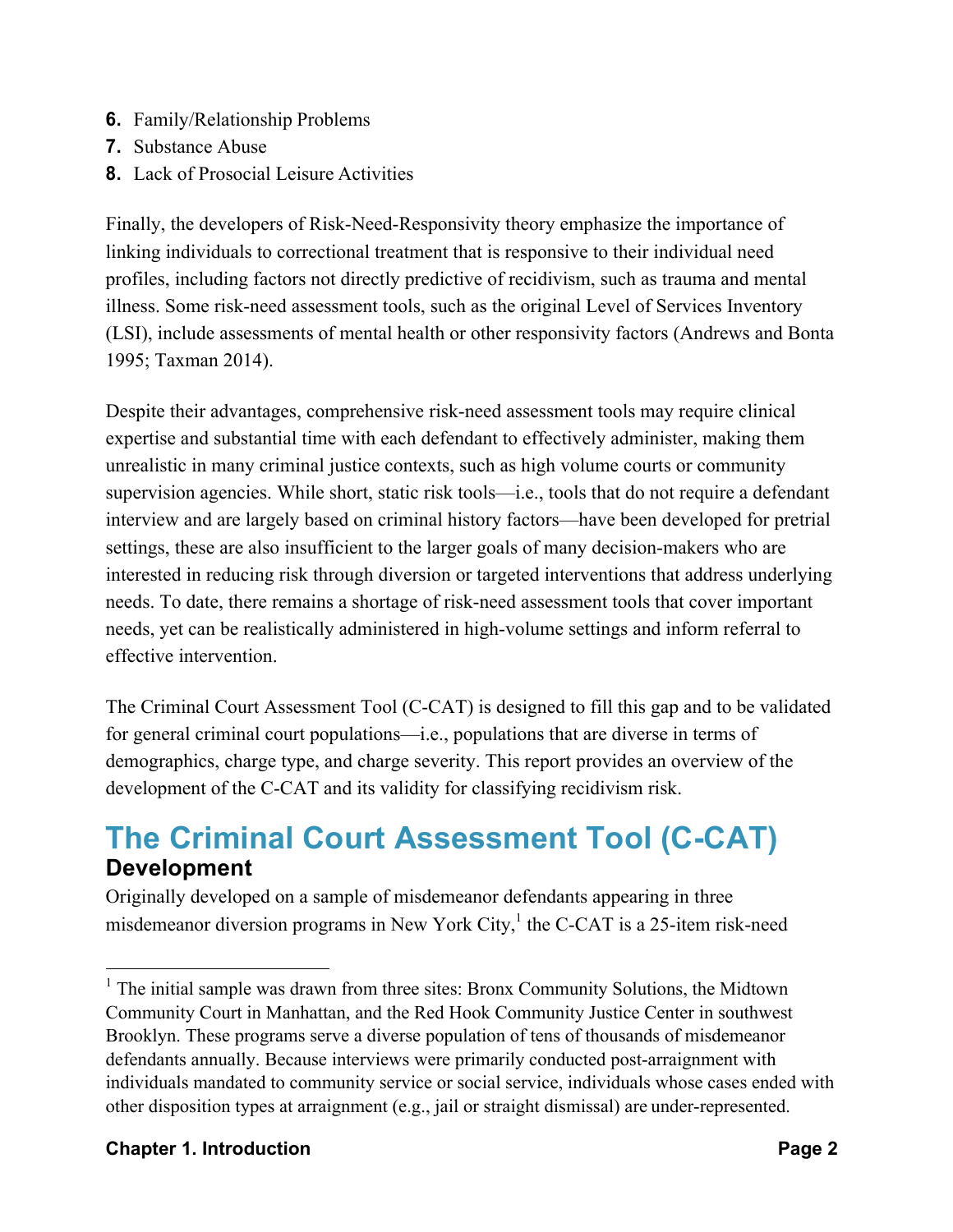assessment tool grounded in Risk-Need-Responsivity theory. Tool development was guided by three specific goals:

- **1. Accuracy:** Design a tool that is a stable predictor of re-arrest in a general criminal court population and reliably classifies defendants into risk categories with meaningfully different re-arrest rates.
- **2. Efficiency:** Design a tool that can be administered and scored in 20 minutes or less without requiring extensive training or clinical expertise.
- **3. Responsivity:** Design a tool to support practitioners in identifying treatable needs that are either directly linked to recidivism or relevant for successful correctional intervention.

In order to ensure that the final C-CAT would provide robust information about both risk and need, a comprehensive assessment instrument was created, which included 183 items within 16 domains considered relevant to understanding criminal risk or developing effective interventions for justice-involved individuals. <sup>2</sup> Appendix A provides an overview of the domains included in the comprehensive assessment and model tools considered in its development. Using the comprehensive assessment, data were collected from 964 misdemeanor defendants in New York City over a one-year period from February 2013 to February 2014.

After the data were collected, the research team used descriptive statistics and multivariate regression techniques to reduce the comprehensive assessment to only those factors that were found to be either: (a) predictive of re-arrest; or (b) prevalent in the defendant population and important to responsive correctional intervention (e.g., trauma, mental health). The resulting shortened tool became the "original" C-CAT, a copy of which is included in Appendix B of this report. As the seen in the original tool, our analysis produced five recidivism risk categories, ranging from minimal to high. Figure 1.1 displays the re-arrest rates for each risk category in the original sample, illustrating the tool's ability to distinguish risk categories with meaningfully different re-arrest rates.

 $2$  For further details on the Phase One research, please see: Rempel, Michael, Suvi Hynynen-Lambson, Sarah Picard-Fritsche, Julian Adler, and Warren Reich. 2017. *Understanding Risk and Need in Misdemeanor Populations: A Case Study form New York City.* New York: Center for Court **Innovation**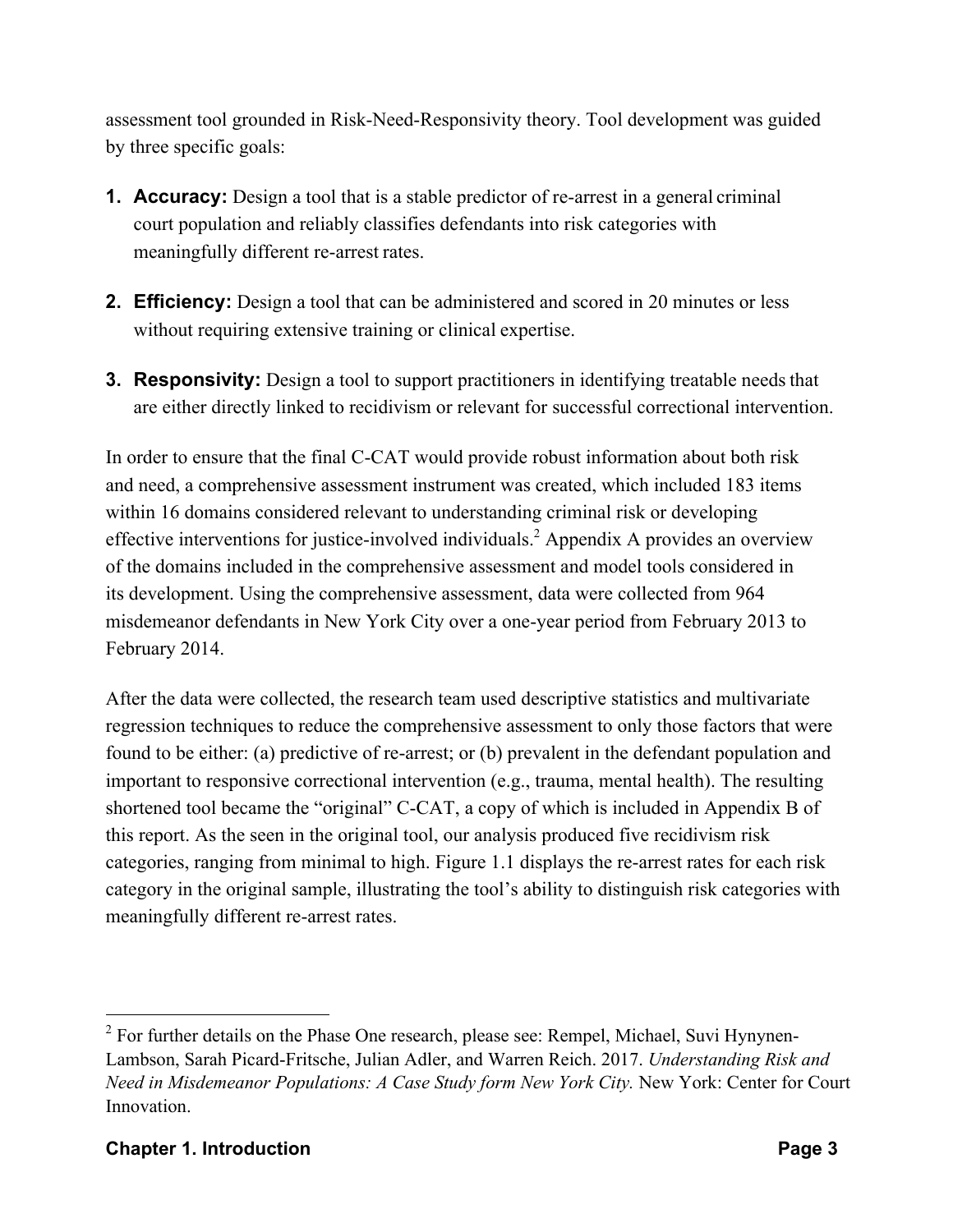

#### Figure 1.1 C-CAT (Development Sample) **Re-Arrest Rate by Risk Category**

To assess the validity of the original C-CAT for predicting re-arrest, researchers conducted an area-under-the curve (AUC) analysis, a standard procedure for determining the accuracy of risk scales within and outside the field of criminal justice. AUC statistics range from .5 to 1, with higher statistics reflecting lower rates of error (e.g., classifying someone who is high risk as low risk or vice versa). By current industry standards, an AUC statistic of .70 or higher is considered "good", while an AUC in the .60 to .70 range is considered "acceptable." As Table 1.1 shows, the original C-CAT demonstrated strong predictive accuracy. However, it should be noted that AUC statistics are often higher on development samples. In other words, it is normal for the predictive accuracy of a tool to diminish somewhat when re- tested on new samples, since the tool is expressly designed to maximize performance on the original sample. Additionally, because the original sample used to develop the C-CAT was not truly representative of New York City, but was instead drawn from three programs that tend to serve higher risk and need misdemeanor offenders, it was assumed some revisions might be necessary to achieve good predictive accuracy in a more general population.

Note: Re-arrest tracked over a 6-month perod. Total sample size=666 (298 cases were dropped due to administrative matching issues).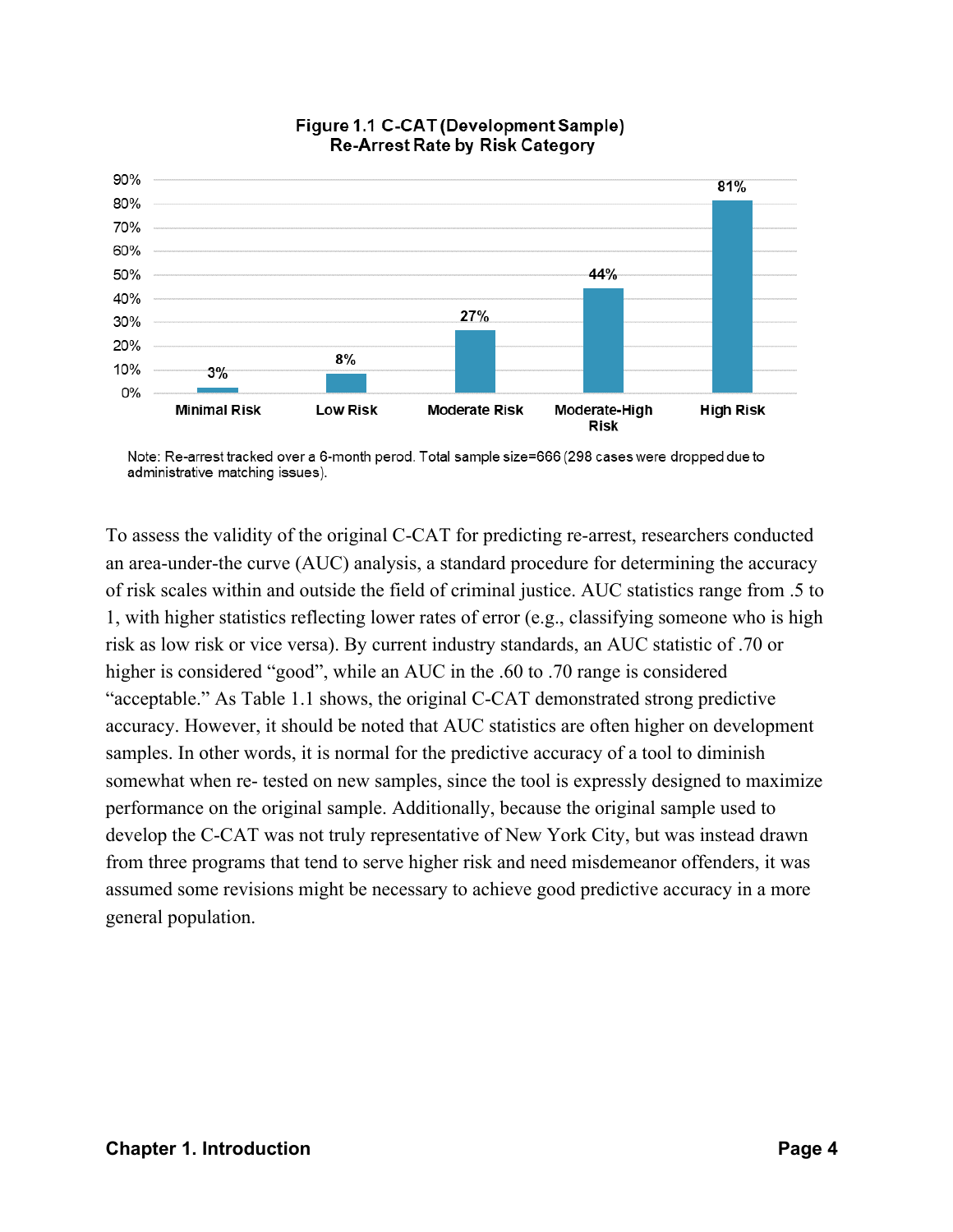| <b>Total Sample Size</b>     | 666   |
|------------------------------|-------|
| Raw Risk Score <sup>1</sup>  | 0.795 |
| Risk Categories <sup>2</sup> | 0.783 |

#### **Table 1.1 Area Under the Curve Statistics**

 $1$  298 cases were dropped due to administrative matching issues.

 $^2$  Range of possible risk scores: 0-59

3 Minimal, Low, Moderate, Moderate-high, High

#### **Structure of the C-CAT**

The C-CAT assessment tools (both the original and the final, validated tool) were designed for ease of administration and transparency in terms of how the raw risk score, risk categories, and needs flags are calculated. Specifically, the tool is separated into four distinct sections:<sup>3</sup>

- **1. Administrative Information:** Allows for the collection of administrative data commonly collected by courts or supervision agencies (e.g., case number, arrest date, arrest charge), which can facilitate case-level research, including local validation studies.
- **2. Criminal Record Review:** Allows the user to create a subtotal risk score based on static factors that do not require a defendant interview (i.e., criminal history factors). The number of risk points associated with each criminal history factor is clearly displayed in parentheses next to the item and instruction for scoring are at the top of the section.
- **3. Defendant Interview:** Includes a short interview, with detailed instructions for the administrator. The interview items primarily correspond to the dynamic variables (e.g., education, substance use) that are also predictors of recidivism ("criminogenic needs"). Like the previous section, the risk points associated with each factor are clearly displayed and the section allows a subtotal risk score to be calculated. A separate, clearly delineated portion of the defendant interview asks about need factors not directly related to re-arrest (i.e., mental illness and trauma).
- **4. Scoring Risk and Needs:** This final section clearly lays out the steps for calculating the raw risk score and placing the defendant into the appropriate risk category. Additionally, instructions are provided for calculating indicators of need in important areas (e.g., substance abuse, employment, mental health, trauma). Each of these "need flags" draws on one or more items in the risk assessment tool and should not be

<sup>&</sup>lt;sup>3</sup> The original C-CAT (30 items) is included with this report as Appendix B. The final, validated C-CAT (25 items) is published separately.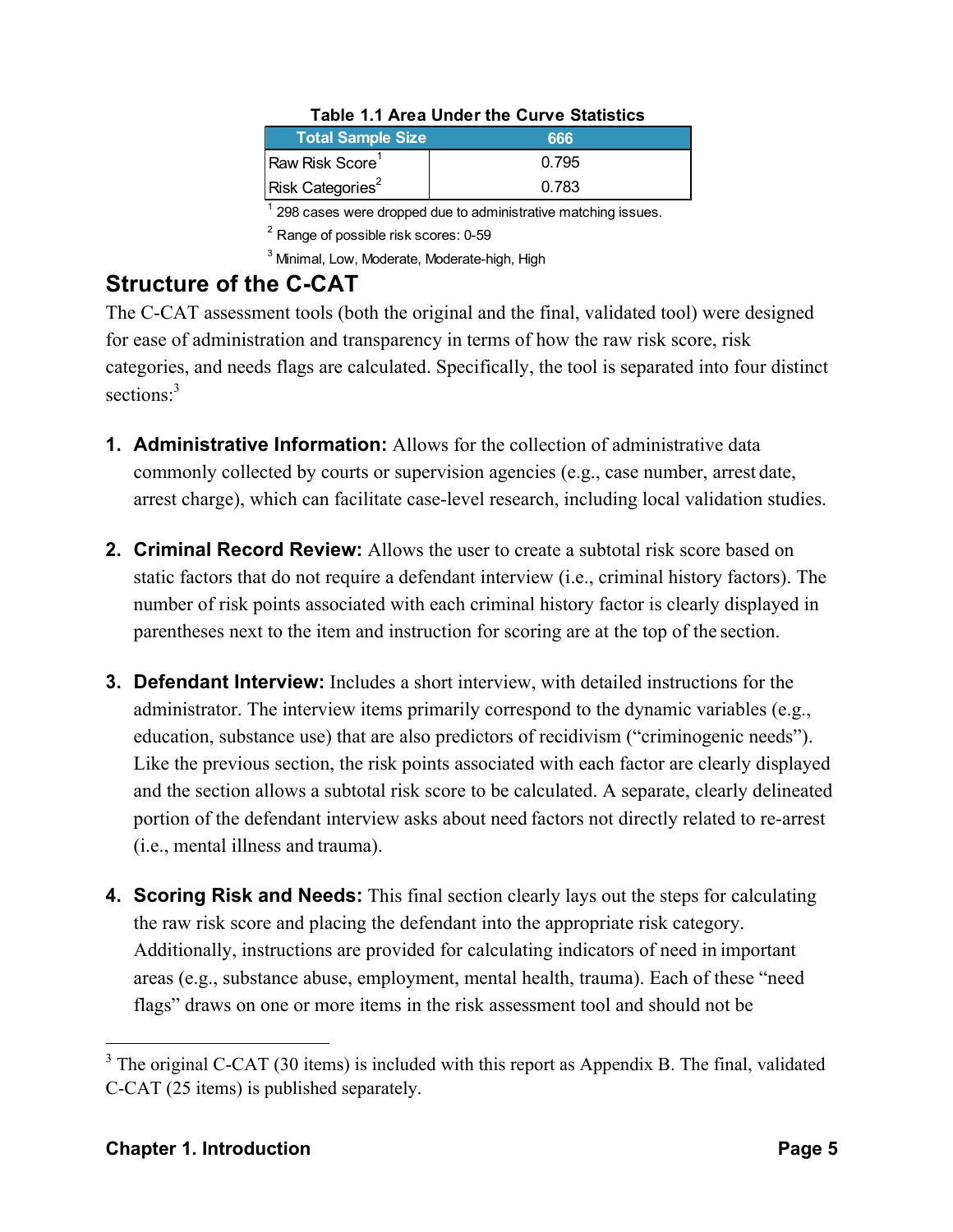considered diagnostic, but instead an indicator of *potential* need in that area.

## **Field Testing**

Creating a practical and informative tool for a variety of high-volume contexts was another important goal for the project. To assess the utility of the tool from the practitioner perspective, the original C-CAT has been field-tested in multiple settings since its development was complete in late 2014:

#### **Cook County Misdemeanor Enhanced Diversion Project**

From February 2015 to September 2016, the Cook County State Attorney's office used the C-CAT to inform length and type of mandate for first-time misdemeanants diverted from prosecution to community-based services in two geographically-defined courts within Cook County.

Specifically, defendants who were assessed as moderate- or high-risk are tracked to community service or short term cognitive behavioral interventions, respectively, while lowrisk participants receive a one-day referral for further assessment. The validity of the C-CAT for assessing recidivism risk in a sample of 260 misdemeanor defendants in Cook County is currently being conducted as a component of a larger impact evaluation of the program.

#### **Los Angeles Neighborhood Justice Panels**

In September 2015, the Los Angeles (LA) City Attorney's office expanded its neighborhood restorative justice program to two new neighborhoods (West Hollywood and South Los Angeles) and integrated the C-CAT into the program. Case managers administer the C-CAT at intake and use needs flags to refer defendants to appropriate services. Additionally, project managers plan to use a risk profile of their participants, generated by the C-CAT, as a basis for expanding eligibility criteria beyond first-time offenders.

#### **Spokane, Olympia, and Eugene Community Courts**

Three community courts have adopted the C-CAT over the last year—Eugene, Oregon (August, 2016), Spokane, Washington (December 2016), and Olympia, Washington (January 2017). In all three sites, the courts are using results of the tool to track higher risk defendants into more intensive case management and to inform types of social service or clinical mandates. The Spokane Community Court has partnered with Washington State University to conduct a local validation of the C-CAT.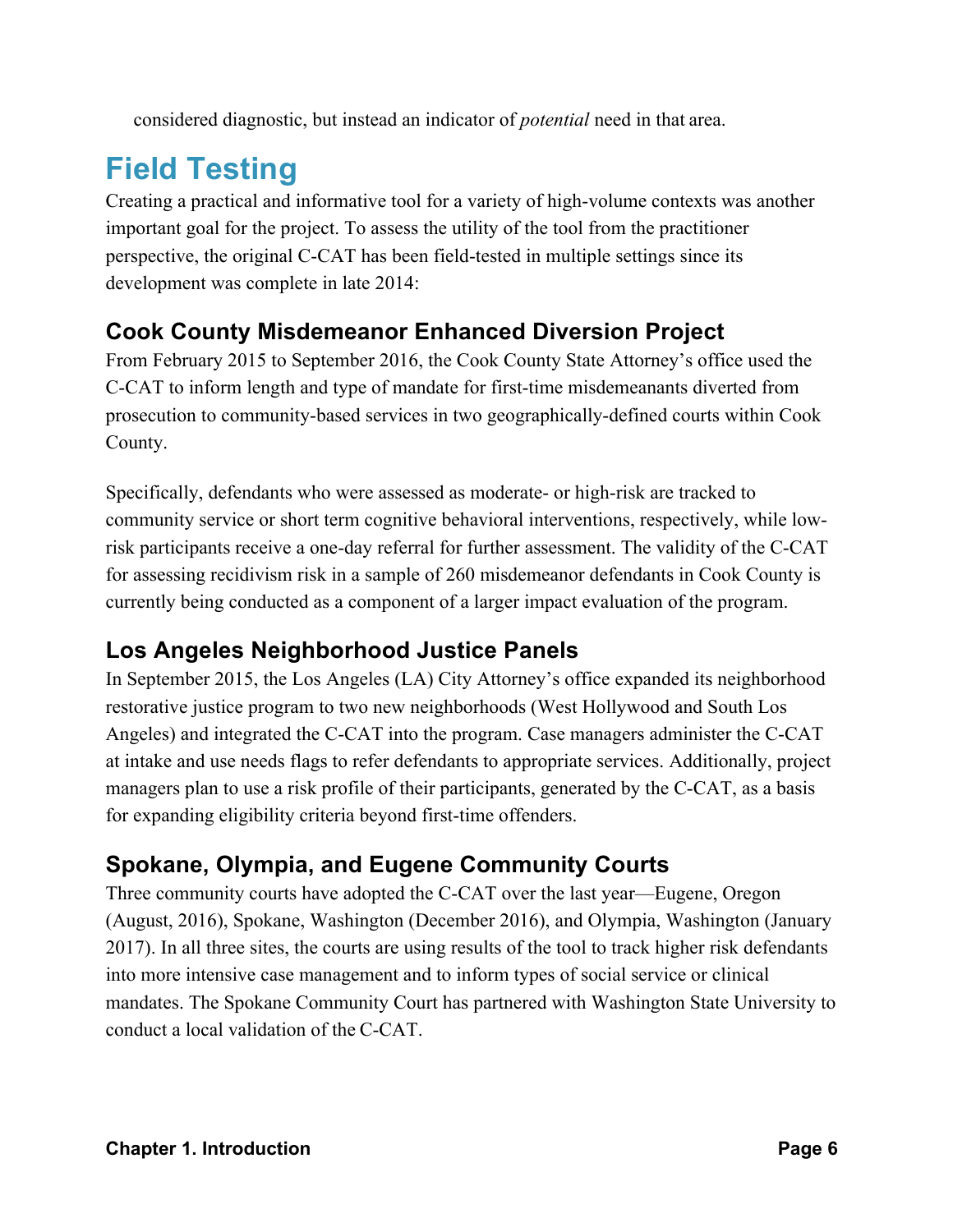#### **Center for Court Innovation Demonstration Sites (New York City)**

Beginning in March 2016, the C-CAT has been in use in several of the Center's NYC-based alternative-to-incarceration (ATI) and supervised release programs, including Brooklyn Justice Initiatives (ATI and supervised release) and supervised release programs in the Bronx and Staten Island. The results of the C-CAT are being used to inform the level of follow up and types of referrals for supervised release programs, and the types of service mandates for ATI.

User feedback highlighted the importance of customization of the tool on a site-by-site basis. For example, in Cook County, risk categories were revised to accommodate the lower average risk score of defendants referred to pretrial diversion. In Spokane, Olympia, and Eugene, the substance use section of the tool was revised to accommodate changes in state marijuana laws. In New York City, revisions were made to the criminal history section of the tool to increase the efficiency of administration.

With respect to the interview content, users across multiple sites reported specific challenges to collecting reliable data on some of the needs items, in particular:

- Items regarding defendant attitudes in the original C-CAT are difficult to administer in high-volume settings (more appropriate for a longer assessment);
- Items regarding intimate partner relationships and relationship stress are perceived as intrusive and are not relevant to effective intervention or case management;
- Items that ask about the symptomology of mental health problems are difficult for nonclinically trained staff and may not be reliable;
- Items that add risk points based on the number of residential moves may be unfair to younger participants, a population for whom frequent moves are normal;
- The current structure of the mental health "needs flag" is too broad (flagging to many people) and should be more conservative;
- From a practical perspective, users from several sites reported that the C-CAT was still too long to be an efficient tool prior to arraignment and can only be used after a case is resolved, limiting its utility for supervision dosage decisions.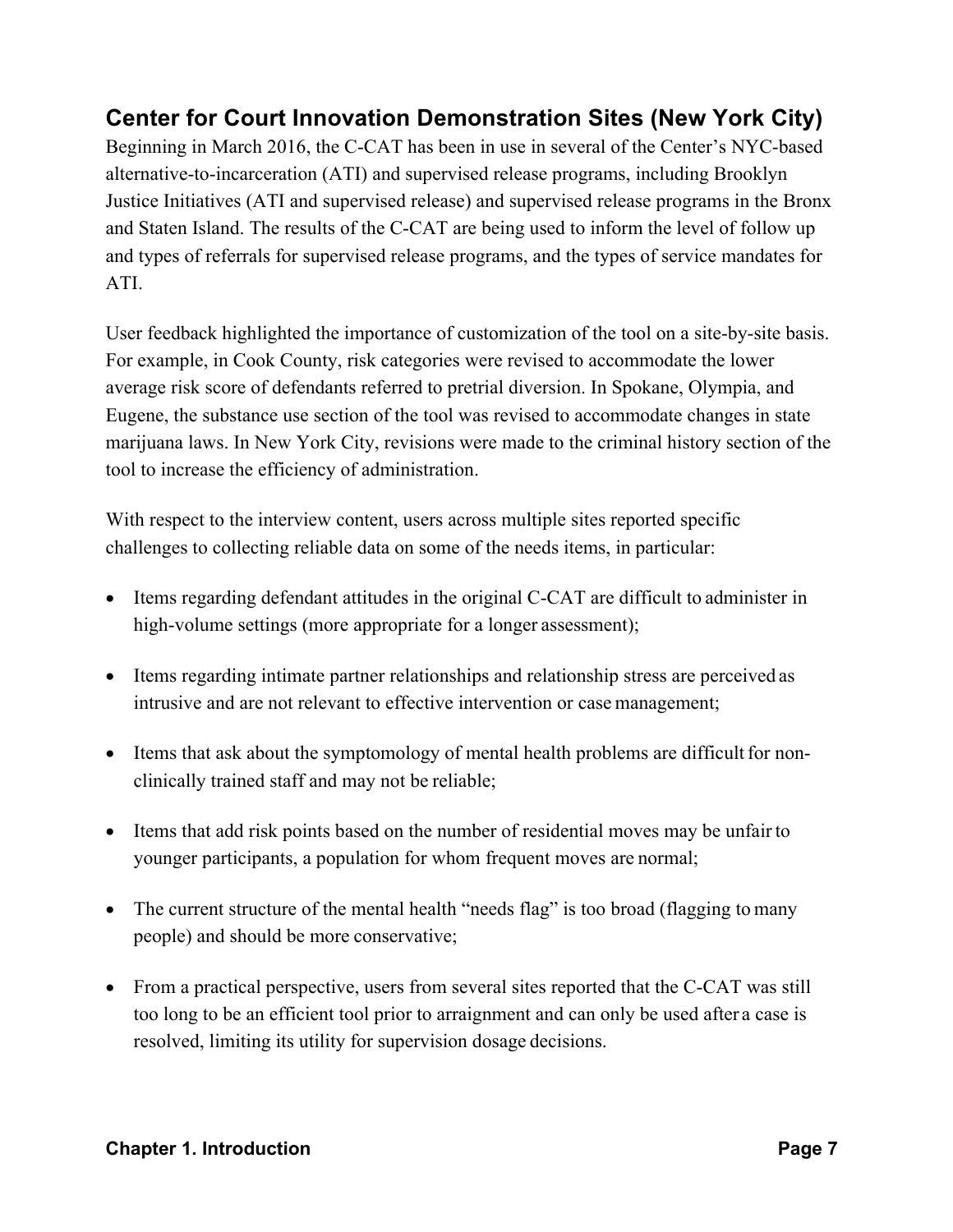### **The Present Study**

The remainder of this report is focused on the validation phase of the research, which involved reexamining the original short assessment tool in a general criminal court population; revising the tool based on these findings; and validating the revised tool on a separate sample of cases. Specifically, we present analysis addressing the following three research questions:

- **1. Validation:** Is the C-CAT an accurate predictor of re-arrest in a general criminal court population in New York City?
	- a. Does a revised C-CAT algorithm, developed using a general criminal court sample in New York City, accurately predict recidivism?
- **2. Risk Profile:** What is the distribution of risk for re-arrest, as calculated by the revised C-CAT, among a general criminal court population in New York City? Do the C-CAT risk categories represent meaningful differences in re-arrest probabilities?
- **3. Needs Profile:** Which of the C-CAT needs flags are most prevalent in a general criminal court population in New York City?

The report is organized as follows: Chapter 2 describes the methodology utilized for validation of the C-CAT; Chapter 3 presents findings for each research question; and Chapter 4 concludes the report by discussing the implications of the findings for policy and practice.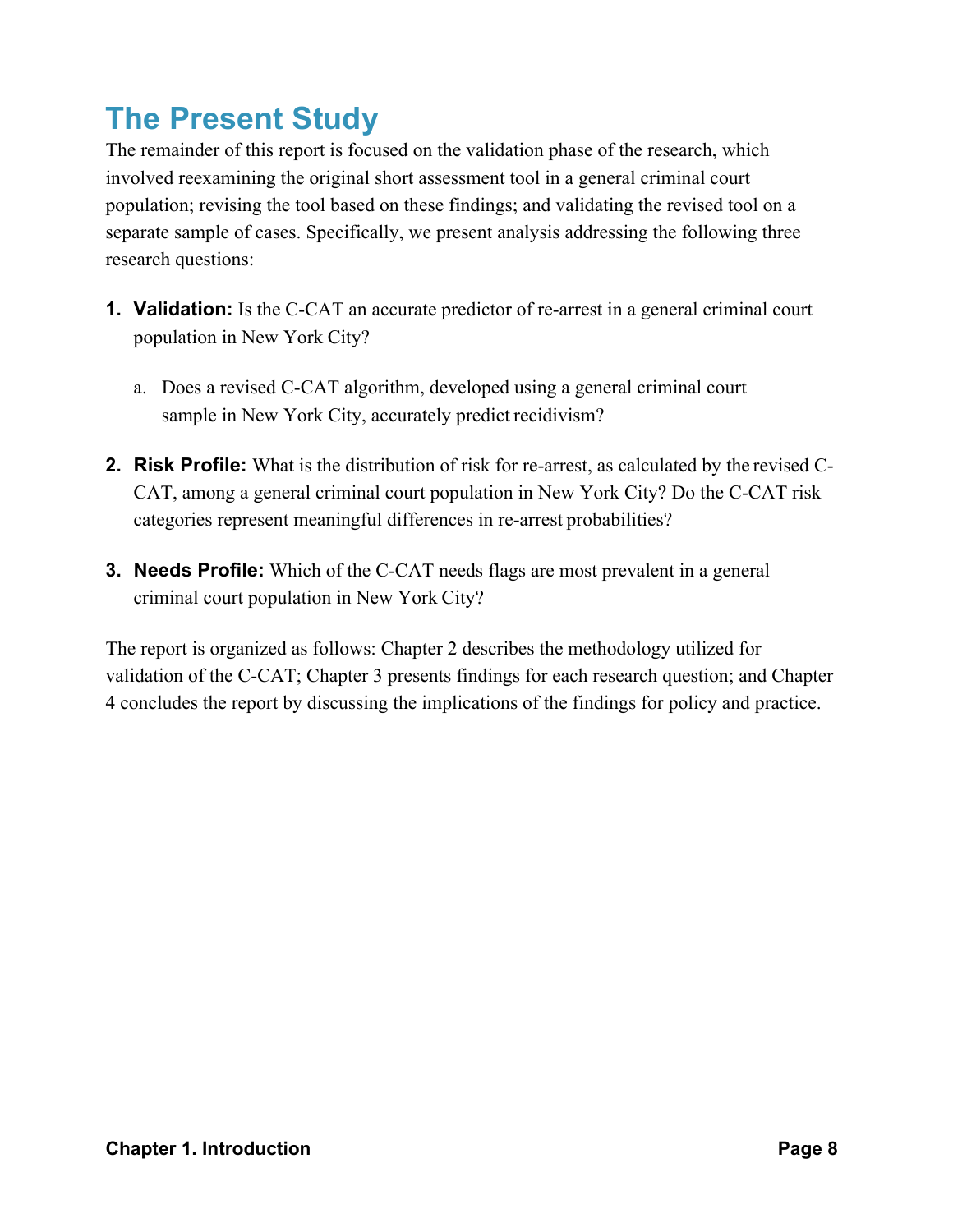### **Chapter 2** Methods

The present research took place in a pre-arraignment holding facility in the centralized Brooklyn Criminal Court in Brooklyn, New York, and represents a collaboration between researchers with the Center for Court Innovation and staff with the New York City Criminal Justice Agency (CJA). For over 40 years, CJA has conducted pretrial assessments of individuals detained prior to arraignment—generally for about 24 hours until the arraignment takes place in order to inform subsequent release decisions. During the current study, CJA staff introduced the study to potential participants as part of the course of their usual assessment process, and routed study volunteers to Center for Court Innovation staff to be interviewed. Study participants included approximately 1,100 defendants who were arrested and detained prior to arraignment in Brooklyn, NY between May and December 2015.<sup>4</sup>

### **Data Collection**

The findings presented draw on two distinct data sources. The first is the aforementioned interview data collected directly from defendants awaiting arraignment in the Brooklyn Criminal Court over an eight-month period. Interviews were conducted 2-3 days per week, during which times all defendants awaiting arraignment—including those charged with violation, misdemeanor, or felony offenses—were eligible to participate. Participation was voluntary, required informed consent, and all participants were provided a \$10 stipend for participation. The interview instrument was designed to reflect the interview portion of the original C-CAT assessment (Appendix B), including all demographic, criminogenic need, and other responsivity (i.e., trauma and mental health) items. Interviews were conducted orally by trained research assistants and entered directly into laptops via QDS software.Research assistants also collected individual identifiers (e.g., name, date of birth, NYSID) for the purposes of matching data to individual criminal records.

<sup>4</sup> Brooklyn is New York City's largest borough and is economically and demographically diverse. In 2015, over 82,000 arraignments (29% of the City total) were conducted in Brooklyn, with top charge, severity, and arraignment outcome characteristics similar to those in the other boroughs (see CJA annual report from 2015, available at: http://www.nycja.org/library.php). These statistics suggest that findings regarding individual risk and recidivism in a Brooklyn sample are relevant to New York City defendants as a whole.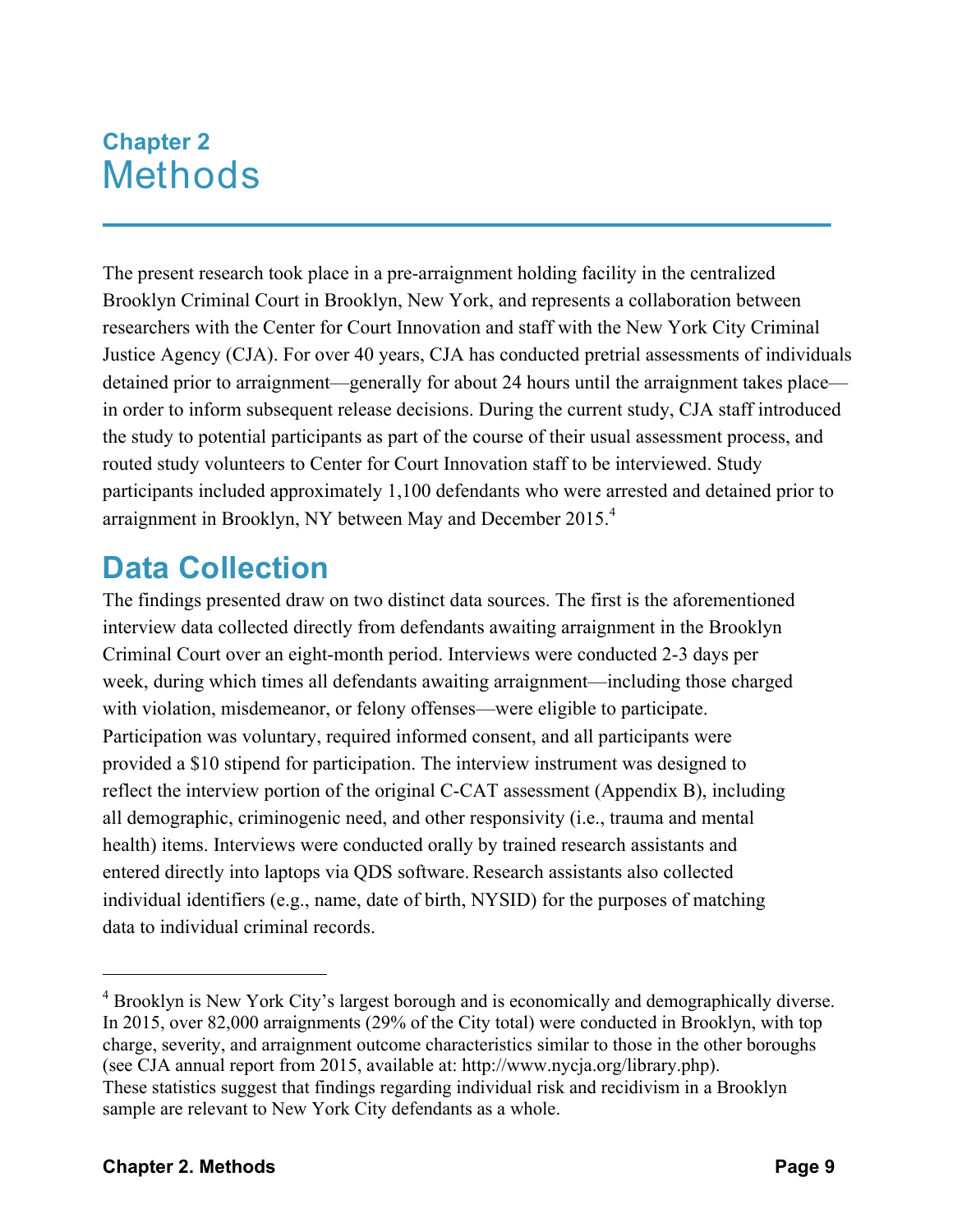The second data source is official criminal records data provided by the New York State Division of Criminal Justice Services (DCJS). After all interviews were complete, researchers submitted the interview dataset, including unique identifiers for each study participant, to DCJS for matching to criminal records data. DCJS returned to the researchers a de-identified dataset including complete criminal history for each research participant.

DCJS data were utilized for two purposes: (1) to complete the criminal history portion of the C-CAT assessment tool (items R1-R7, Appendix B) for each participant; and (2) to compute the outcome variable for the validation study (i.e., any re-arrest over the year following the interview). After data matching, the final dataset included 928 unique participants with complete C-CAT assessment and criminal history data.<sup>5</sup>

### **Analysis**

Our analysis begins with a summary of the demographic and criminal history characteristics of the full study sample, including one-year re-arrest statistics. We then proceed in order through the research questions outlined in Chapter 1, beginning with assessing the validity of the algorithm created for the original C-CAT for predicting our outcome of interest (one-year re-arrest), using an area-under-the-curve analysis. Based on a substantial reduction in predictive accuracy of the original tool when applied to the general criminal court sample, we decided on a split-sample approach to completing the validation study. This means that we divided the sample recruited from the Brooklyn Criminal Court in half and used only one of the halves (the "development sample") to develop a revised C-CAT tool, after which the revised tool was then validated with the other half (the "validation sample").

Appendix C includes a table comparing the two samples on demographics, risk level and recidivism outcomes, and confirms that the two groups are equivalent in terms of characteristics relevant to the study.

Drawing on a random selection of half of the sample (the development sample), multivariate regression analyses were used to create a revised algorithm that is a better fit for the more diverse population. We present the revised measures and weights for the final C-CAT tool.<sup>6</sup> Next, the predictive validity of the revised C-CAT was assessed using the validation sample, again using an area-under-the-curve approach. AUC statistics are presented, which reflect the

 $<sup>5</sup>$  Although 1,064 unique individuals were interviewed for the study, 136 participants had to be</sup> dropped because unique identifiers could not be linked to criminal records or complete criminal records were not available from the New York State Division of Criminal Justice Services. <sup>6</sup> The final C-CAT tool is published separately.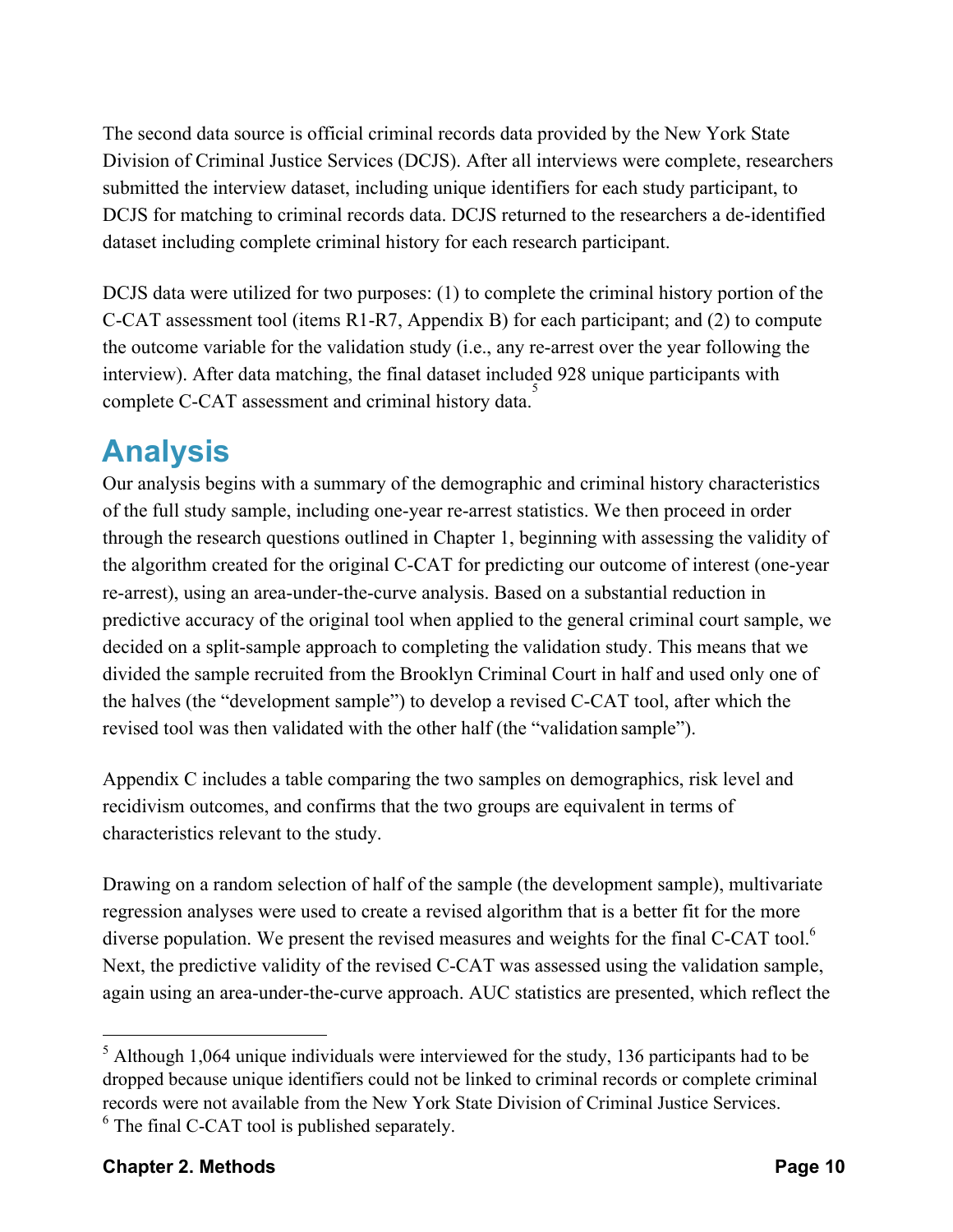accuracy of the final tool for predicting re-arrest in the validation sample, as well as among misdemeanor and felony subsamples.

We then present the distribution of cases, drawing on the full sample, into each C-CAT risk level (low, moderate, moderate-high, high) and present re-arrest rates for each category.

Finally, we present statistics regarding the prevalence of criminogenic needs and responsivity factors (trauma and mental health problems).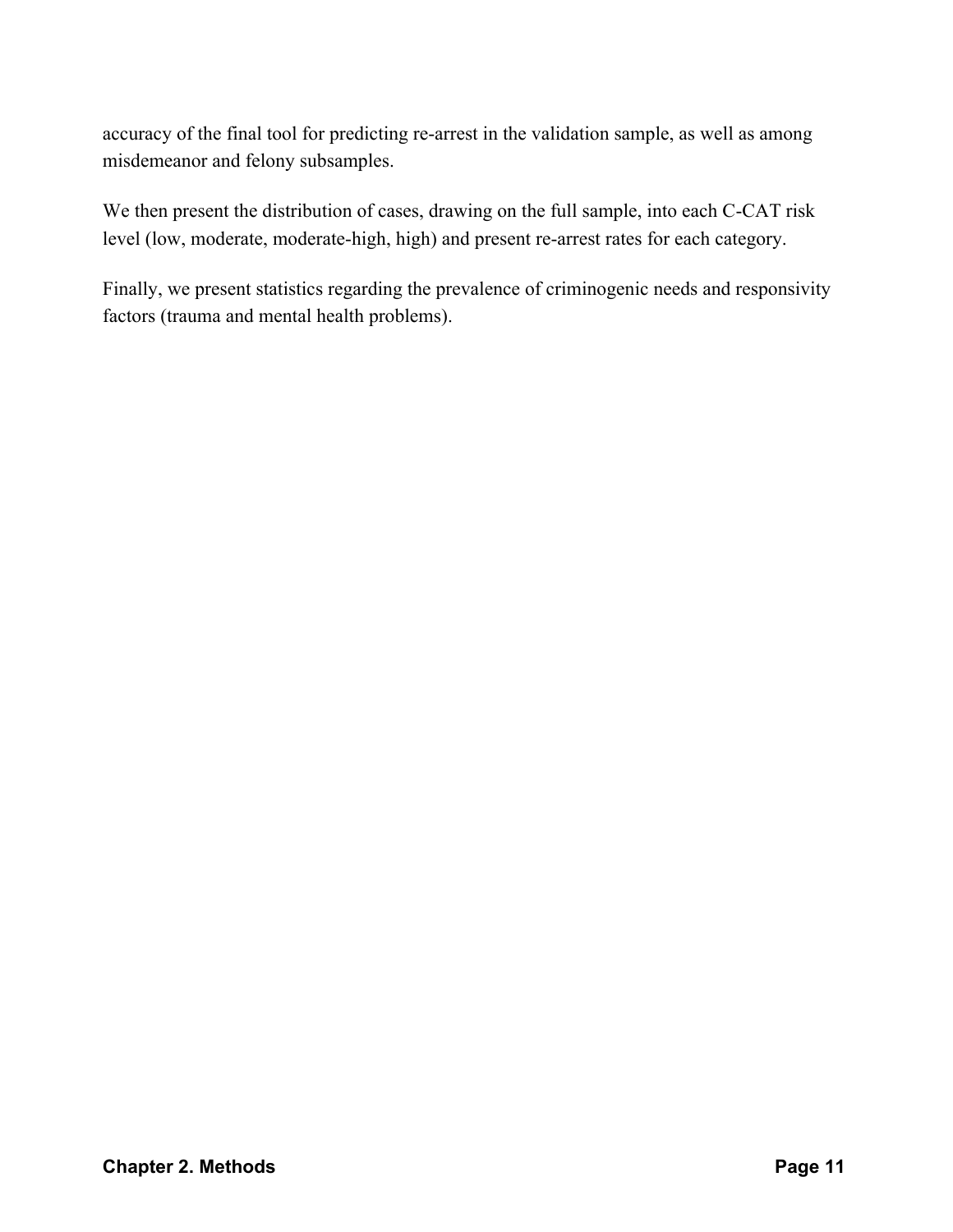### **Chapter 3** Findings

Table 3.1 shows demographic and criminal history diagnostic characteristics for the full sample. More than two-thirds of the sample were black (68%), one-quarter were Hispanic (24%) and less than one-tenth were white (7%). Research participants were largely male (83%) with an average age of 32. Just under two-thirds of the sample reported having earned a high school diploma at the time of the interview, with 61% reporting current employment or enrollment in an education or vocational program. The vast majority of the sample had at least one prior arrest (79%), though less than half had a prior conviction (43%). In terms of the case for which the defendant was held at the time of the interview ("instant case"), nearly two-thirds were charged with a misdemeanor (63%), with the most common top charge falling under the property or "other" offense category (less than 10% were charged with drug offenses). Less than one-fifth were charged with violent felony offenses. Overall, Table 3.1 paints a picture of a general criminal court population that is relatively young, largely black or Hispanic, with a history of primarily nonviolent criminal activity.

### **Re-arrest Rates**

Re-arrest, the primary outcome of interest, was tracked over one year from the time of the interview. As shown in Table 3.2, nearly half of the sample (48%) was re-arrested over this period, with time to re-arrest averaging four months. Despite high general recidivism in the sample, only 9% were re-arrested on violent felony charge. Due to the current study's focus on predicting general recidivism (any new arrest), new felony arrest and new violent felony arrest are excluded from subsequent analyses.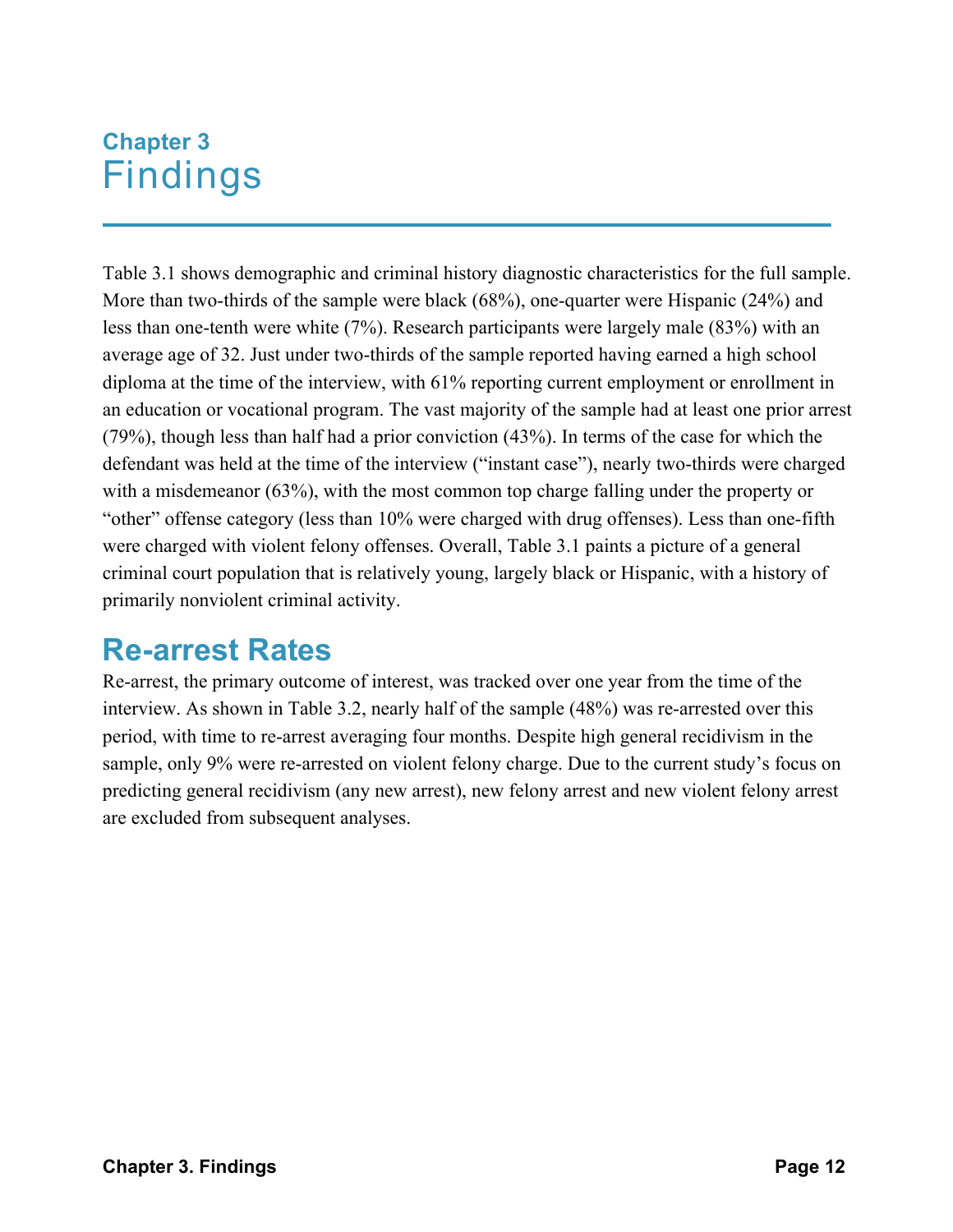| <b>Total Sample Size</b>               | 928   |
|----------------------------------------|-------|
| <b>Demographics</b>                    |       |
| Average Age                            | 32    |
| Male                                   | 83%   |
| Race <sup>1</sup>                      |       |
| Black/African American                 | 68%   |
| White/Caucasian                        | 7%    |
| Hispanic/Latino/Spanish                | 24%   |
| Asian/Pacific Islander                 | $1\%$ |
| Other                                  | $1\%$ |
| High School Diploma / GED <sup>2</sup> | 64%   |
| Employed at time of Arrest             | 61%   |
| <b>Criminal History</b>                |       |
| Any Prior Arrest                       | 79%   |
| <b>Misdemeanor Arrest</b>              | 75%   |
| <b>Felony Arrest</b>                   | 63%   |
| <b>Violent Felony Arrest</b>           | 46%   |
| Drug Arrest                            | 58%   |
| <b>Weapons Arrest</b>                  | 43%   |
| <b>Any Prior Conviction</b>            | 43%   |
| <b>Misdemeanor Conviction</b>          | 37%   |
| <b>Felony Conviction</b>               | 26%   |
| <b>Violent Felony Conviction</b>       | 13%   |
| <b>Drug Conviction</b>                 | 27%   |
| <b>Weapons Conviction</b>              | 14%   |
| <b>Instant Case</b>                    |       |
| <b>Arrest Severity</b>                 |       |
| Misdemeanor                            | 63%   |
| Felony                                 | 37%   |
| <b>Violent Felony</b>                  | 14%   |
| Arrest Charge Type                     |       |
| Property                               | 39%   |
| Drug                                   | 9%    |
| Other                                  | 53%   |
| Weapon                                 | 11%   |

|  |  |  |  | <b>Table 3.1 Study Sample Characteristics</b> |
|--|--|--|--|-----------------------------------------------|
|--|--|--|--|-----------------------------------------------|

 $1$  Two persons (<1% of total sample) refused to answer this question.

 $2$  One person (<1% of total sample) refused to answer this question.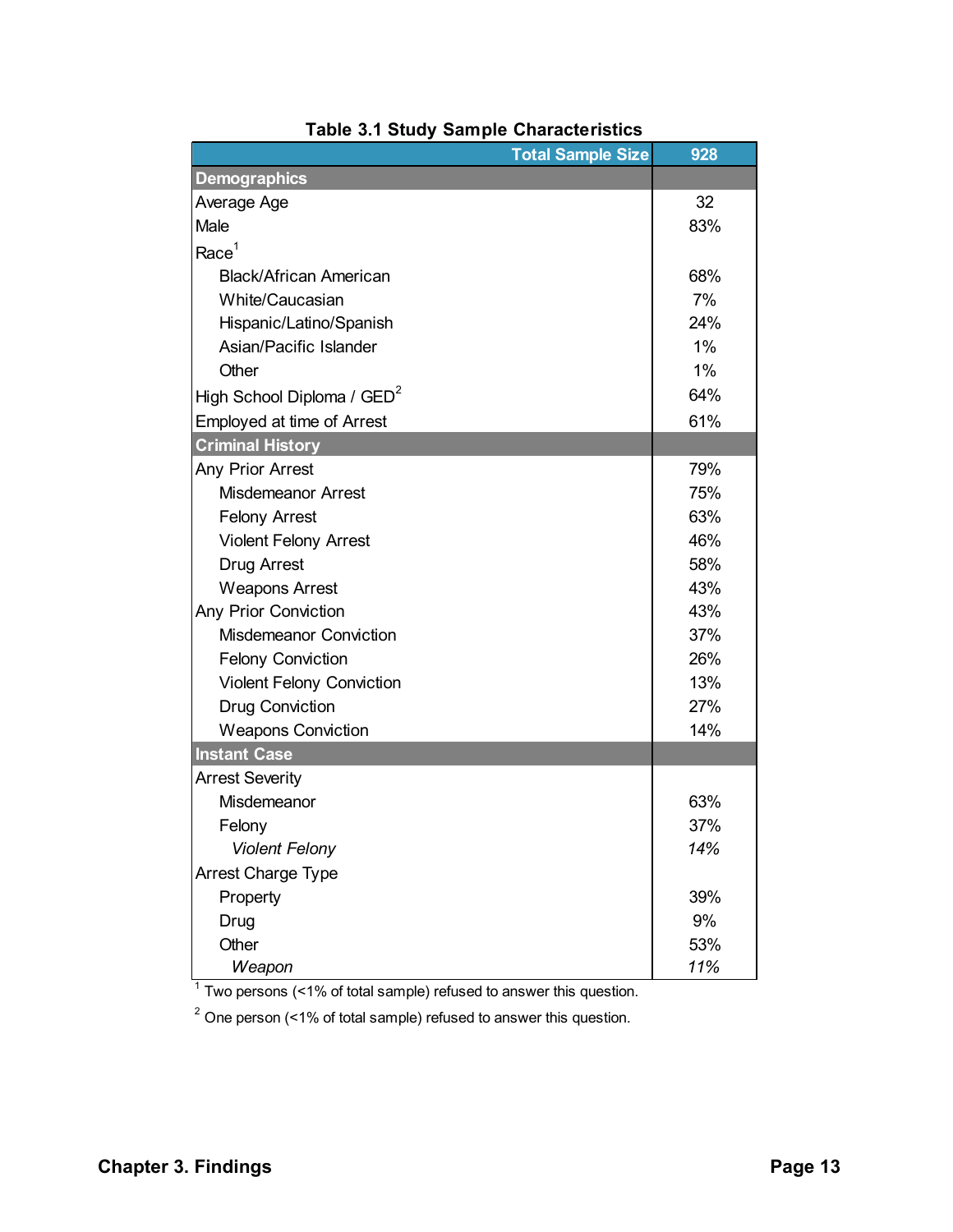| <b>Total Sample Size</b>                | 928                    |  |  |  |
|-----------------------------------------|------------------------|--|--|--|
| <b>Re-Arrest at 1 Year</b>              |                        |  |  |  |
| Any Re-arrest                           | 48%                    |  |  |  |
| <b>Felony Re-arrest</b>                 | 26%                    |  |  |  |
| <b>Violent Felony Re-arrest</b>         | 9%                     |  |  |  |
| <b>Average Time to Re-Arrest (days)</b> |                        |  |  |  |
| Any New Arrest (N=449)                  | 130 days (4.28 months) |  |  |  |

#### **Table 3.2 Study Sample Re-Arrest**

### **Validation**

**Research Question 1:** Is the C-CAT an accurate predictor of re-arrest in a general criminal court sample in New York City?

As indicated in the introduction, a primary goal of this project was to create a short assessment tool that could reliably predict re-arrest in a general criminal court population. As a first step toward validating the tool, we re-tested the risk algorithm created from the original three-site research on the study sample obtained from the Brooklyn Criminal Court. Table 3.3 shows area-under-the-curve statistics produced by this analysis. There was a substantial loss of predictive accuracy when applying the original raw risk scale (-.09) and the risk categories (- .093) to the new sample. Further, the table shows that the original algorithm is generally a better predictor for misdemeanants as compared to felony defendants, which is unsurprising since the original tool was created on a purely misdemeanor sample. Performance with misdemeanors remains "good," with an AUC of .704 for the risk categories, but the AUC of .665 for the risk categories with felony defendants is merely in the middle of the "acceptable" range.

Although some reduction in AUC was anticipated when the tool was applied to a new sample, the research team concluded that greater accuracy could be achieved with a slightly revised risk algorithm for the more diverse and representative sample recruited in the Brooklyn Criminal Court. To accomplish this, bivariate correlation and multivariate regression methods were used to quantify the strength of the each of the original C-CAT risk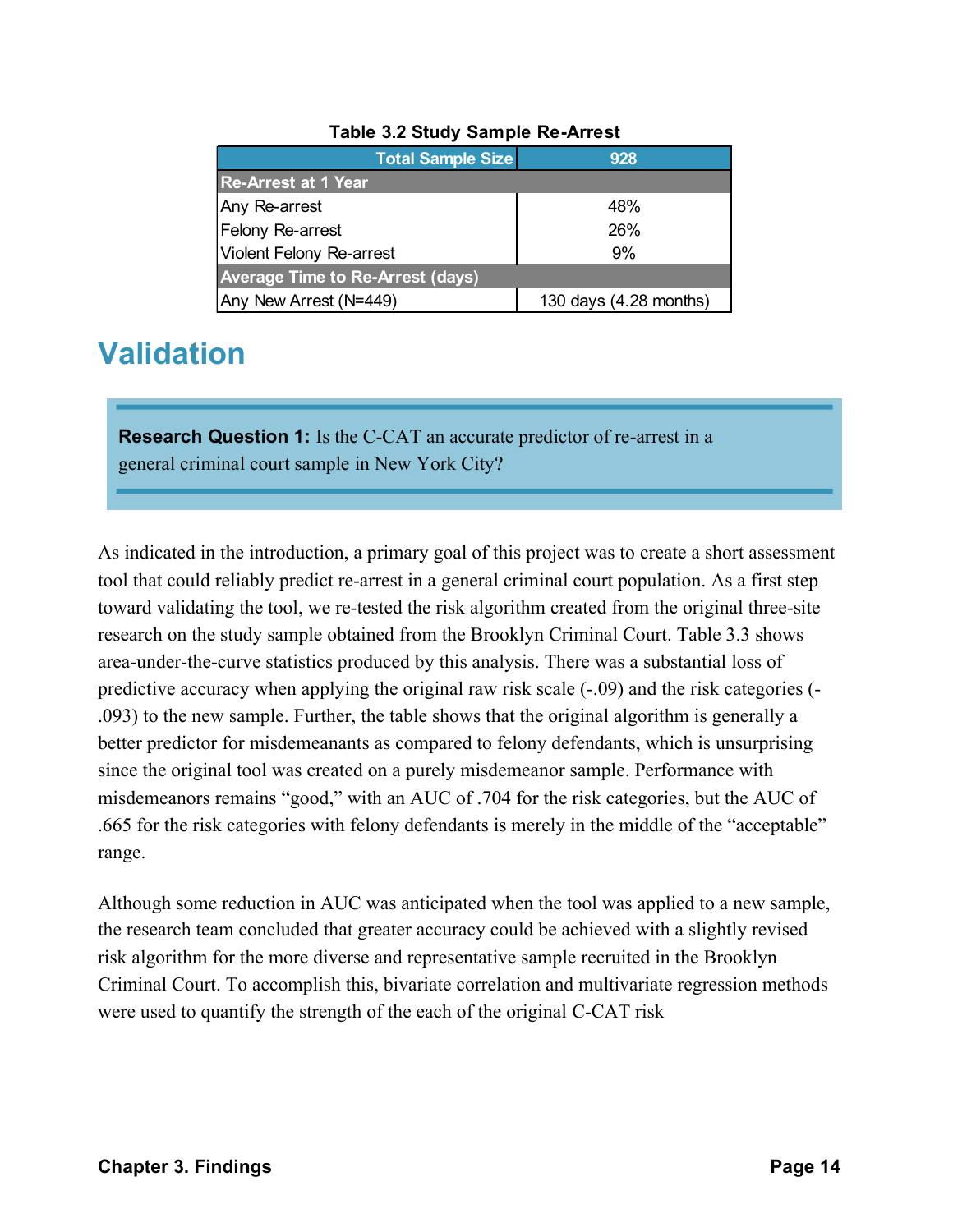factors for predicting re-arrest in a random selection of *half* of the Phase 2 sample (N=464). All items initially correlated with re-arrest were entered into a logistic regression model and then "weighted" according to their relative strength in predicting the outcome.<sup>7</sup> Table 3.4 displays the weighted items included in the revised model and the possible range of risk points assigned to each item based on regression analyses.

|                                | <b>AUC Statistics</b> |
|--------------------------------|-----------------------|
| <b>All Valid Cases</b>         | $N = 928$             |
| <b>Risk Scale</b>              | 0.705                 |
| $Risk$ Categories <sup>1</sup> | 0.690                 |
| <b>Misdemeanor Cases</b>       | $N = 581$             |
| Risk Scale                     | 0.715                 |
| $Risk$ Categories <sup>1</sup> | 0.704                 |
| <b>Felony Cases</b>            | $N = 347$             |
| <b>Risk Scale</b>              | 0.687                 |
| Risk Categories <sup>1</sup>   | 0.665                 |

#### **Table 3.3 Validity of the Original CCAT Risk Scale & Categories for the General Criminal Court Sample**

 $1$  Risk categories coded: Minimal Risk=0-15; Low Risk=16-21; Moderate Risk=22-26; Moderate-High Risk=27-32; High Risk=33-59.

 $<sup>7</sup>$  Multivariate approaches to creating risk scales have been shown to create more accurate tools,</sup> when compared to bivariate or "Burgess" methods that assign a single point to each significant predictive factor (see Hamilton et al., 2016). The specific method utilized involved taking the unstandardized multivariate regression coefficients, dividing by .200, and then rounding to the nearest whole number. Division by a constant of .200 was simply a pragmatic step that had the practical effect of producing many base weights of one (1). Notably, the revised weights developed for the C-CAT are not determined solely by results obtained with the new Brooklyn- based development sample. Where weights fell approximately in between two whole numbers prior to rounding, the research team in a few instances opted to retain the weight of the original C-CAT tool in order to avoid over-fitting to the new Brooklyn sample. However, acknowledging that the Brooklyn sample was indeed more generalizable to a general criminal court population than the original diversion program sample, we did make substantial modifications to the initial C-CAT weights at this stage.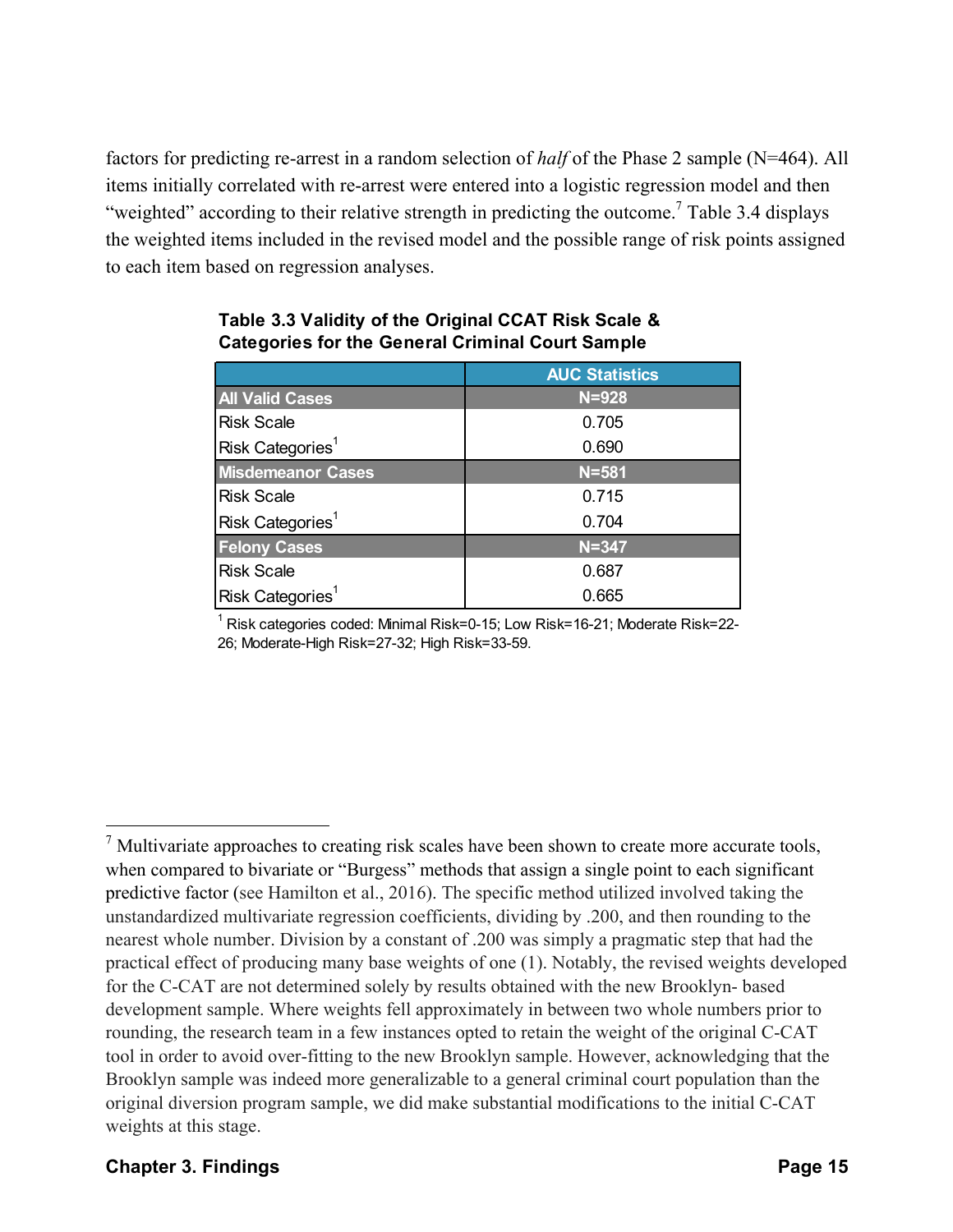#### **Table 3.4 Criminal Court Assessment Tool (Revised) Items Descriptions and Weights for Scoring and Classification**

| <b>Final C-CAT Risk Factors</b>                               | <b>Weighted Response</b><br><b>Option</b> | Weight<br>(# of Risk Points) |
|---------------------------------------------------------------|-------------------------------------------|------------------------------|
|                                                               |                                           |                              |
| Current charge is a weapons charge                            | Yes                                       | 1                            |
| Current charge is a felony drug charge                        | Yes                                       | 3                            |
| Current charge is a misdemeanor property charge               | Yes                                       | 2                            |
| Prior felony conviction                                       | Yes                                       |                              |
| Prior misdemeanor/violation conviction, past 3 years          | $0, 1, 2, 3$ or more                      | Up to $3$                    |
| 10+ misdemeanor/violation convictions, past 3 years           | Yes                                       | 3                            |
| Prior jail or prison sentence                                 | Yes                                       | $\overline{2}$               |
| Prior case with failure to appear                             | Yes                                       | $\overline{2}$               |
| Current open case                                             | Yes                                       | $\overline{2}$               |
| Age                                                           |                                           |                              |
| $>60=0$                                                       |                                           |                              |
| $50 - 59 = 1$                                                 |                                           |                              |
| $40 - 49 = 2$                                                 |                                           |                              |
| $30-39=3$                                                     | 6 Categories                              | Up to $6$                    |
| $25 - 29 = 4$                                                 |                                           |                              |
| $20 - 24 = 5$                                                 |                                           |                              |
| $< 19 = 6$                                                    |                                           |                              |
| Ages 16-24                                                    | Yes                                       | 1                            |
| High school degree or GED                                     | <b>No</b>                                 | 1                            |
| Currently legally employed, in school, or in vocational       | <b>No</b>                                 | 1                            |
| training program                                              | Yes                                       | 3                            |
| Currently homeless or living in a shelter                     |                                           |                              |
| Current drug use (not currently using <sup>1</sup> vs. using) | Yes                                       |                              |
| Male gender                                                   | Yes                                       |                              |

Notes: The following dynamic risk factors that appeared in the original C-CAT were removed from the revised model because they did not contribute to accurate risk classification in the general court population and were judged by practitioners in the field to not be useful to treatment or case management planning: (1) employment/firing history; (2) currently married or in an intimate relationship; (3) recent divorce/separation; (4) two scaled criminal thinking items; (5) time at current address.

 $1$  Includes using drugs only a few times in a year.

Once the revised risk algorithm was created, it was then tested on the validation sample. As shown in Table 3.5, AUCs for the revised risk score (.758) and risk categories (.748) suggest that the revision created a better-fit tool for a general criminal court population, and that the final C-CAT has strong predictive accuracy by industry standards. Moreover, the fact that the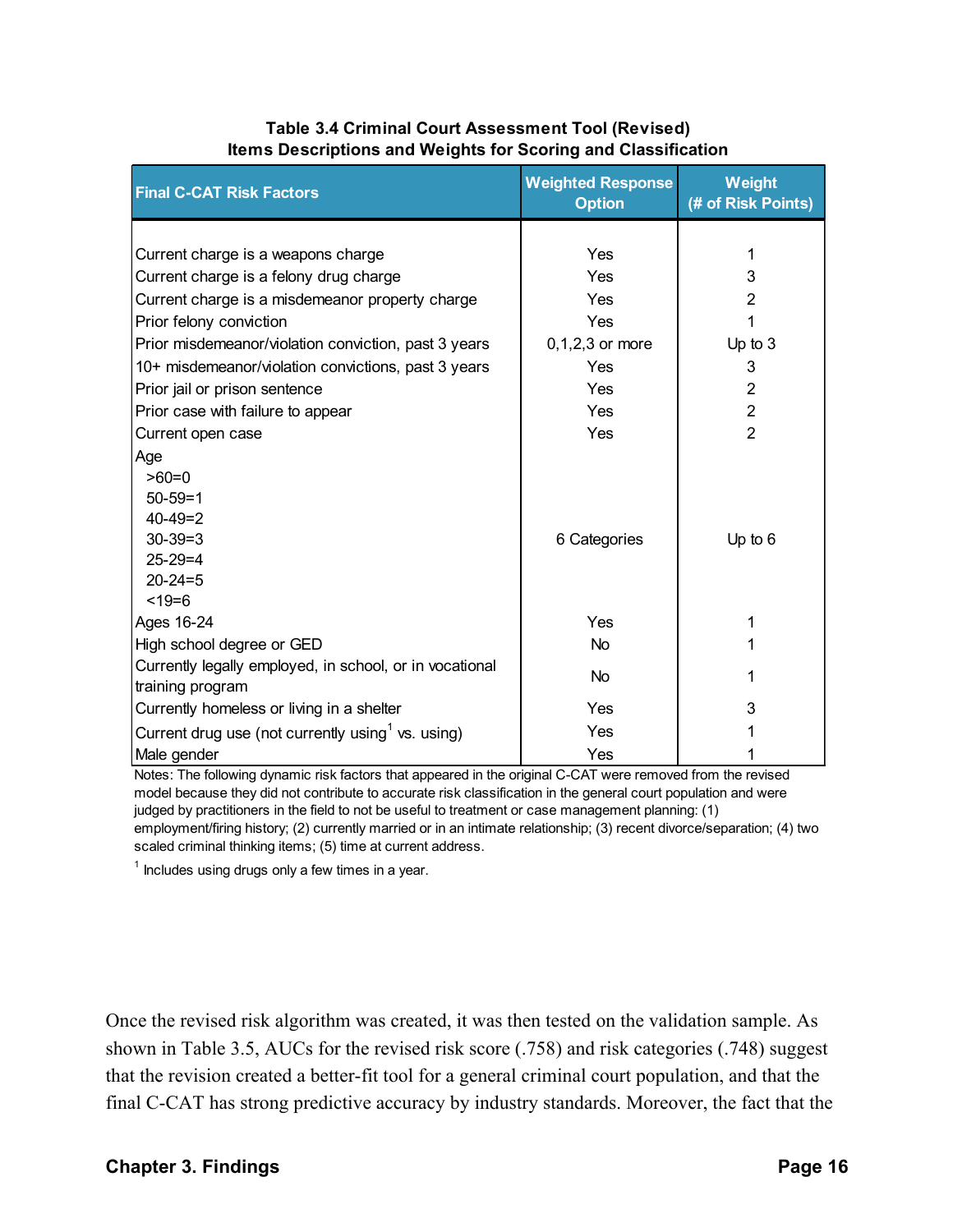predictive accuracy of the tool remains strong despite the removal of several dynamic needs variables suggests that the bulk of the tool's explanatory power rests primarily with static variables such as age and criminal history.

As the lower portion of the table shows, the revised tool remains a moderately better predictor for those defendants charged with a misdemeanor (rather than a felony) offense on the current case. However, differences in performance on the revised C-CAT are relatively modest (AUC for the risk categories = .754 for misdemeanors and .739 for felonies), as compared to the sizable gap in performance with the original C-CAT (see Table 3.3 above).

| <b>Predictor</b>             | <b>AUC Statistic</b> |
|------------------------------|----------------------|
| <b>All Valid Cases</b>       | $N = 464$            |
| <b>Risk Scale</b>            | 0.758                |
| Risk Categories <sup>1</sup> | 0.748                |
| <b>Misdemeanor Cases</b>     | $N = 289$            |
| <b>Risk Scale</b>            | 0.767                |
| Risk Categories <sup>1</sup> | 0.754                |
| <b>Felony Cases</b>          | $N = 175$            |
| <b>Risk Scale</b>            | 0.748                |
| Risk Categories <sup>1</sup> | 0.739                |

| Table 3.5 Predictive Validity of the Revised C-CAT |
|----------------------------------------------------|
| (Split Sample)                                     |

<sup>1</sup> General Risk Categories Coded: Low Risk=0-6; Moderate Risk=7-10; Moderate-High Risk=11-15; High Risk=16-33.

### **Risk Profile**

**Research Question 2:** What is the distribution of risk for re-arrest, as calculated by the revised C-CAT, among a general criminal court population in New York City?

The revised C-CAT produces a possible raw risk score range of 0-33 points. The sample being studied has a total risk range between one and 23, with a median risk score of 11 (see Appendix C for detail). Using the development sample, the research team studied the distribution of raw risk scores and re-arrest rates at each point in the scale and created four risk categories for the final tool. Cut-points for categories were assigned where substantial increases in average re-arrest rates in the sample were observed. Table 3.6 shows the score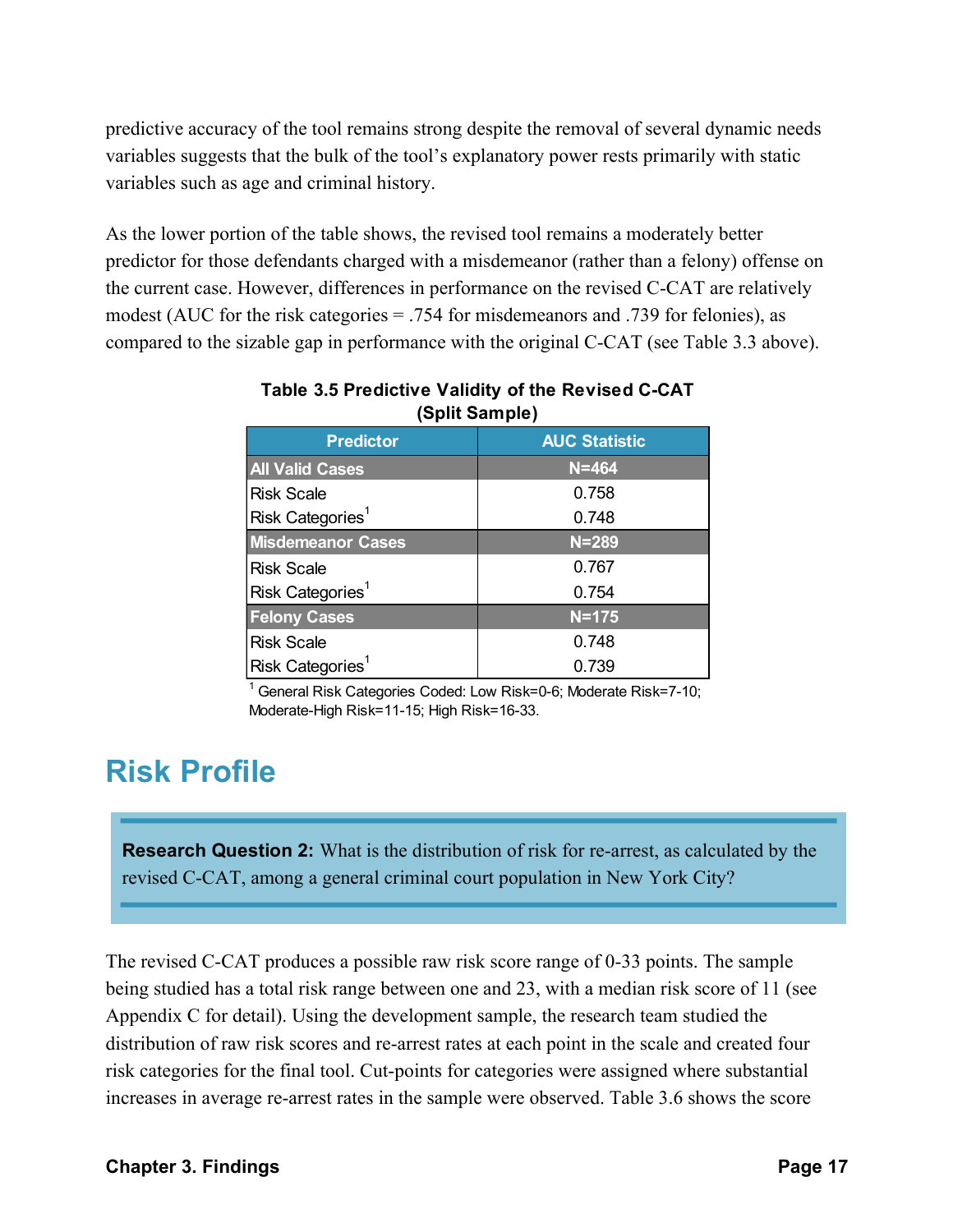ranges that define each risk category and the distribution of the full sample falling into each risk category. The table shows a relatively normal distribution of cases, with most falling into the moderate and moderate-high categories.

| <b>All Valid Cases</b>      | $N = 928$          |                                        |  |
|-----------------------------|--------------------|----------------------------------------|--|
| <b>CCAT Risk Categories</b> | <b>Score Range</b> | % Sample falling in<br><b>Category</b> |  |
| Low risk                    | $0 - 6$            | 18%                                    |  |
| Moderate risk               | $7 - 10$           | 30%                                    |  |
| Moderate-high risk          | $11 - 15$          | 36%                                    |  |
| High risk                   | $16 - 25$          | 16%                                    |  |

#### **Table 3.6 Criminal Court Assessment Tool (Revised) Defintion and Distribution of Risk Categories**

The most effective risk assessment tools are those in which the categories draw strong distinctions in the outcome of interest, in this case re-arrest for any offense over a one-year period. Figure 3.1 displays re-arrest rates for the full sample by C-CAT risk category, confirming substantial increases in re-arrest at each level.



#### Figure 3.1. C-CAT (Revised) One Year Re-arrest Rates by Risk Category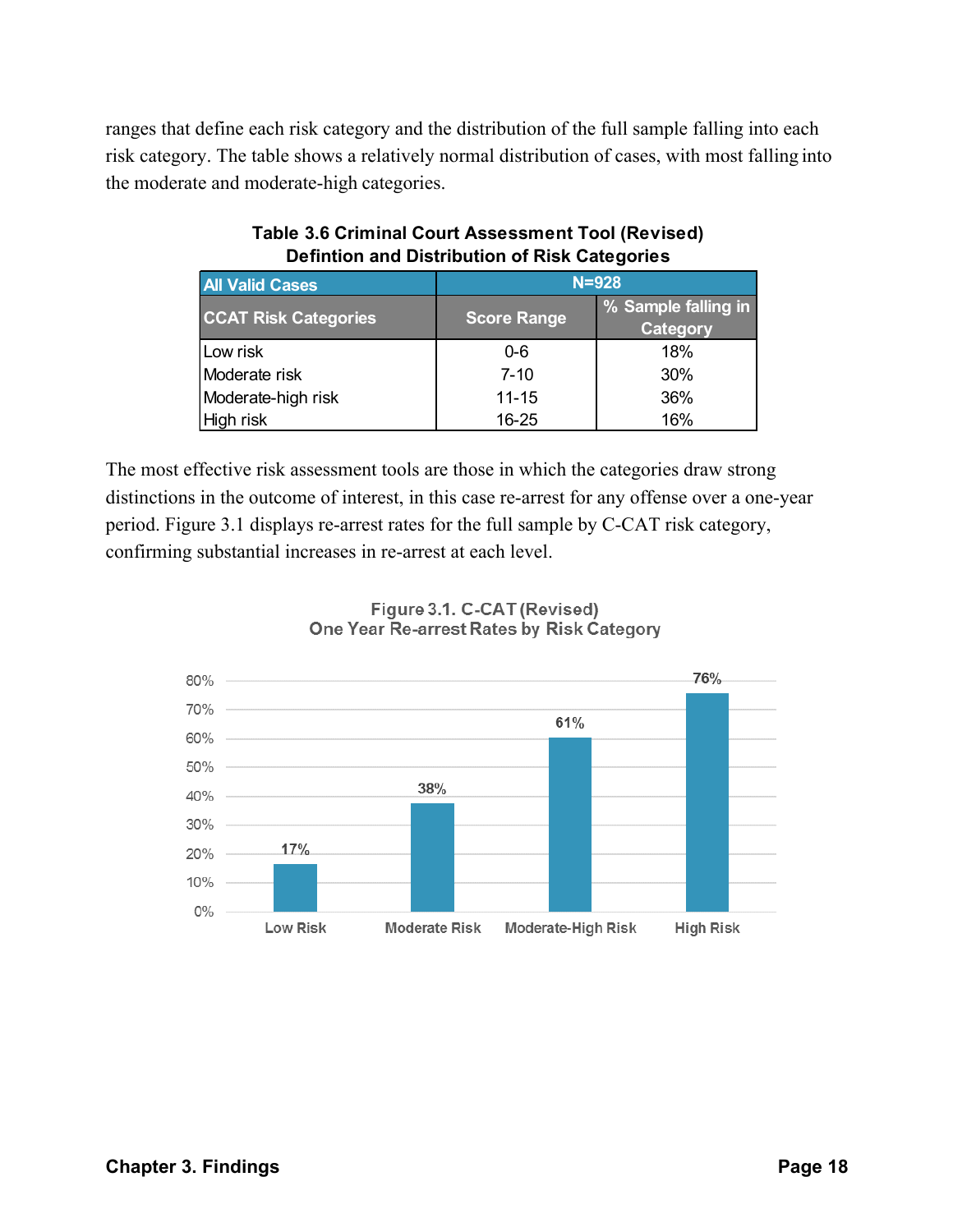### **Needs Profile**

**Research Question 3:** Which of the C-CAT needs flags are most prevalent in a general criminal court population in New York City?

Our final research question asks whether the needs flags originally developed in the first phase of the research remain relevant for the general criminal court population. Figure 3.2 displays the prevalence of six needs flags: substance use, employment, trauma, mental health, education and housing. Due to implementation feedback from various sites, "criminal thinking" and "youth services" flags, included in the original C-CAT, were removed from the revised tool. Otherwise, the figure shows a high prevalence of criminogenic needs such as substance abuse (52%), unemployment (48%), education deficits (36%), and housing needs (12%). Additionally, a significant portion of the sample presents with potential problems in the areas of trauma and mental health. In short, the need for social and clinical services to treat underlying needs was significant in both phases of the study.



Figure 3.2 C-CAT (Revised) **Needs Flags Distribution, Full Sample N=928**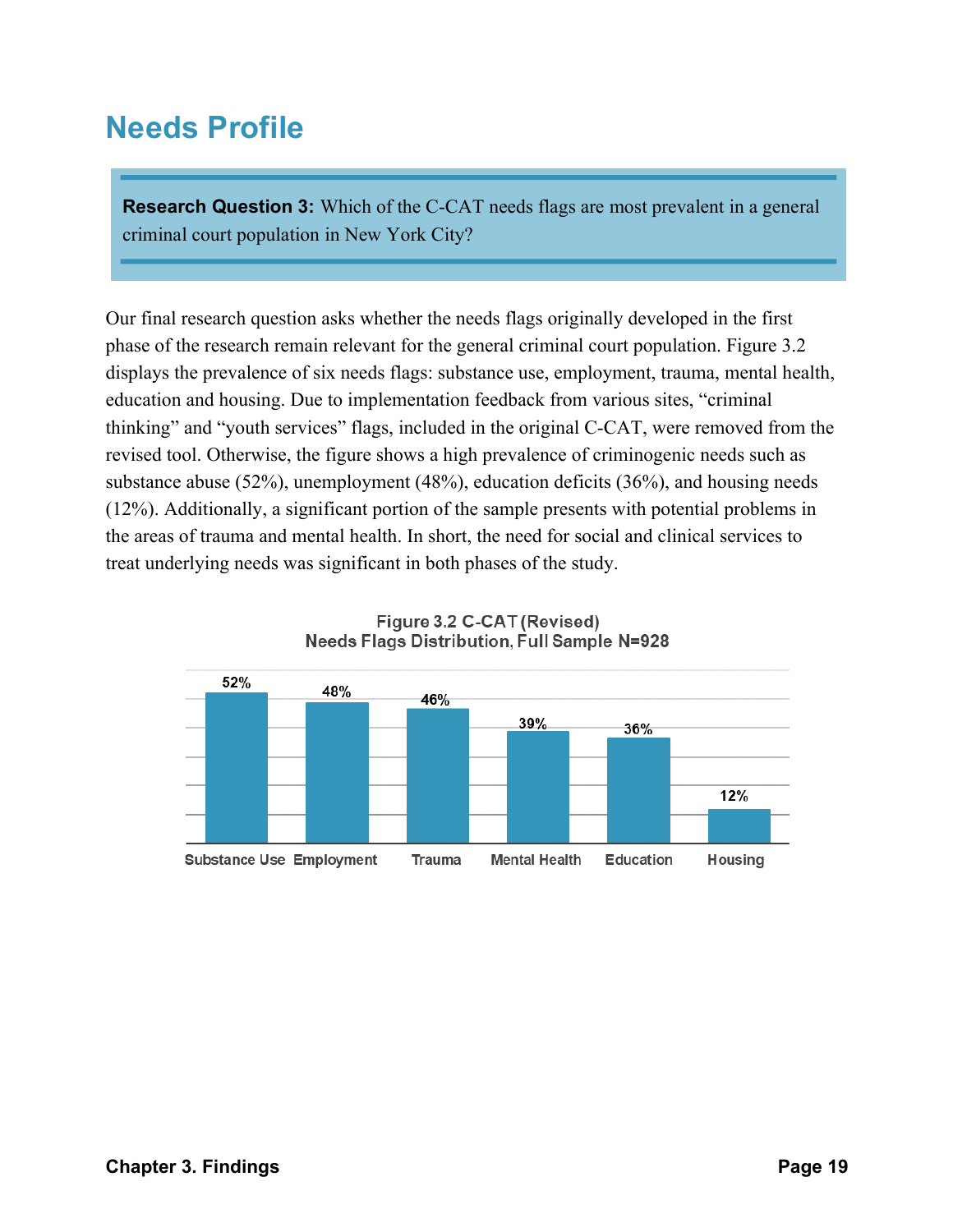### **Chapter 4** Conclusion and Implications

Our findings largely support the use of Risk-Need-Responsivity as a theoretical framework for the development of risk-need assessment tools. Recidivism patterns were largely driven by criminal history, though dynamic factors such as education and employment deficiencies, substance abuse, family and marital problems, and antisocial beliefs may also influence probability of re-arrest. In a slight departure from the traditional risk-need model, we also found that homelessness, male gender, and younger age are relatively stable predictors of re- arrest, at least in the New York City context.

Ultimately, the goal of the project was to create an accurate and efficient risk *and needs*  assessment tool for high-volume environments such as general criminal courts, community courts, or pretrial services agencies. The importance of early needs assessment was confirmed by the high prevalence of both criminogenic needs, as well as needs related to the development of responsive interventions, in both of the samples that we studied. The revised C-CAT assessment tool includes those static and dynamic factors that improve our ability to accurately classify risk *and* those that support responsive interventions aimed toward reducing future involvement in the justice system. The final structure and content of the tool are influenced both by our quantitative findings and feedback from practitioners field-testing the original C-CAT in Chicago, Los Angeles, Washington State, Oregon and New York City.

### **Implications**

A key finding from the project is the extent to which the best model for classifying risk changed noticeably with the shift from a purely misdemeanor, diversion program sample to a general criminal court sample that was more diverse in terms of charge severity and criminal history. One policy implication of this finding is that it adds to a growing consensus in the field in favor of the use of locally validated risk assessment tools (Casey, Warren and Elek, 2011; Hamilton et al. 2016, Picard-Fritsche et al. 2017). In short, jurisdictions considering adoption of the C-CAT—or similarly developed tools—should be cognizant of the need to revalidate the tool and potentially adjust item weights and risk categories to better fit the specific court or program population.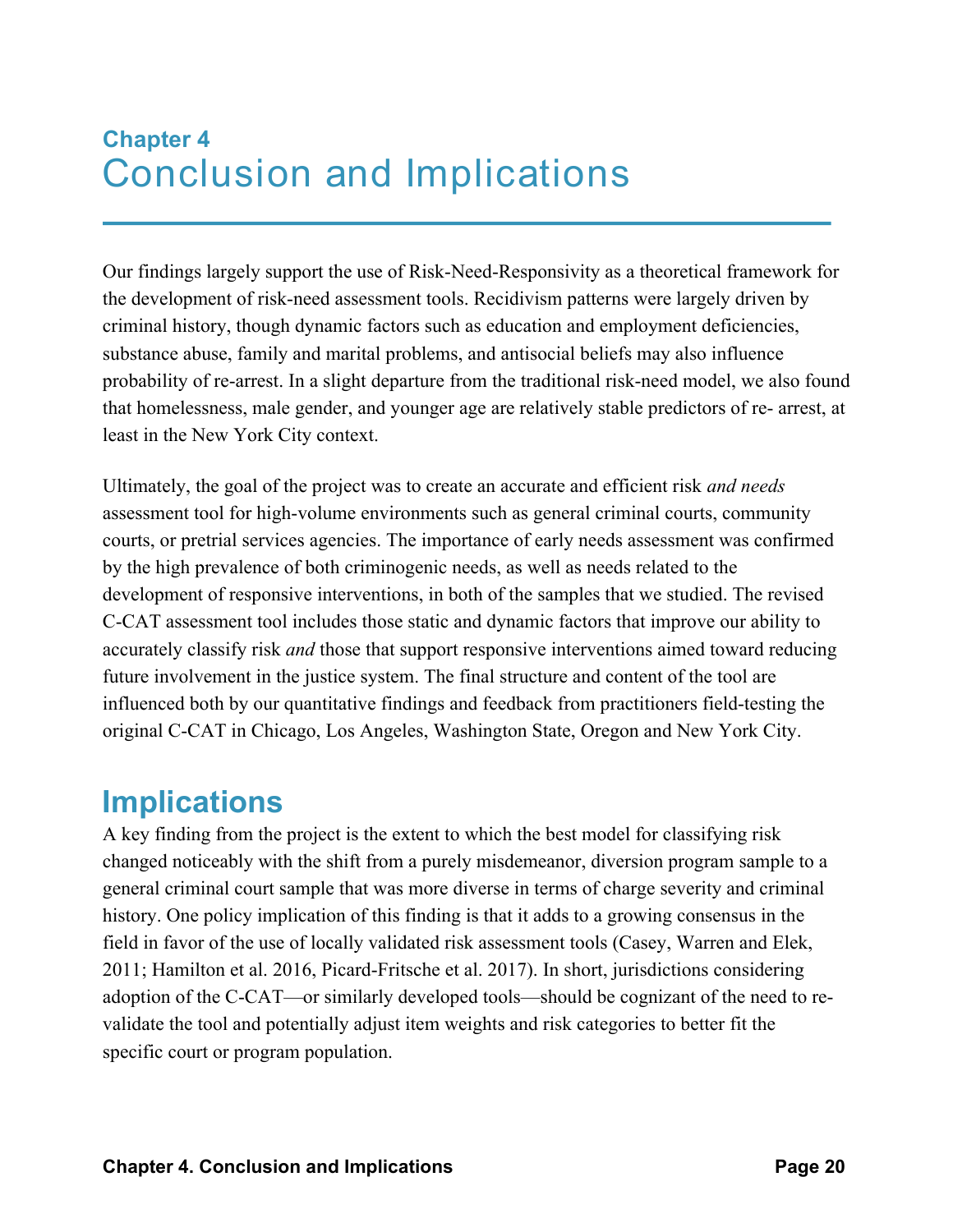Finally, our research sends a strong message in terms of the prevalence of underlying clinical and social service needs in justice system involved populations. Specifically, high levels of need in the areas of substance use, employment, housing, trauma and mental health were observed in both phases of the study. Looking beyond accurate risk assessment, assessment tools that allow for the early identification of needs may facilitate targeted diversion or intervention to reduce future justice system involvement.

### **Limitations**

Recent research has raised concerns regarding the potential for risk assessment tools to produce disparate impacts for women or racial minorities in the justice system. In response, validation studies have begun to emerge that separately examine the predictive accuracy of risk assessment tools by race and gender (e.g., see Danner, Van Nostrand and Spruance 2016). An important limitation of the current study is that small sample sizes of both female and white defendants precluded a reliable analysis of the predictive validity of the C-CAT by race and gender subgroups. Depending on the extent to which the C-CAT continues to be used in various field sites, analysis of the race and gender equity of the tool may be possible in the future.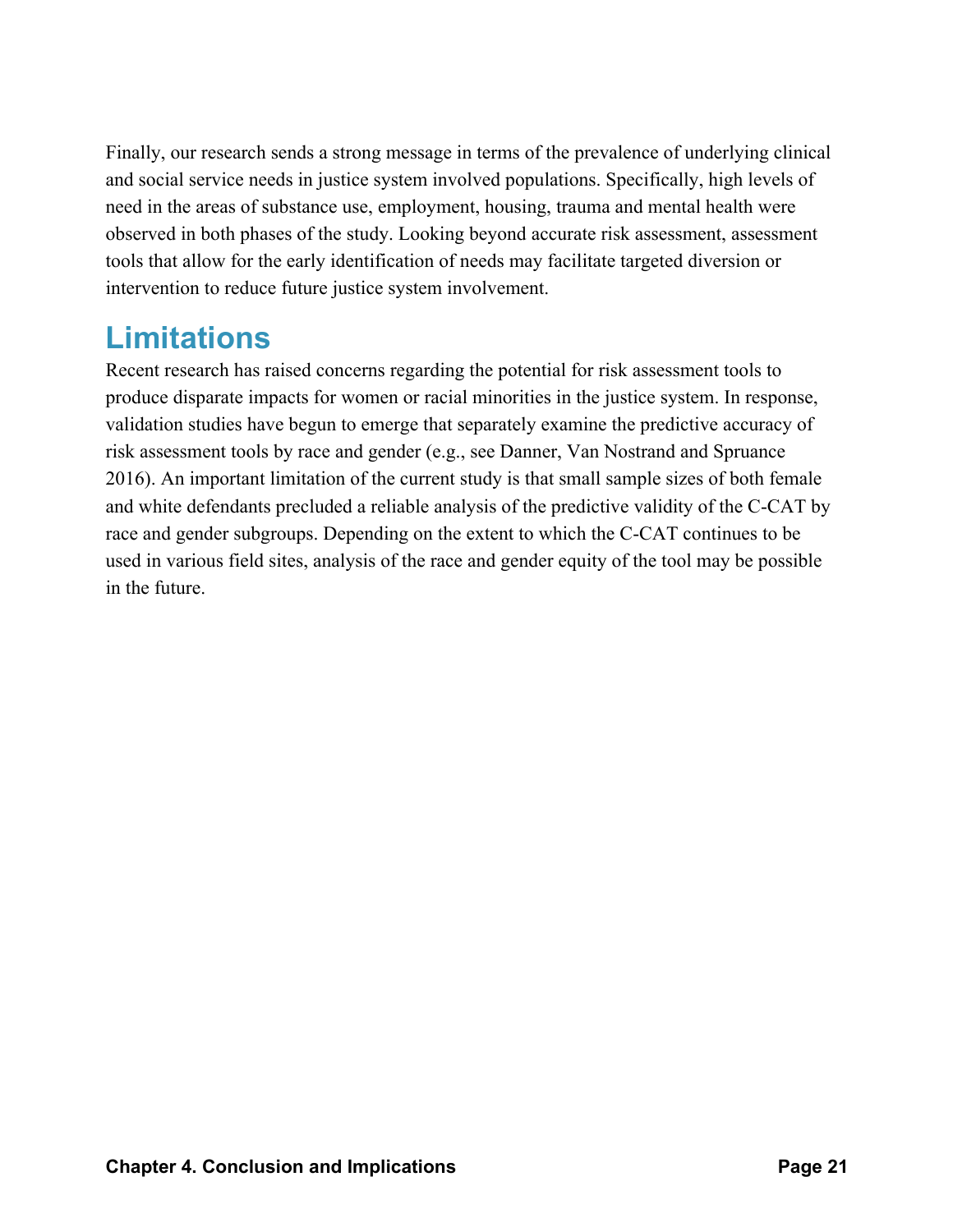### **References**

Andrews, Donald A., and James Bonta. 1995. *The Level of Service Inventory*. Toronto, Canada: Multi-Health Systems.

Andrews Donald A. and James Bonta. 2010. "Rehabilitating Criminal Justice Policy and Practice." *Psychology, Public Policy, and Law*, 16(1): 39.

Andrews, Donald A., James Bonta, and Stephen Wormith. 2006. "The Recent Past and Near Future of Risk and/or Need Assessment." *Crime and Delinquency*, 52 (3): 27.

Andrews, Donald A., Ivan Zinger, Robert D. Hoge, James Bonta, Paul Gendreau, and Francis T. Cullen. 1990. "Does Correctional Treatment Work? A Clinically Relevant and Psychologically Informed Meta-Analysis." *Criminology,* 28(3): 369-404.

Casey, Pamela M., Roger K. Warren and Jennifer K. Elek. 2011. *Using Offender Risk and Needs Assessment Information at Sentencing: Guidance for Courts from a National Working Group*. Williamsburg, VA: National Center for State Courts.

Danner, Mona J.E., Marie Van Nostrand and Lisa M. Spruance. 2016. *Race and Gender Neutral Pretrial Risk Assessment, Release Recommendations and Supervision: VPRAI and Praxis Revised*. St. Petersburg, Fl.: Luminosity, Inc.

Desmarais, Sarah, and Jay Singh. 2013. *Risk Assessment Instruments Validated and Implemented in Correctional Settings in the United States. Lexington, KY: Council of* State Governments.

Gendreau, Paul, Tracy Little, and Claire Goggin. 1996. "A Meta-analysis of the Predictors of Adult Offender Recidivism: What Works!" *Criminology,* 34(4): 575-608.

Gutierrez, Leticia, and Guy Bourgon. 2012. "Drug Treatment Courts: A Quantitative Review of Study and Treatment Quality." *Justice Research and Policy*, 14 (2): 47-77.

Hamilton, Zachary, Alex Kigerl, Michael Campagna, Robert Barnoski, Stephen Lee, Jacqueline van Wormer, and Lauren Block. 2016. "Designed to fit: The Development and Validation of the STRONG-R Recidivism Risk Assessment." *Criminal Justice and Behavior,* 43(2): 230-263.

Hanson, R. Karl and Kelly Morton-Bourgon. 2009. "The Accuracy of Recidivism Risk

#### **References Page 22**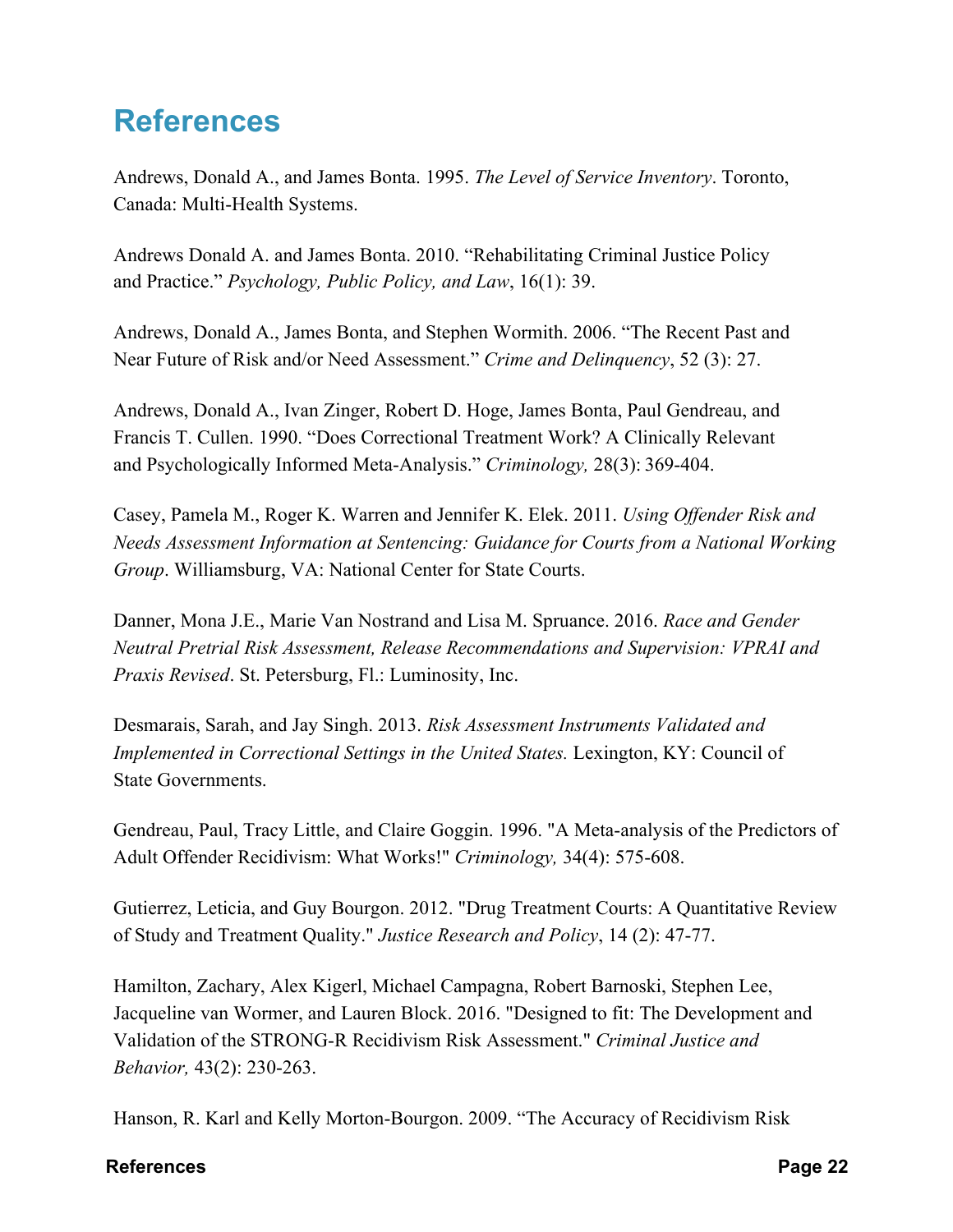Assessments for Sexual Offenders: A Meta-analysis of 118 Prediction Studies." *Psychological Assessment*, 21(1): 1-21.

Latessa, Edward J., Francis T. Cullen, and Paul Gendreau. 2002. "Beyond Correctional Quackery-Professionalism and the Possibility of Effective Treatment." *Federal Probation,*  66:43.

Looman, Jan, and Jeffrey Abracen. 2013. "The Risk-Need-Responsivity Model of Offender Rehabilitation: Is There Really a Need for a Paradigm Shift?" *International Journal of Behavioral Consultation and Therapy,* 8 (3-4): 30.

McGuire, James. "Commentary: Promising Answers and the Next Generation of Questions." *Psychology, Crime & Law,* 10(3): 335-345.

Mori, Takemi, Masaru Takahashi, and Daryl G. Kroner. "Can Unstructured Clinical Risk Judgment Have Incremental Validity in the Prediction of Recidivism in a Non-Western Juvenile Context? " *Psychological Services,* 14 (1): 77.

Picard-Fritsche, Sarah, Michael Rempel, Warren A. Reich, Erin Farley and Ashmini G. Kerodal. 2016. *Implementing Evidence-Based Assessment and Treatment Matching: A Feasibility and Impact Study in Three New York City Drug Courts.* New York, NY: Center for Court Innovation.

Picard-Fritsche, Sarah, Michael Rempel, Jennifer A. Tallon, Julian Adler and Natalie Reyes. 2017. Demystifying Risk Assessment: Context and Key Principles. New York, NY: Center for Court Innovation.

Rempel, M., Suvi Hynynen-Lambson, Sarah Picard-Fritsche, Julian Adler, and Warren Reich. 2017. *Understanding Risk and Need in Misdemeanor Populations: A Case Study form New York City.* New York, NY: Center for Court Innovation.

Taxman, Faye S. 2014. "Second Generation of RNR: The Importance of Systemic Responsivity in Expanding Core Principles of Responsivity." *Federal Probation* 78: 32.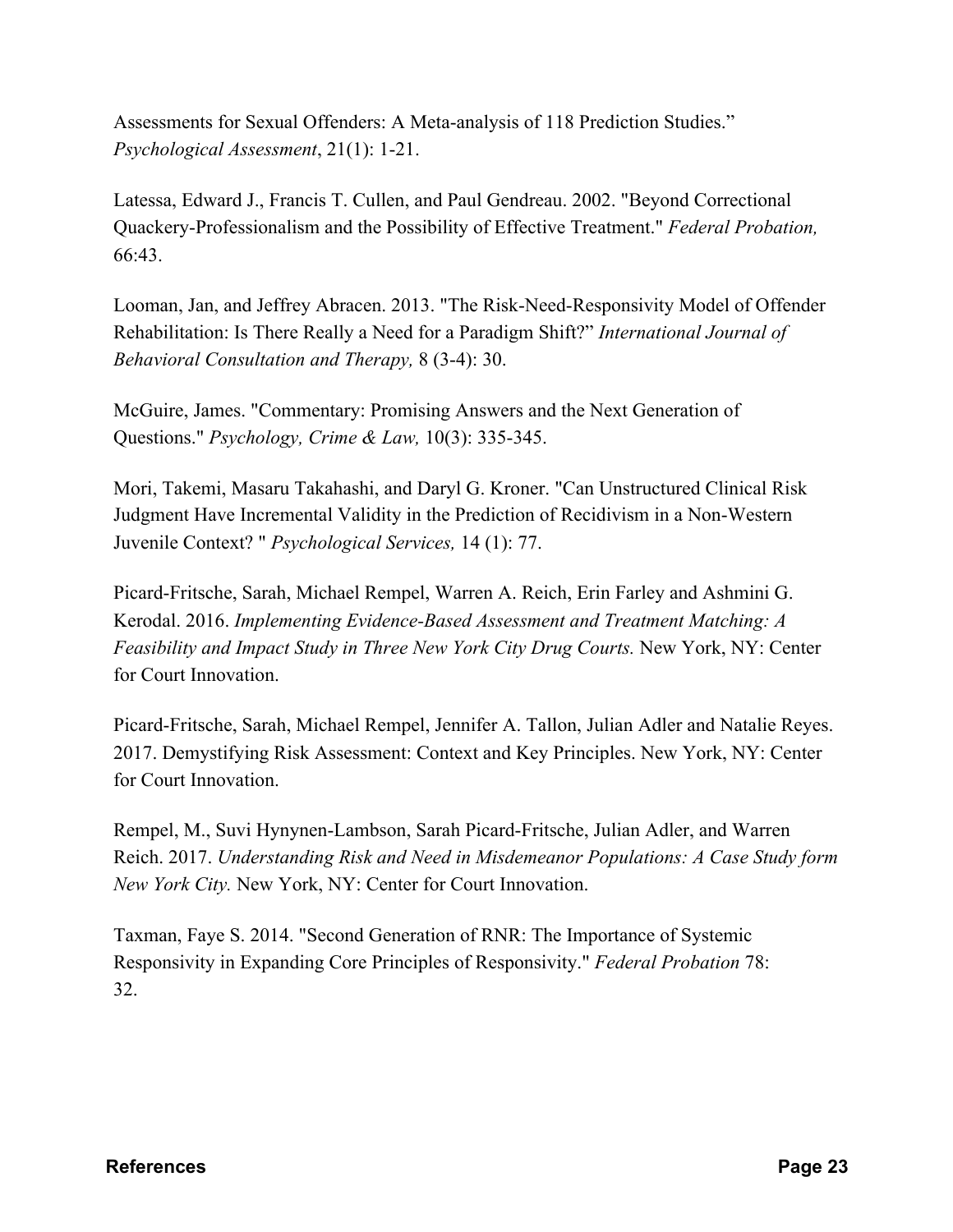### **Appendix A: Overview of Comprehensive Assessment**

| Comprehensive Risk-Needs Assessment Tool: Domains and Models |                |                                                               |                                                            |                    |
|--------------------------------------------------------------|----------------|---------------------------------------------------------------|------------------------------------------------------------|--------------------|
| <b>Scale</b><br><b>Assessment Tool</b>                       |                |                                                               |                                                            |                    |
| <b>Domain</b>                                                | # of items     | <b>RNR Domains(s)</b>                                         | <b>Model Tools</b>                                         | <b>Replication</b> |
| 1. Criminal History                                          | 12             | Criminal History                                              | LSI-R; TCU<br>CRHSFORM; GAIN;<br><b>ORAS</b>               | None               |
| 2. Employment                                                | 8              | <b>Education and Employment</b>                               | <b>COMPAS; GAIN</b>                                        | None               |
| 3. Education                                                 | 8              | <b>Education and Employment</b>                               | GAIN; WRNA; ORAS<br>Self-Report                            | None               |
| 4. Housing/Neighborhood                                      | 12             | Not in RNR model                                              | ORAS-CST; COMPAS                                           | None               |
| 5. Peer Associations                                         | 8              | Antisocial peer networks                                      | <b>COMPAS</b>                                              | Partial scale      |
| 6. Impulsivity                                               | $\tau$         | Antisocial temperament                                        | <b>UPPS-P</b>                                              | Partial scale      |
| 7. Intimate Relationships                                    | 6              | Family relationships and<br>intimate partner<br>relationships | WRNA; TCU A-<br><b>FMFRFORM; GAIN</b>                      | Partial scale      |
| 8. Finances and Money                                        | 8              | Not in RNR model                                              |                                                            | None               |
| 9. Mental Health                                             | 13             | Not in RNR model                                              | <b>WRNA</b> ; BJMHS                                        | Full scale         |
| 10. Substance Abuse                                          | 20             | Substance abuse                                               | TCUDS II; WRNA:<br>Substance Abuse;<br><b>COMPAS; GAIN</b> | None               |
| 11. Family Relationships                                     | 13             | Family relationships and<br>history                           | WRNA; TCU A-<br>FMFRFORM; COMPAS                           | Partial scale      |
| 12. Trauma                                                   | 17             | Not in RNR model                                              | PCL-C                                                      | Full scale         |
| 13. Violent Victimization                                    | $\overline{2}$ | Not in RNR model                                              |                                                            | None               |
| 14. Legal Cynicism                                           | 15             | Criminal Thinking                                             | <b>TCU CTS</b>                                             | Partial scale      |
| 15. Criminal Thinking                                        | 15             | Criminal Thinking                                             | TCU CTS; COMPAS<br><b>Criminal Attitudes</b>               | Partial scale      |
| 16. Leisure Time/Social<br>Isolation                         | 8              | Leisure time and social<br>isolation                          | <b>COMPAS</b>                                              | Partial scale      |

**Propietery S ources for model tools and scales**: BJM HS: Brief Jail M ental Health Screen, by Policy Research Associates, Inc.; GAIN: Global Assessment of Individual Needs, owned by Lighthouse Institute, gaincc.org; COM PAS: Correctional Offender M anagement Profiling for Alternative Sanctions, developed by Northpointe, owned by Equivant, http://www.equivant.com/; GAIN: Global Assessment of Individual Needs, owned by Lighthouse Institute, gaincc.org; LSI-R: Level of Service Inventory, owned by M HS.com; ORAS: Ohio Risk Assessment System and WRNA, developed at the University of Cincinnati, available through Ohio Department of Rehabilitation and Corrections: http://www.drc.ohio.gov/oras; PCL-C: PTSD Checklist - Civilian version, ptsd.va.gov ; Texas Christian University Scales (TCUDS, TCU CTS, TCU CHR), available at: https://ibr.tcu.edu/; UPPS-P: Urgency, Premeditation, Perseverance, Sensation-seeking, Positive Urgency Measure, by the Nathan Kline Institute.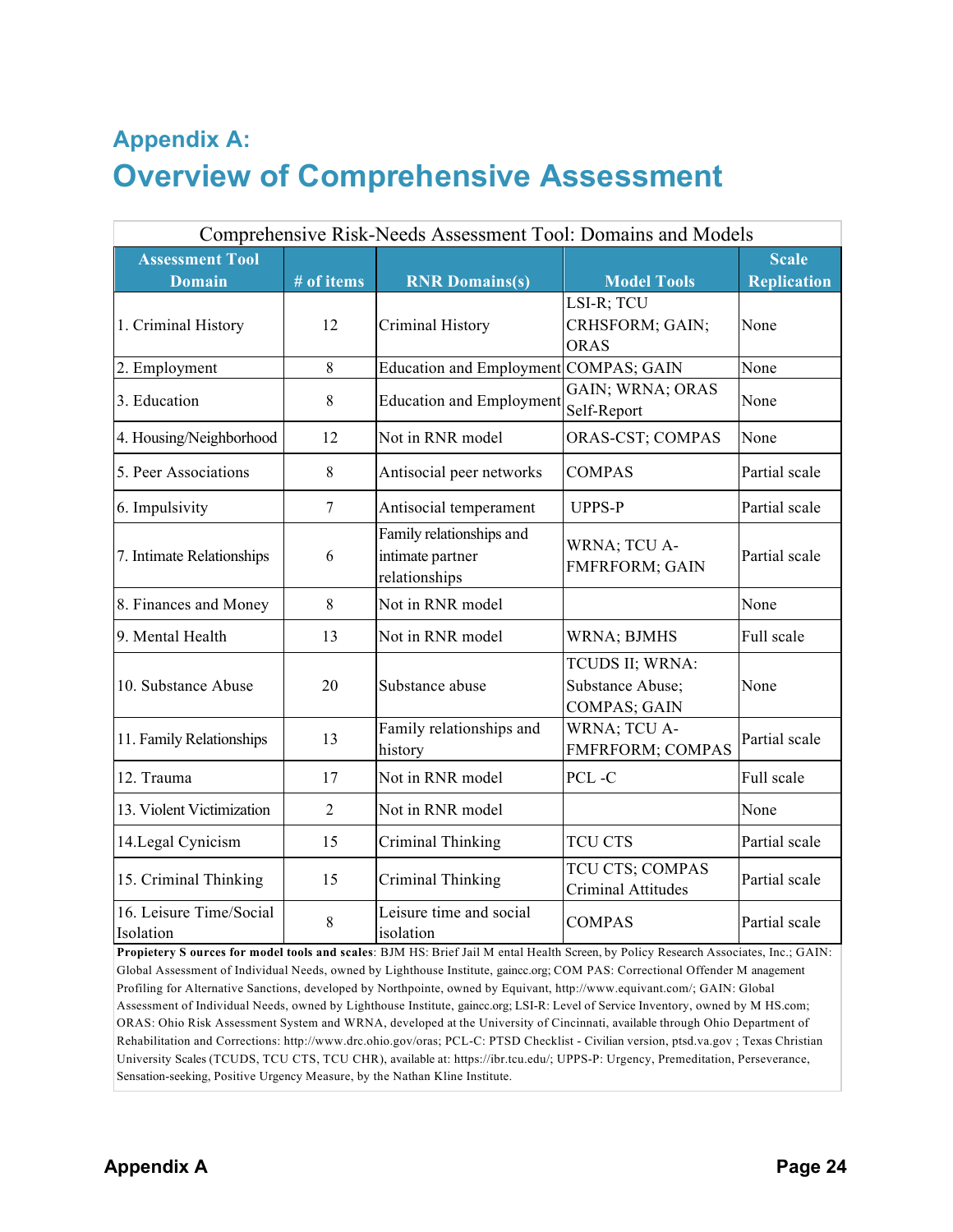#### **Appendix B: C-CAT (Original)**

#### **CENTER FOR COURT INNOVATION**

**Criminal Court Assessment Tool** 

Short Screener (C-CAT-S)

The C-CAT consists of ten (A1-A10) administrative items collected for data tracking purposes and 25 items that make up the core risk and needs assessment. Section one includes seven core items (R1-R7) that are based on a review of official criminal justice records. These items contribute to an overall risk score but do not concern the underlying needs of the defendant. Section two includes eighteen items (R8-R25) which contribute both to the overall risk score and to an understanding of important needs. In Section three, the final five items (N1-N5) are exclusively used to understand clinical needs that may warrant further assessment or referral. They do not contribute to the risk score. Care should be taken *not* to count the final five items of the tool in the risk score.

#### **Administrative/Case Information**

*[Record the following information for the purpose of data tracking. This section is not a part of the formal risk and need screening tool.]*

| A1.  | First name             |                                          |    |            |    |
|------|------------------------|------------------------------------------|----|------------|----|
| A2.  | Last name              |                                          |    |            |    |
| A3.  | Date of Birth          |                                          |    |            |    |
| A4.  | Interviewer Initials   |                                          |    |            |    |
| A5.  | State Identifier       |                                          |    |            |    |
| A6.  | Case Number            |                                          |    |            |    |
| A7.  | <b>Arrest Date</b>     |                                          |    |            |    |
|      |                        |                                          | MO | <b>DAY</b> | YR |
| A8.  | Arrest Charge          |                                          |    |            |    |
| A9.  | <b>Charge Severity</b> | □ Felony □ Misdemeanor □ Violation/Other |    |            |    |
| A10. | Program name           |                                          |    |            |    |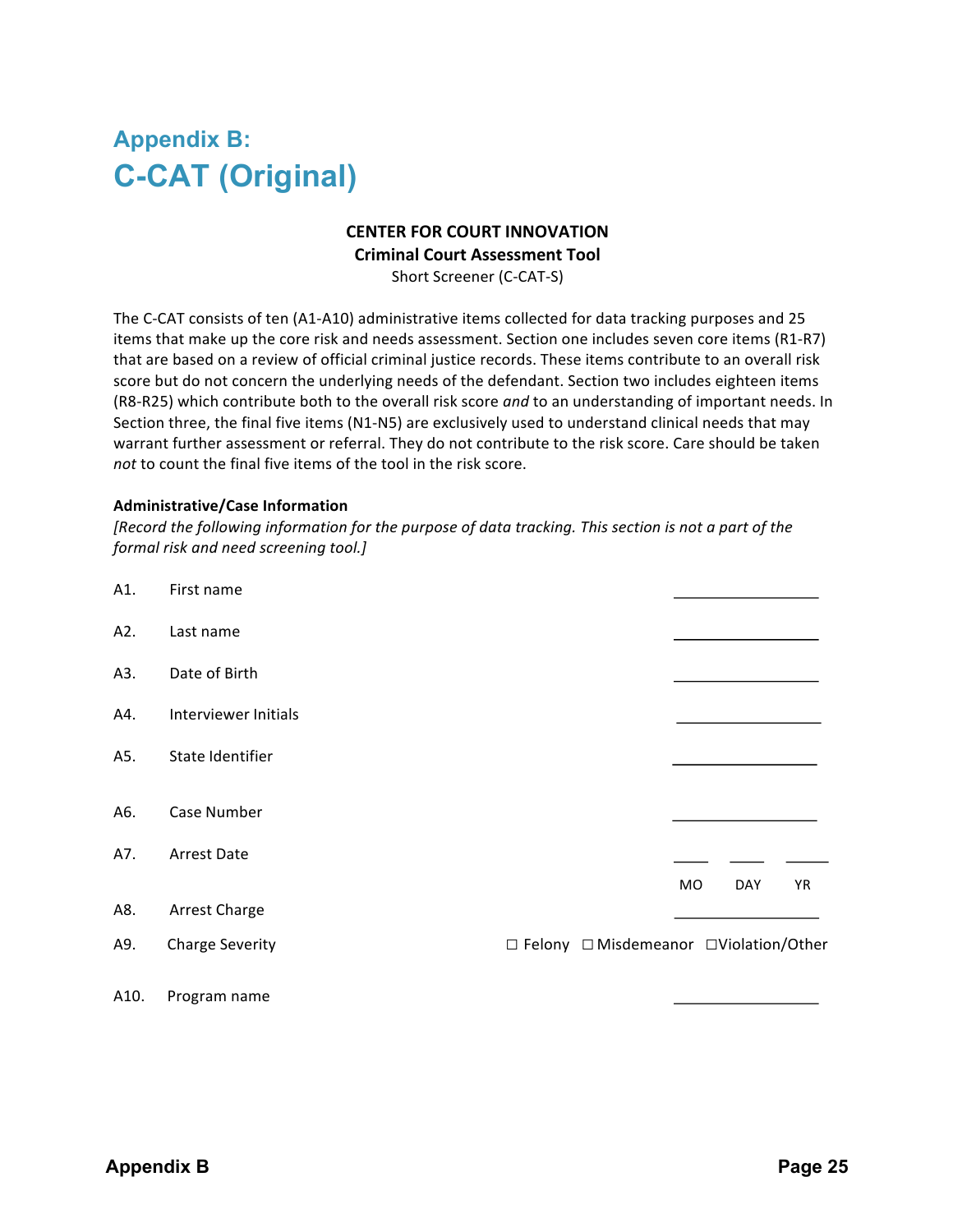#### Section I. Criminal Record Review

[Section I is where the scored risk assessment begins. Answers for Section I can be found on the official rap sheet or case record. For each question, select the appropriate answer and then write the *corresponding number—the number in parentheses next to the answer—in the far right column. This can* be done before or after the defendant interview portion of the assessment. If the requested information *cannot be obtained with the rap sheet, select "u" for unknown. Three or more unknowns will result in not being able to obtain a valid risk score].*

|                  |                                        | <b>Circle One</b>                                                                               |                   | <b>Points</b> |
|------------------|----------------------------------------|-------------------------------------------------------------------------------------------------|-------------------|---------------|
| R1.              | Top arrest charge.                     | Involves a drug offense that is NOT a<br>marijuana offense.                                     | (3)               |               |
|                  |                                        | Involves a property offense (e.g. petit<br>larceny, criminal possession of stolen<br>property). | (5)               |               |
|                  |                                        | Other                                                                                           | (0)               |               |
|                  |                                        | Unknown                                                                                         | (u)               |               |
|                  |                                        |                                                                                                 |                   |               |
|                  |                                        |                                                                                                 |                   |               |
| R <sub>2</sub> . | Prior felony conviction(s), past three | No(0)                                                                                           | Please circle the |               |
|                  | years.                                 | Yes $(0)$                                                                                       | correct answer,   |               |
|                  |                                        | Unknown (u)                                                                                     | but do not score. |               |
| R3.              | Number of prior misdemeanor or         | Zero                                                                                            | $(0)$ Skip R4     |               |
|                  | violation convictions in the past      | One                                                                                             | $(1)$ Skip R4     |               |
|                  | three years.                           | Two                                                                                             | $(2)$ Skip R4     |               |
|                  |                                        | Three+                                                                                          | $(3)$ Go to R4    |               |
|                  |                                        | Unknown                                                                                         | $(u)$ Skip R4     |               |
| R4.              | Ten or more misdemeanor or             | No                                                                                              | (0)               |               |
|                  | violation convictions in past          | Yes                                                                                             | (7)               |               |
|                  | three years.                           | Unknown                                                                                         | (u)               |               |
|                  |                                        | N/A                                                                                             | (0)               |               |
| R5.              | Any prior sentence to jail or prison.  | No                                                                                              | (0)               |               |
|                  |                                        | Yes                                                                                             | (1)               |               |
|                  |                                        | Unknown                                                                                         | (u)               |               |
| R6.              | Number of warrants for failure to      | Zero                                                                                            | (0)               |               |
|                  | appear in court.                       | One                                                                                             | (1)               |               |
|                  |                                        | Two                                                                                             | (2)               |               |
|                  |                                        | Three+                                                                                          | (3)               |               |
|                  |                                        | Unknown                                                                                         | (u)               |               |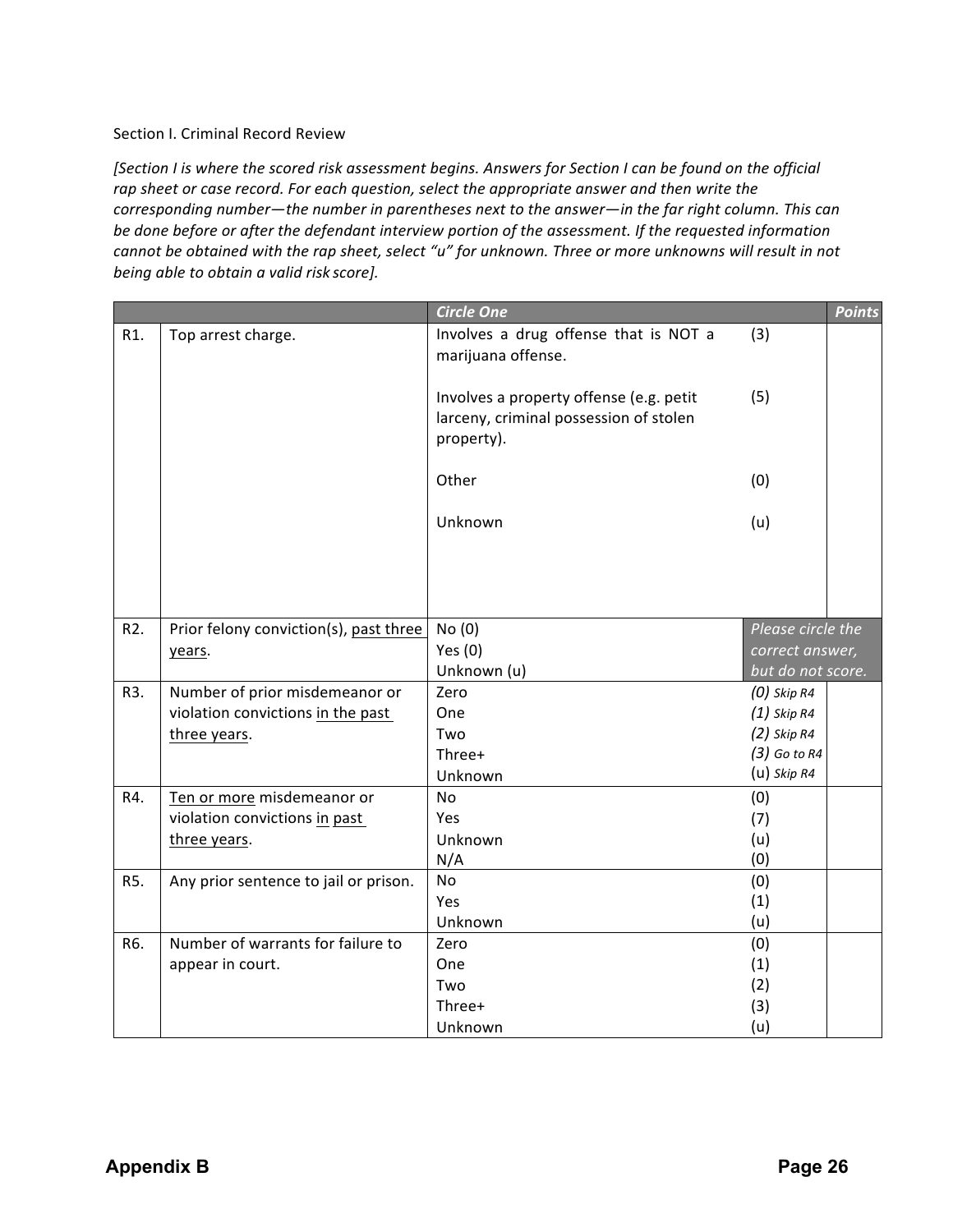| R7. | Number of currently open cases (not including the | Zero    | (0)                       |
|-----|---------------------------------------------------|---------|---------------------------|
|     | current case).                                    | One     | $\left( 1\right)$         |
|     |                                                   | Two     | $\left( 2\right)$         |
|     |                                                   | Three+  | (3)                       |
|     |                                                   | Unknown | (u)                       |
|     |                                                   |         | <b>Section I Subtotal</b> |
|     |                                                   |         |                           |

#### Section II. Defendant Interview

[Section II is also part of the scored risk assessment. For each question, select the appropriate answer and then write the corresponding number or letter—the number or letter in parentheses next to the answer—in the far right column. If the interviewee declines to answer a particular item, select "r" for refusal. Four or more refusals will result in not being able to obtain a valid risk score.]

*Introduction: I'm going to ask you a number of questions*—questions we ask everyone coming to this court [program]. The first set of questions will focus on demographics, your education and employment history, your living situation, and your personal relationships.

|      |                               | <b>Circle One</b>             |     | <b>Points</b>     |
|------|-------------------------------|-------------------------------|-----|-------------------|
| R8.  | What is your gender?          | Male                          | (2) |                   |
|      |                               | Female                        | (0) |                   |
|      |                               | Trans-woman                   | (0) |                   |
|      |                               | Trans-man                     | (0) |                   |
|      |                               | Refuse to answer              | (r) |                   |
| R9.  | What race or ethnicity do you | <b>Black/African American</b> | (0) | Please circle the |
|      | identify with?                | White/Caucasian               | (0) | correct answer,   |
|      |                               | Hispanic/Latino/Spanish       | (0) | but do not score. |
|      |                               | Asian/Pacific Islander        | (0) |                   |
|      |                               | <b>Native American</b>        | (0) |                   |
|      |                               | Multiracial                   | (0) |                   |
|      |                               | Refuse to answer              | (0) |                   |
|      |                               | Other                         | (0) |                   |
|      |                               |                               |     |                   |
|      |                               | Other/Multiracial             |     |                   |
|      |                               | (specify):                    |     |                   |
|      |                               |                               |     |                   |
|      |                               |                               |     |                   |
| R10. | How old are you today?        | Up to 19 years old            | (6) |                   |
|      |                               | 20-24 years old               | (5) |                   |
|      |                               | 25-29 years old               | (4) |                   |
|      |                               | 30-39 years old               | (3) |                   |
|      |                               | 40-49 years old               | (2) |                   |
|      |                               | 50-59 years old               | (1) |                   |
|      |                               | 60+ years old                 | (0) |                   |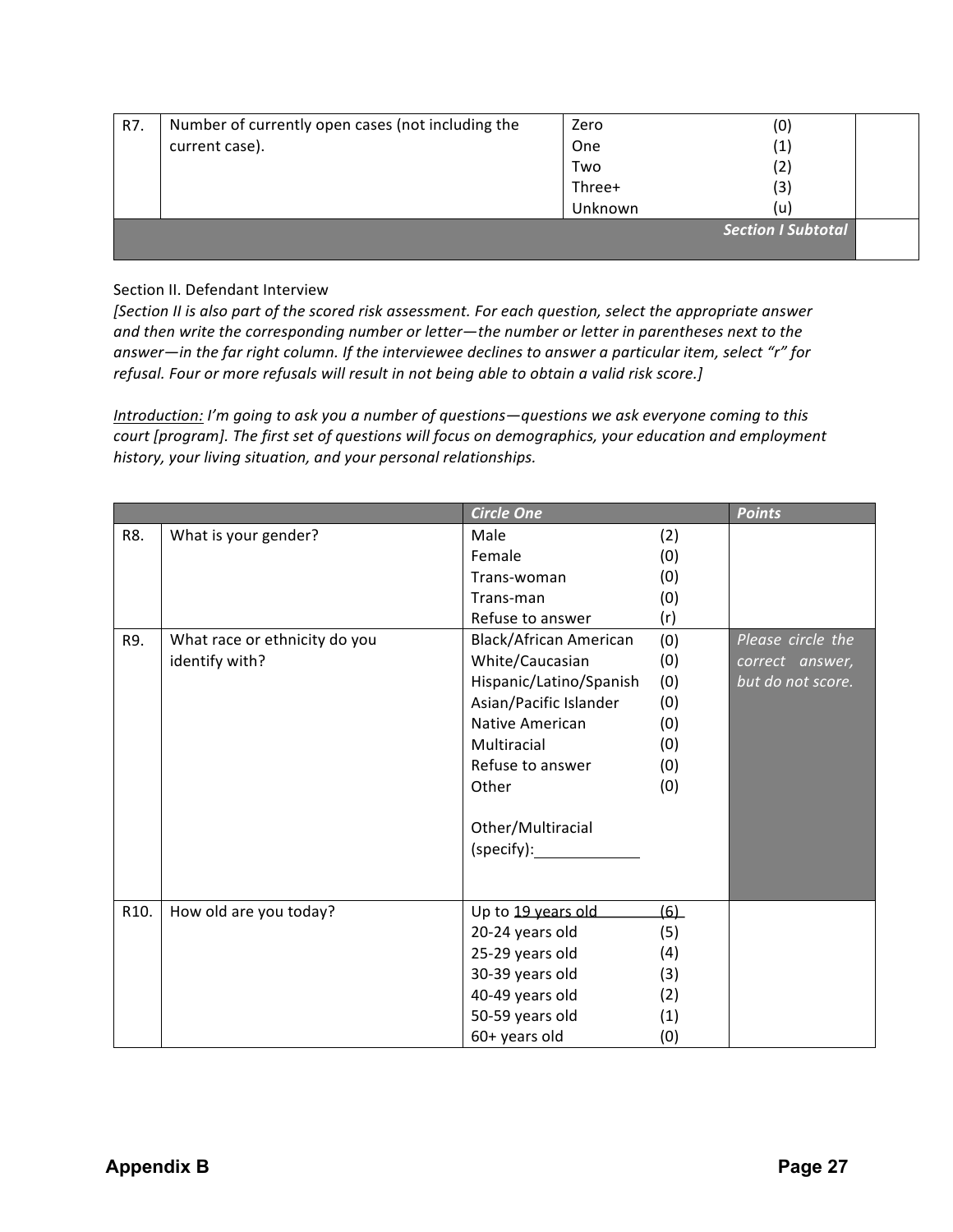|       |                                                                                                                                                                                                                                                                                                                                                                                                                                    | <b>Circle One</b>                                                           | <b>Points</b> |
|-------|------------------------------------------------------------------------------------------------------------------------------------------------------------------------------------------------------------------------------------------------------------------------------------------------------------------------------------------------------------------------------------------------------------------------------------|-----------------------------------------------------------------------------|---------------|
| R11.  | Have you either graduated high school or received<br>a GED?                                                                                                                                                                                                                                                                                                                                                                        | No<br>(2)<br>Yes<br>(0)<br>Currently<br>Enrolled<br>(0)<br>Refusal<br>(r)   |               |
| R12.  | Were you either employed (not including illegal<br>activities), attending school, or attending a<br>vocational training program at the time of your<br>arrest?                                                                                                                                                                                                                                                                     | No<br>(1)<br>(0)<br>Yes<br>Refusal<br>(r)                                   |               |
| R12a. | Have you ever been legally employed?                                                                                                                                                                                                                                                                                                                                                                                               | No<br>$(1)$ Go to R13<br>Yes<br>$(0)$ Go to R12b<br>Refusal<br>(r)          |               |
| R12b. | Have you ever been fired from a job?                                                                                                                                                                                                                                                                                                                                                                                               | No<br>(0)<br>Yes<br>(1)<br>Refusal<br>(r)<br>N/A<br>(never employed)<br>(0) |               |
| R13.  | How would you describe your current living situation (the<br>place you were living at the time of your arrest)? (Choose<br>one)<br>Homeless (on the streets, in a car, in a drop-<br>in shelter)<br>Living in a long-term shelter (transitional<br>housing)<br>Living in a halfway house<br>Living in an apartment, house, or room<br>(own/rent)<br>Living in public housing<br>Living with friends or family<br>Other:<br>Refusal | (4)<br>$(N/A$ on R 14)<br>(2)<br>(0)<br>(0)<br>(0)<br>(0)<br>(r)            |               |
| R14.  | How long have you been at your current address? (Choose<br>one)<br>Less than 1 year 1-3 years<br>4 or more years<br>N/A<br>homeless<br>Refusal                                                                                                                                                                                                                                                                                     | (2)<br>(1)<br>(0)<br>(0)<br>(r)                                             |               |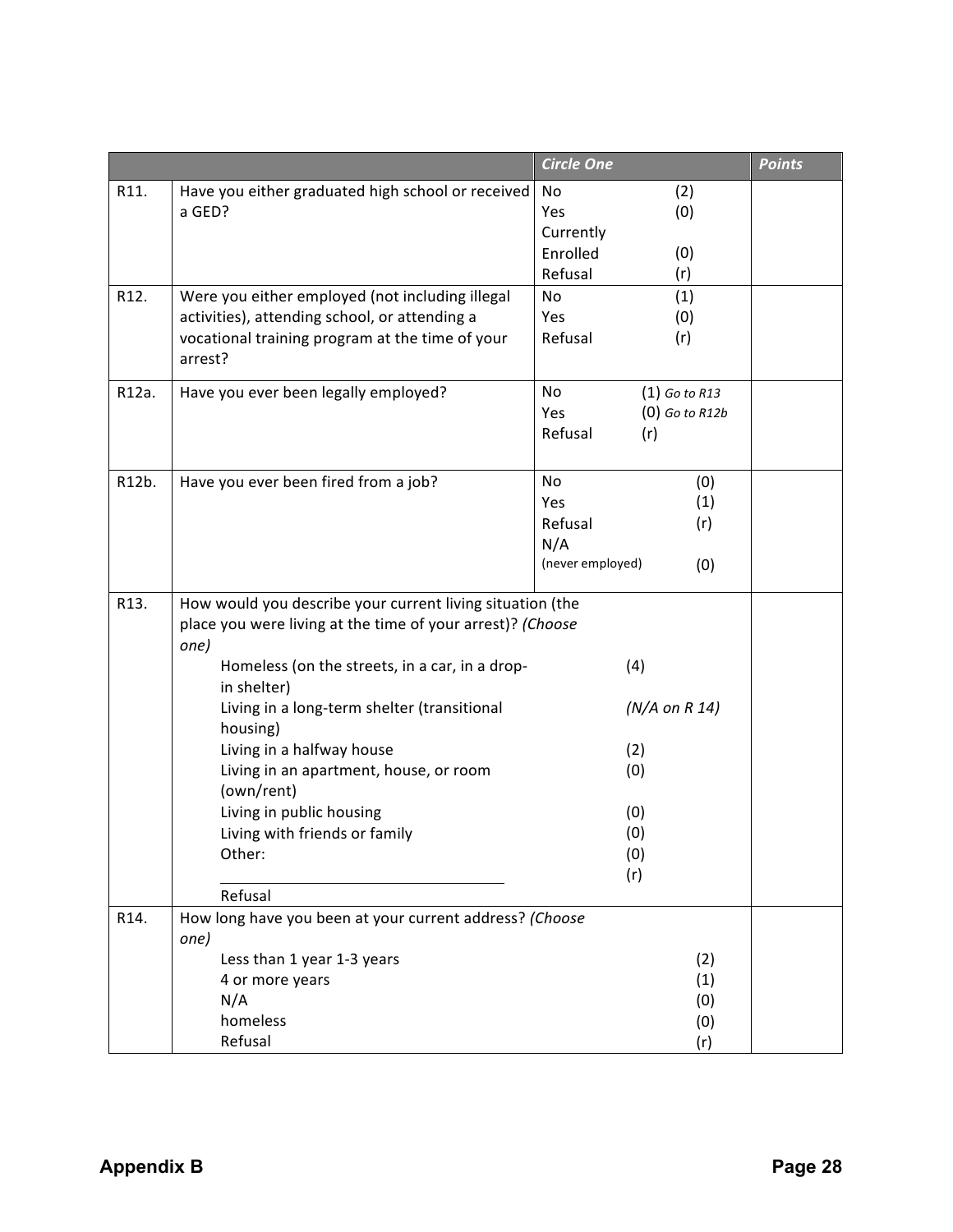| R15. | Do you currently have a primary or "main"                                      | No                    | (2) |                     |
|------|--------------------------------------------------------------------------------|-----------------------|-----|---------------------|
|      | intimate partner? By intimate partner we                                       | <b>Yes</b>            | (0) |                     |
|      | mean a girlfriend,                                                             | Refusal               | (r) |                     |
|      | boyfriend, wife, or husband.                                                   |                       |     |                     |
| R16. | Have you been through a breakup or divorce in                                  | No                    | (0) |                     |
|      | the last year?                                                                 | Yes                   | (2) |                     |
|      |                                                                                | Refusal               | (r) |                     |
| R17. | Do you have any children under the age of 18?                                  | No                    | (0) | Please circle       |
|      |                                                                                | Yes                   | (0) | the correct         |
|      |                                                                                | Refusal               | (r) | answer, but         |
|      |                                                                                |                       |     | do not score.       |
|      | Introduction: Now, I have a few questions about your use of drugs and alcohol. |                       |     |                     |
|      |                                                                                |                       |     |                     |
|      |                                                                                |                       |     |                     |
| R18. | Have you ever used drugs such as marijuana,                                    | Yes<br>(0)            |     |                     |
|      | cocaine, or heroin or used prescription pills like                             | $(0)$ Go to R21<br>No |     | Please circle the   |
|      | Xanax, uppers or pain killers without a prescription?                          | Refusal (r)           |     | correct answer, but |
|      |                                                                                |                       |     | do not score.       |
| R19. | How old (in years) were you when you first used                                |                       |     |                     |
|      | drugs?                                                                         |                       |     |                     |
|      | Less than 10 years                                                             |                       | (4) |                     |
|      | 10 to 14 years old                                                             |                       | (3) |                     |
|      | 15 to 19 years old                                                             |                       | (2) |                     |
|      | 20 to 24 years old                                                             |                       | (1) |                     |
|      | 25 or older                                                                    |                       | (0) |                     |
|      | Refusal                                                                        |                       | (r) |                     |
|      | N/A: never used illegal drugs                                                  |                       | (0) |                     |
|      |                                                                                |                       |     |                     |
| R20. | About how often do you currently use drugs?                                    |                       |     |                     |
|      |                                                                                |                       |     |                     |
|      | Not currently using                                                            |                       | (0) |                     |
|      | About every day (five or more times a                                          |                       | (6) |                     |
|      | week) One or a few times per week                                              |                       | (5) |                     |
|      | One or a few times per                                                         |                       | (5) |                     |
|      | month Only a few times                                                         |                       | (5) |                     |
|      | each year Refusal                                                              |                       | (r) |                     |
|      | N/A: never used illegal drugs                                                  |                       |     |                     |
|      |                                                                                |                       | (0) |                     |
|      |                                                                                |                       |     |                     |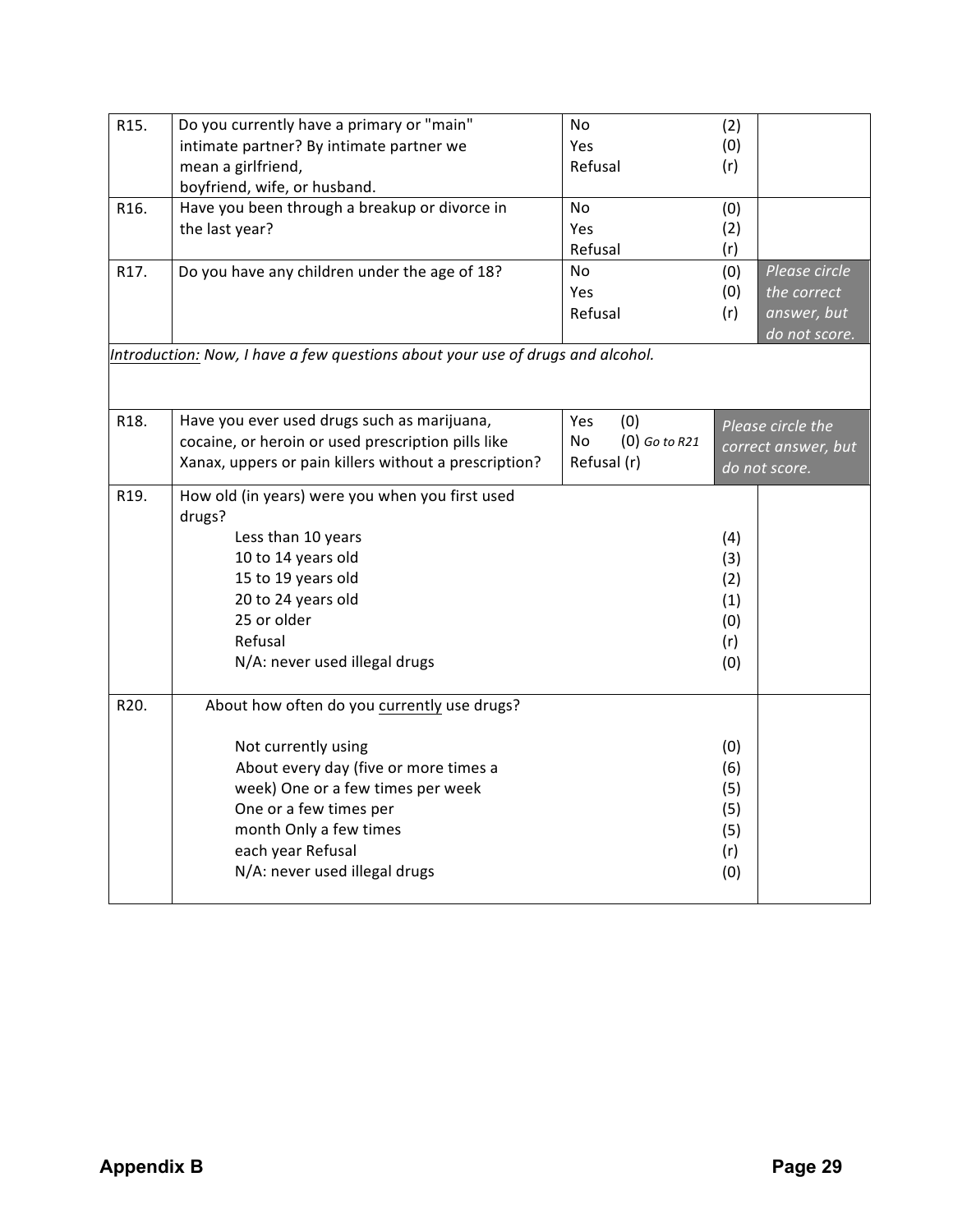| R21. | About how often do you currently have four or more drinks of an alcoholic<br>beverage in a single day? |     |  |
|------|--------------------------------------------------------------------------------------------------------|-----|--|
|      | Not currently drinking alcohol                                                                         | (0) |  |
|      | Never                                                                                                  | (0) |  |
|      | About every day                                                                                        | (a) |  |
|      | One or a few times per week                                                                            | (a) |  |
|      | One or a few times per month                                                                           | (a) |  |
|      | Only a few times each year                                                                             | (0) |  |
|      | Refusal                                                                                                | (r) |  |

*Introduction:* Now, I have just a few questions about your attitudes and behavior. There are no right or *wrong answers, just give your best answer or your opinion. First I am going to read a statement, then you tell me how much you agree or disagree.*

| R22.              | When I am very sad, I tend to do things that cause problems in my life.<br>(Choose one) |     |                      |
|-------------------|-----------------------------------------------------------------------------------------|-----|----------------------|
|                   | <b>Strongly Agree</b>                                                                   | (0) | Please<br>circle the |
|                   | Agree                                                                                   | (0) | correct              |
|                   | Neutral                                                                                 | (0) | answer,              |
|                   | <b>Disagree</b>                                                                         | (0) | but do               |
|                   | <b>Strongly Disagree</b>                                                                | (0) | not                  |
|                   | Refusal                                                                                 |     |                      |
|                   |                                                                                         | (r) | score.               |
| R23.              | When I am really excited, I tend to not think of the consequences of my                 |     |                      |
|                   | actions. (Choose one)                                                                   |     | Please               |
|                   | <b>Strongly Agree</b>                                                                   | (0) | circle the           |
|                   | Agree                                                                                   | (0) | correct              |
|                   | Neutral                                                                                 | (0) | answer,              |
|                   | <b>Disagree</b>                                                                         | (0) | but do               |
|                   | <b>Strongly Disagree</b>                                                                | (0) | not                  |
|                   | Refusal                                                                                 | (r) | score.               |
|                   |                                                                                         |     |                      |
| R <sub>24</sub> . | The trouble with getting close to people is that they start making                      |     |                      |
|                   | demands on you. (Choose one)                                                            |     |                      |
|                   | <b>Strongly Agree</b>                                                                   | (2) |                      |
|                   | Agree                                                                                   | (2) |                      |
|                   | Neutral                                                                                 | (2) |                      |
|                   | <b>Disagree</b>                                                                         | (1) |                      |
|                   | <b>Strongly Disagree</b>                                                                | (0) |                      |
|                   | Refusal                                                                                 | (r) |                      |
|                   |                                                                                         |     |                      |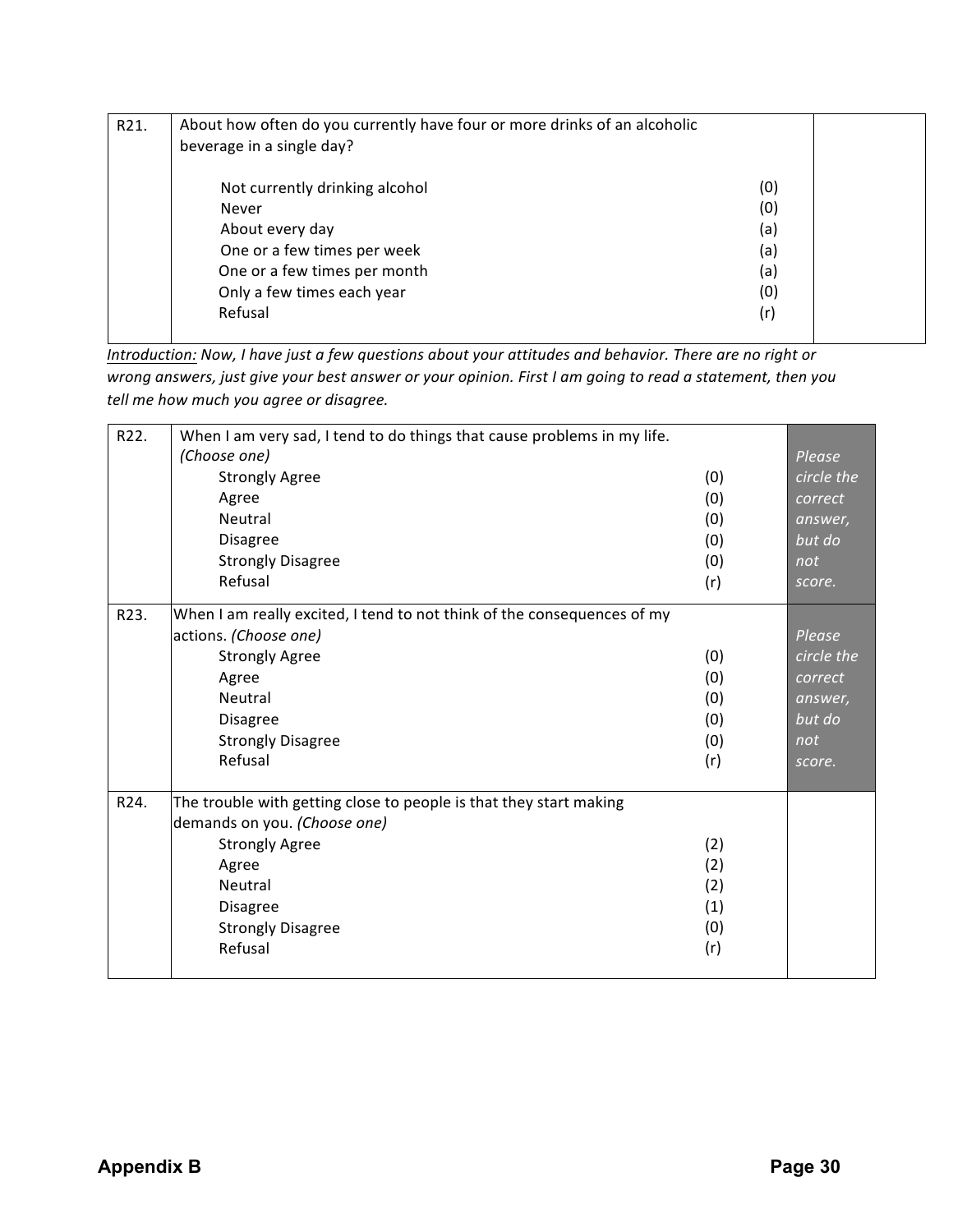| R <sub>25</sub> . | Some people must be beaten up or treated roughly just to send them a |                            |  |
|-------------------|----------------------------------------------------------------------|----------------------------|--|
|                   | clear message. (Choose one)                                          |                            |  |
|                   | <b>Strongly Agree</b>                                                | (2)                        |  |
|                   | Agree                                                                | (2)                        |  |
|                   | Neutral                                                              | (2)                        |  |
|                   | <b>Disagree</b>                                                      | (1)                        |  |
|                   | <b>Strongly Disagree</b>                                             | (0)                        |  |
|                   | Refusal                                                              | (r)                        |  |
|                   |                                                                      |                            |  |
|                   |                                                                      | <b>Section II Subtotal</b> |  |
|                   |                                                                      |                            |  |

#### **Section III. Defendant Interview** *(Continued)*

[Section III is not a part of the formal risk assessment. In other words, the following questions DO NOT *contribute to the risk score, but the answers should be used to inform the selection of appropriate* supervision, treatment, or diversion tracks. As in the previous sections, please select the appropriate answer and then write the corresponding number—the number in parentheses next to the answer—in the far right column. If the interviewee declines to answer a particular item, select "r" for refusal.]

*Introduction: Now I have a few questions about your mental and emotional health. Some of these questions* may be personal in nature or make you feel upset. If that happens, let me know and we can *pause. You do not have to answer any question you do not wish to answer.*

|      |                                                   | <b>Circle One</b> |     | <b>Points</b> |
|------|---------------------------------------------------|-------------------|-----|---------------|
| N1.  | Have you ever been in a hospital for emotional or | No.               | (0) |               |
|      | mental health problems?                           | Yes               | (1) |               |
|      |                                                   | Don't know        | (0) |               |
|      |                                                   | Refusal           | (r) |               |
|      |                                                   |                   |     |               |
| N2.  | Do you currently feel that other people know      | <b>No</b>         | (0) |               |
|      | your thoughts and can read your mind?             | Yes               | (1) |               |
|      |                                                   | Don't know        | (0) |               |
|      |                                                   | Refusal           | (r) |               |
| N3a. | Have there recently been a few weeks where you    | <b>No</b>         | (0) |               |
|      | often felt empty or sad?                          | Yes               | (1) |               |
|      |                                                   | Don't know        | (0) |               |
|      |                                                   | Refusal           | (r) |               |
| N3b. | In the last few weeks, have there been some days  | No.               | (0) |               |
|      | where you have had a lot more energy than normal? | Yes               | (1) |               |
|      |                                                   | Don't know        | (0) |               |
|      |                                                   | Refusal           | (r) |               |
|      |                                                   |                   |     |               |
|      |                                                   |                   |     |               |
|      |                                                   |                   |     |               |
|      |                                                   |                   |     |               |
|      |                                                   |                   |     |               |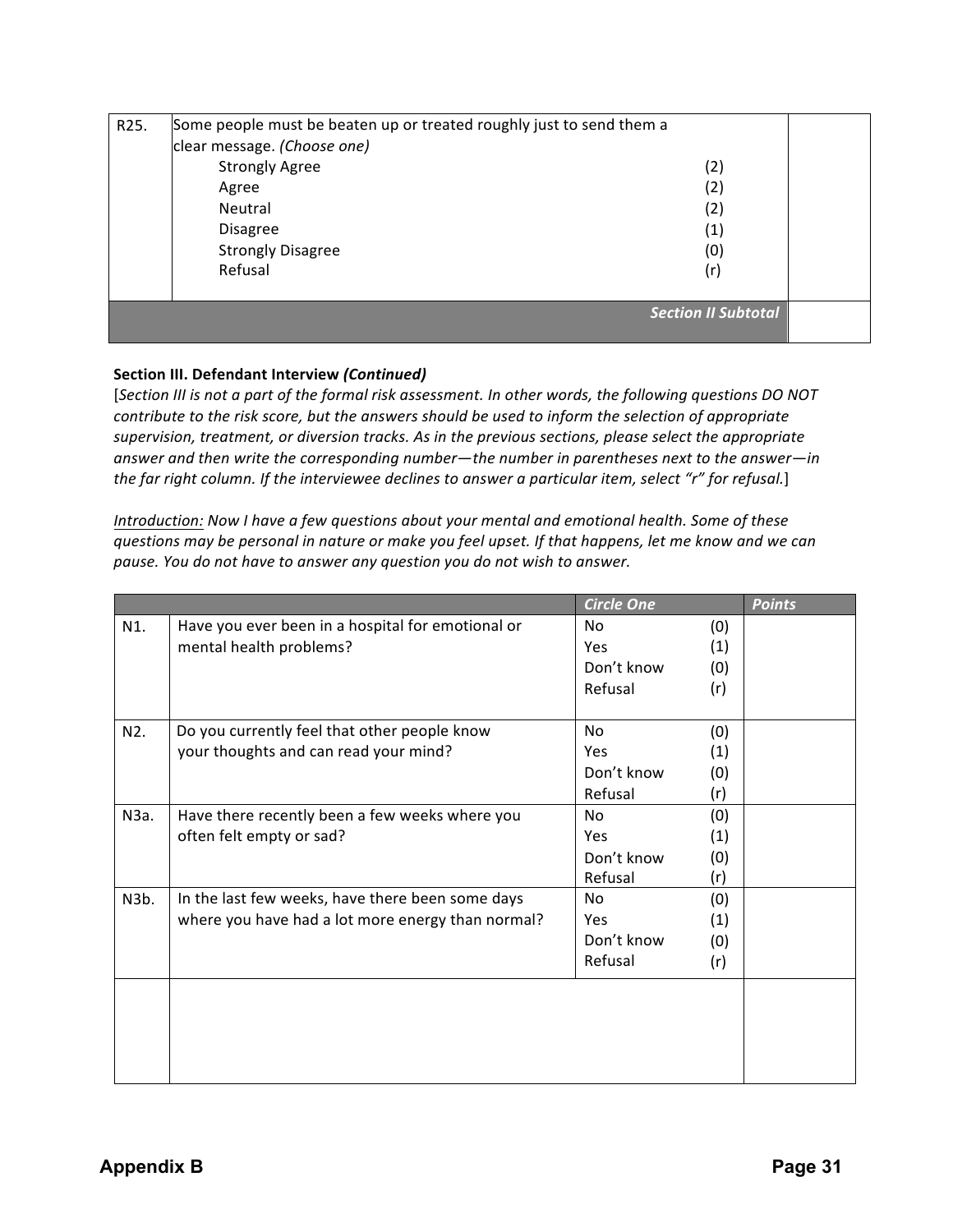| N4. | In the past month, how often have you had repeated disturbing        |     |  |
|-----|----------------------------------------------------------------------|-----|--|
|     | memories, thoughts, or images of a stressful experience?             |     |  |
|     | (Choose one)                                                         |     |  |
|     | Not at all                                                           | (1) |  |
|     | A little bit                                                         | (2) |  |
|     | Moderately                                                           | (3) |  |
|     | Quite a bit                                                          | (4) |  |
|     | Extremely                                                            | (5) |  |
|     | Refusal                                                              | (r) |  |
| N5. | In the past month, how often have you felt very upset when something |     |  |
|     | reminded you of a stressful experience?                              |     |  |
|     | (Choose one)                                                         |     |  |
|     |                                                                      |     |  |
|     | Not at all                                                           | (1) |  |
|     | A little bit                                                         | (2) |  |
|     | Moderately                                                           | (3) |  |
|     | Quite a bit                                                          | (4) |  |
|     | Extremely                                                            | (5) |  |
|     | Refusal                                                              | (r) |  |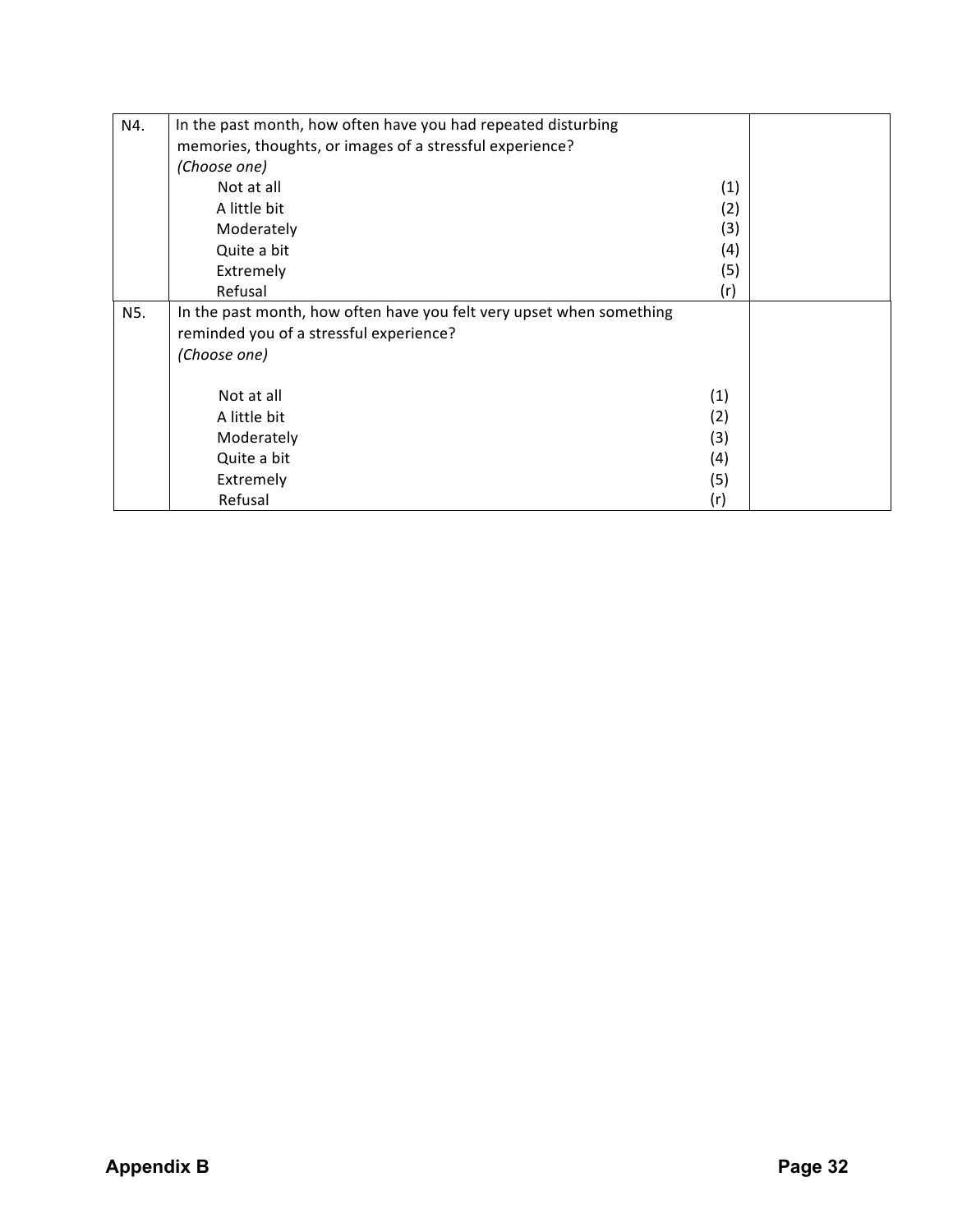A. Calculating the Risk Score. First, add up the numbers indicated in the far right column for *Questions R1-R25 (except that there is no score for R2, R9, R17, R18, R22 or R23).* Alternatively, simply add the Section I subtotal and the Section II subtotal. This is the raw risk *score.* Next, count the number of "r" and "u" responses indicated in the far right for questions *R1-R25. If there are more than 4 "r" responses or 3 "u" responses, a valid risk score cannot be calculated.* DO NOT count any of the answers to Section III (N1-N5) in the riskscore.

**Raw Score:**

**Number of "u" responses in Section I:** 

**Number of "r" responses in Section II:** 

**Risk Classification**. *Circle the appropriate risk classification based on the raw risk score.* 

| Minimal Risk       | $(0-15)$     |
|--------------------|--------------|
| Low Risk           | $(16-21)$    |
| Moderate Risk      | $(22 - 26)$  |
| Moderate-High Risk | $(27-32)$    |
| High Risk          | (33-highest) |

**B.** Need Flags. Compute need flags as indicated below. Need flags indicate a possible need for further assessment, treatment, or social services. Positive need flags do not conclusively demonstrate the *presence of the given problem or diagnosis.*

| <b>Youth Services</b>    | Yes.       | (Circle if R10 is 5 or higher)                 |
|--------------------------|------------|------------------------------------------------|
| Education                | Yes        | (Circle if $R11$ score=2)                      |
| Employment               | <b>Yes</b> | (Circle if R12 score = 1)                      |
| Housing                  | Yes        | (Circle if R13 score = 4)                      |
| Substance Use            | <b>Yes</b> | (Circle if R20 = 5 or higher OR R21 = " $a$ ") |
| <b>Criminal Thinking</b> | <b>Yes</b> | (Circle if $R24 + R25 > 2$ )                   |
| <b>Mental Health</b>     | <b>Yes</b> | (Circle if $N1+N2+N3a+N3b$ is 1 or higher)     |
| Trauma                   | <b>Yes</b> | (Circle if N4+N5 is 4 or higher)               |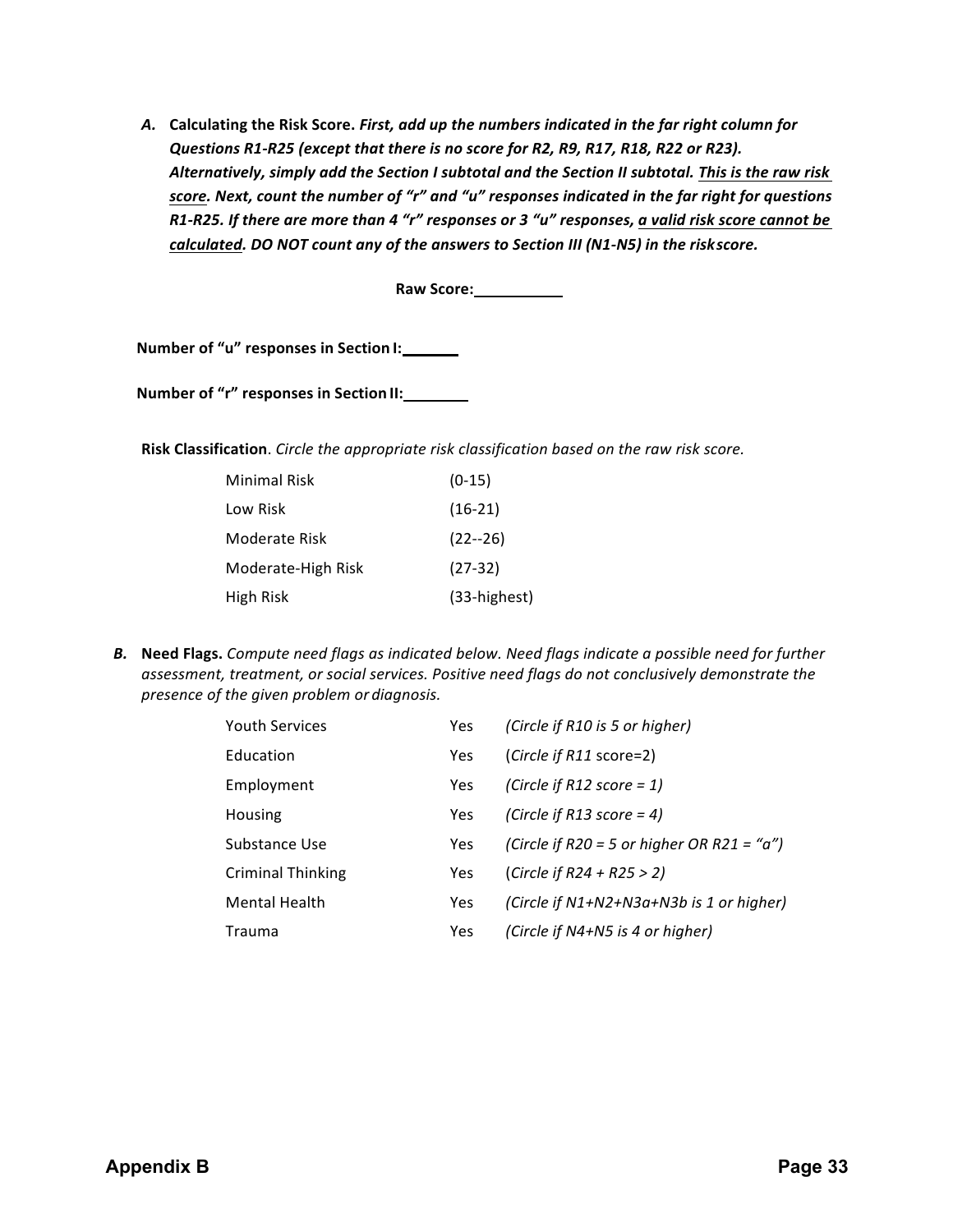#### **Criminal Justice Supervision and Treatment Recommendation**

(devise a risk-need informed supervision and/or service plan and briefly summarize here):